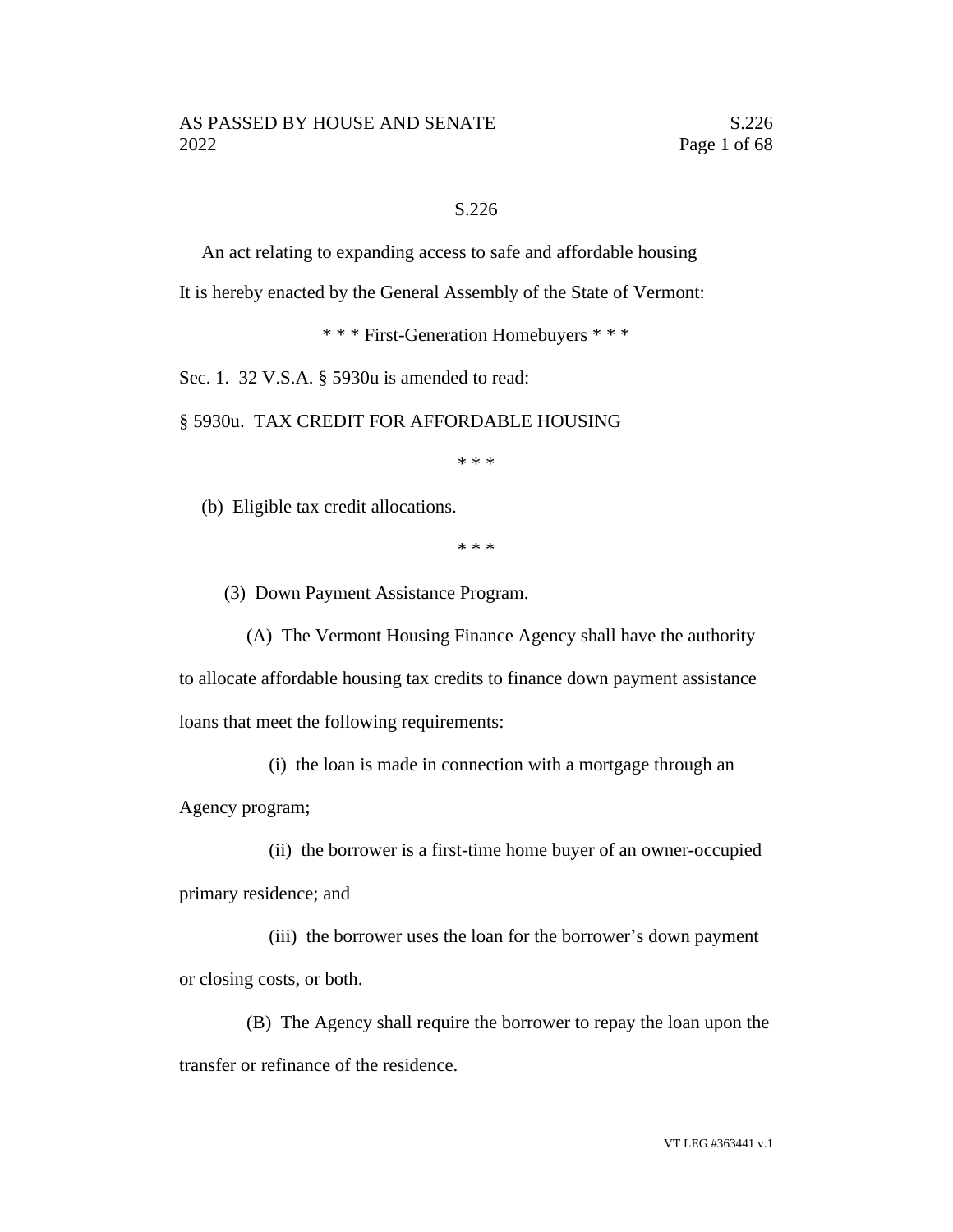(C) The Agency shall use the proceeds of loans made under the Program for future down payment assistance.

# (D) The Agency may reserve funding and adopt guidelines to provide grants to first-time homebuyers who are also first-generation homebuyers.

\* \* \*

# Sec. 2. FIRST-GENERATION HOMEBUYER; IMPLEMENTATION;

### APPROPRIATION

(a) Guidelines. The Vermont Housing Finance Agency shall adopt guidelines and procedures for the provision of grants to first-generation homebuyers pursuant to 32 V.S.A. § 5930u(b)(3)(D) consistent with the criteria of the Down Payment Assistance Program implemented pursuant to 32 V.S.A. § 5930u(b)(3) and with this section.

(b) As used in this section and  $32 \text{ V.S.A.}$  §  $5930u(b)(3)(D)$ , a "firstgeneration homebuyer" means an applicant who self-attests that the applicant is an individual:

(1)(A) whose parents or legal guardians do not have any present residential ownership interest in any State; and

(B) whose spouse, or domestic partner, and each member of whose household has not, during the three-year period ending upon acquisition of the eligible home to be acquired, had any present ownership interest in a principal residence in any State; or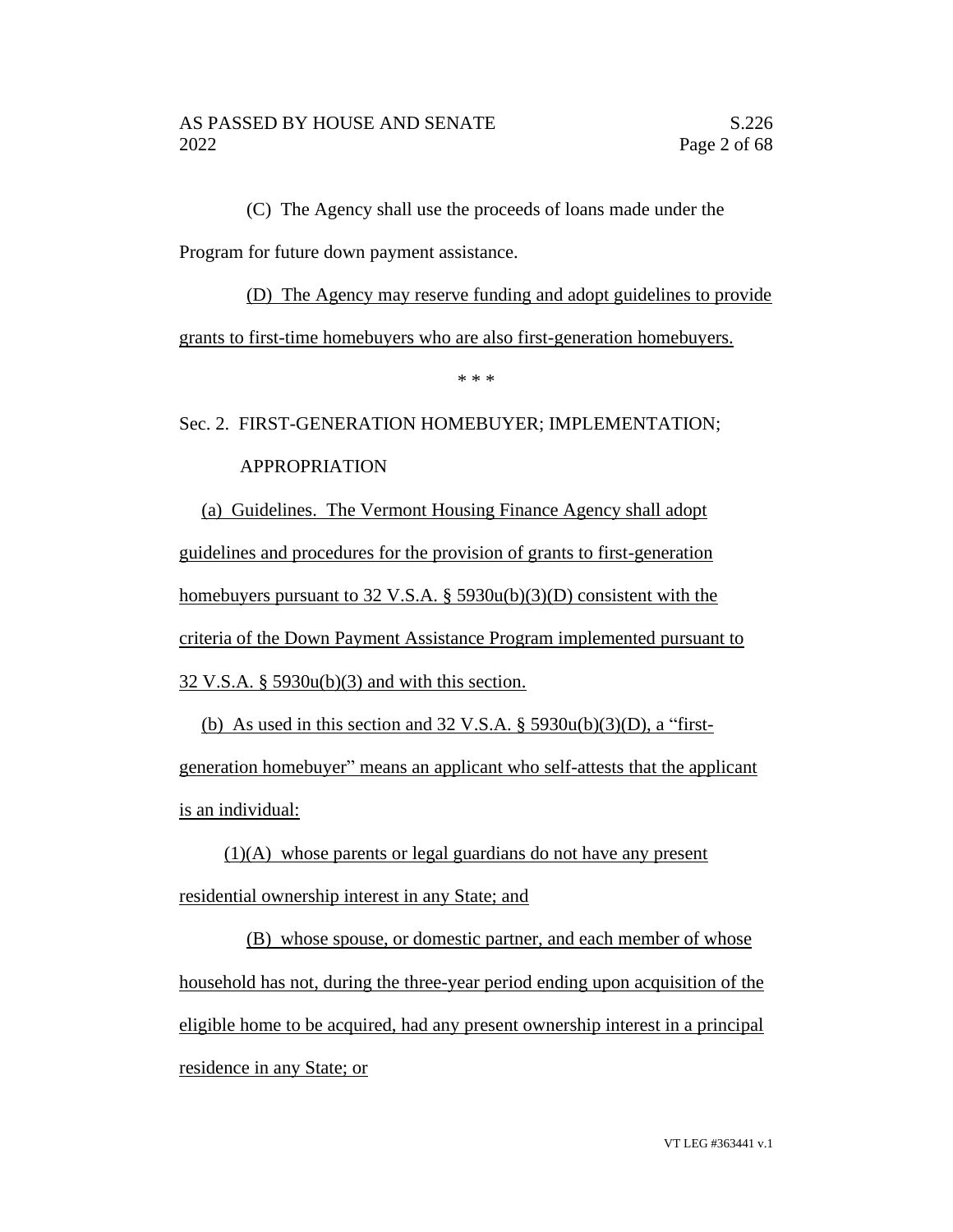(2) is an individual who has at any time been placed in foster care.

(c) Outreach. Recognizing that Black, Indigenous, and Persons of Color have historically not had access to capital for homeownership purchases and have been systemically discriminated against in the housing market, the Agency shall work with Vermont chapters of the NAACP, AALV, and USCRI; the Executive Director of Racial Equity; the Vermont Commission on Native American Affairs; and local racial justice organizations to develop a plan of active outreach and implementation to ensure that down payment assistance opportunities are effectively communicated, and that funds are equitably available, to communities of Vermonters who have historically suffered housing discrimination.

(d) Of the amounts appropriated to the Department of Housing and Community Development in 2021 Acts and Resolves No. 74, the Department shall transfer \$1,000,000.00 to the Vermont Housing Finance Agency to provide grants pursuant to 32 V.S.A.  $\S$  5930u(b)(3)(D) and for the costs of administration and outreach pursuant to this section.

\* \* \* Manufactured Home Relocation Incentives \* \* \* Sec. 3. MANUFACTURED HOME IMPROVEMENT AND REPLACEMENT PROGRAM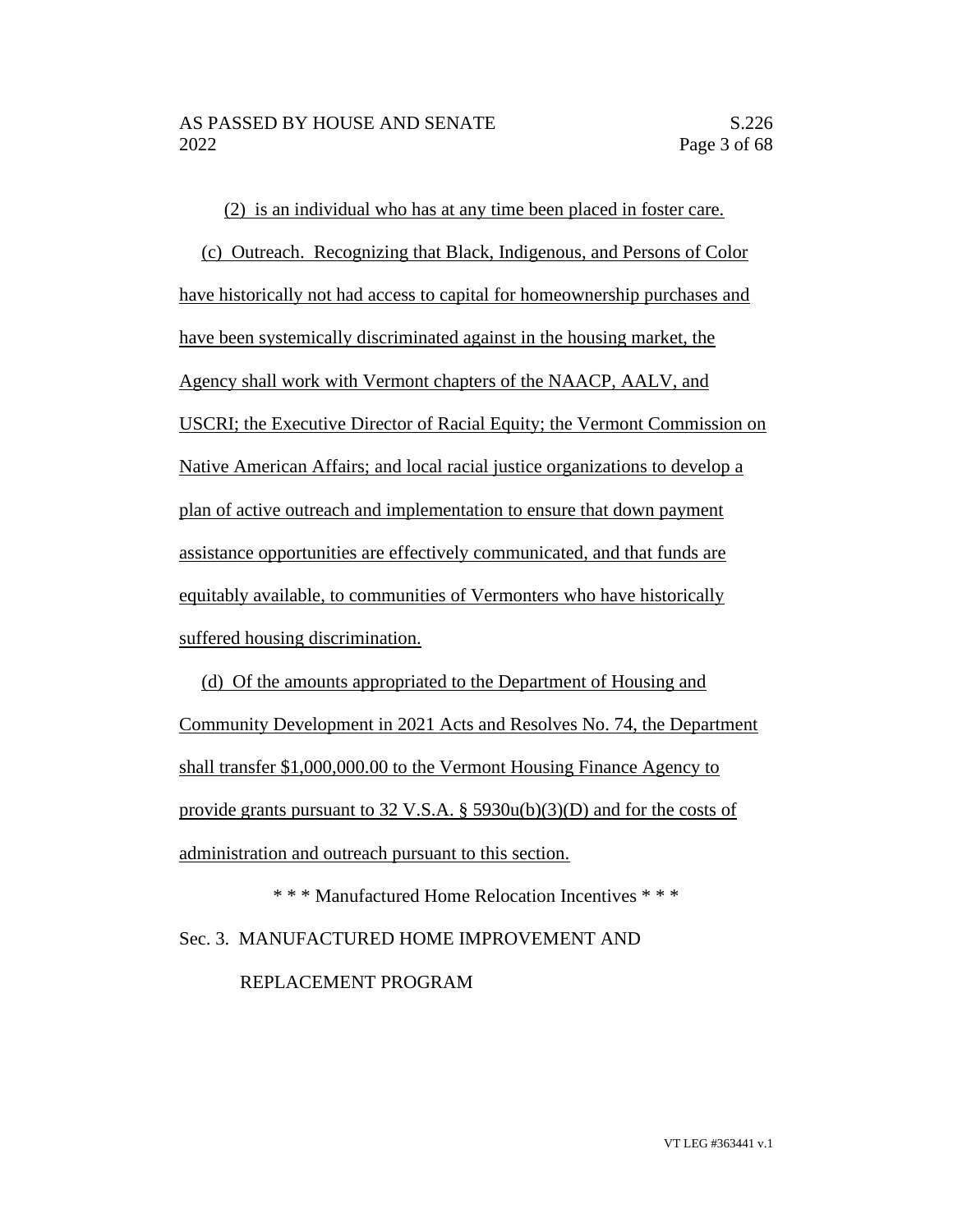Of the amounts available from federal COVID-19 relief funds, the following amounts are appropriated to the Department of Housing and Community Development for the purposes specified:

(1) \$2,500,000.00 for manufactured home community small-scale capital grants, through which the Department may award not more than \$20,000.00 for owners of manufactured housing communities to complete small-scale capital needs to help infill vacant lots with homes, which may include projects such as disposal of abandoned homes, lot grading/preparation, site electrical box issues/upgrades, E911 safety issues, legal fees, transporting homes out of flood zones, individual septic system, and marketing to help make it easier for home-seekers to find vacant lots around the State.

(2) \$750,000.00 for manufactured home repair grants, through which the Department may award funding for minor rehab or accessibility projects, coordinated as possible with existing programs, for between 250 and 400 existing homes where the home is otherwise in good condition or in situations where the owner is unable to replace the home and the repair will keep them housed.

(3) \$750,000.00 for new manufactured home foundation grants, through which the Department may award not more than \$15,000.00 per grant for a homeowner to pay for a foundation or HUD-approved slab, site preparation,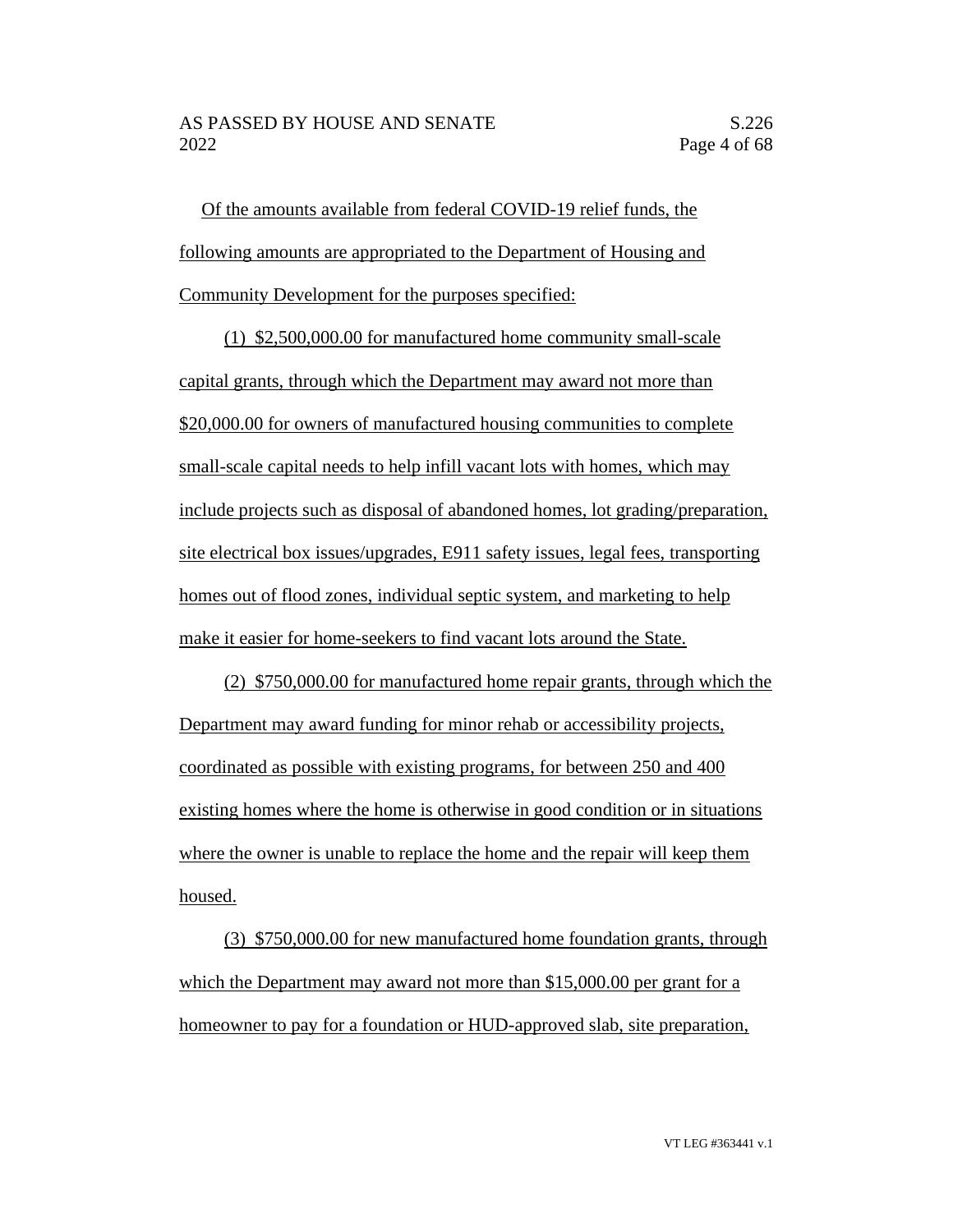skirting, tie-downs, and utility connections on vacant lots within manufactured home communities.

\* \* \* New Approaches to Creating Housing \* \* \* Sec. 4. COMMUNITY PARTNERSHIP FOR NEIGHBORHOOD DEVELOPMENT

(a) The Department of Housing and Community Development shall lead a Community Partnership for Neighborhood Development Program, which shall be a collaborative among municipalities, nonprofit and for-profit developers, State agencies, employers, and other relevant stakeholders to develop a pilot neighborhood and demonstrate how new partnership models for targeted and coordinated investments can support the development of homes in inclusive, smart growth neighborhoods.

(b) The Program shall be steered by a Housing Equity Council with representatives from the Vermont Department of Housing and Community Development, the Vermont Housing Finance Agency, the Agency of Natural Resources, the Agency of Transportation, the Department of Public Service, the Vermont Bond Bank, the Vermont Economic Development Authority, the Vermont Housing and Conservation Board, the Vermont Association of Planning and Development Agencies, the Vermont League of Cities and Towns, and the Vermont Regional Development Corporations.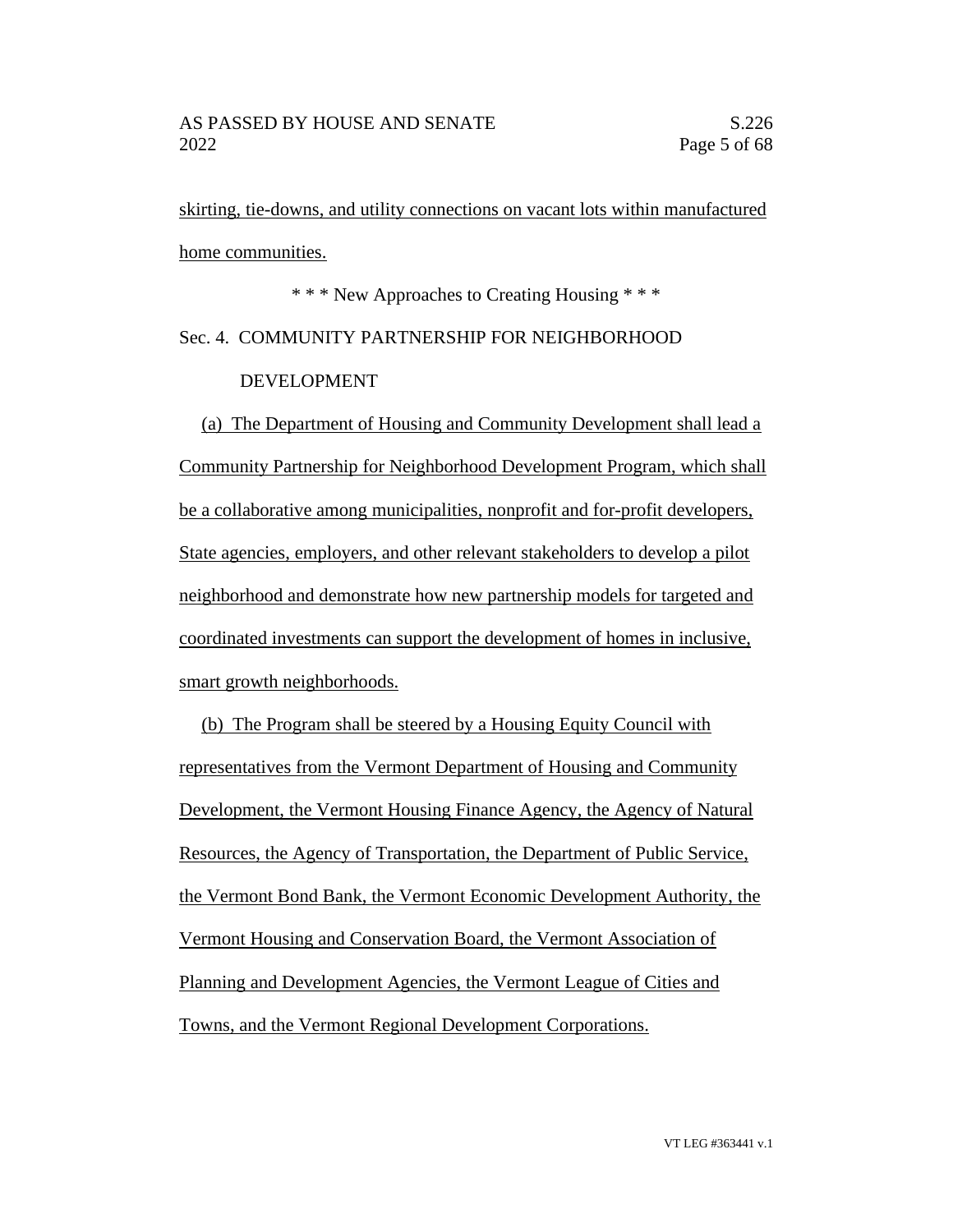(c) The Council shall consider and recommend to the Department of Housing and Community Development a pilot neighborhood development project using a competitive process to select a municipality able to demonstrate need, collaboration, preliminary planning, bylaw modernization, and budgetary commitments to support smart growth and housing development in a location within or up to one quarter of a mile from a neighborhood planning area, as defined in 24 V.S.A. § 2791, or a location that otherwise represents a logical extension of an existing compact settlement pattern that is consistent with smart-growth principles.

(d) Through the Program, the Department and the Council shall coordinate with the pilot municipality through 2026 on the strategic use of public resources to create a development-ready framework for new and infill neighborhood development and construction-ready building lots through the integrated coordination of the following:

- (1) State, regional, and municipal planning;
- (2) State and municipal regulation;
- (3) land acquisition and land banking;
- (4) physical improvement planning, design, and scoping;
- (5) capital investment in infrastructure;

(6) financing and funding, including funding from the American Rescue

Plan Act and Infrastructure Investment and Jobs Act;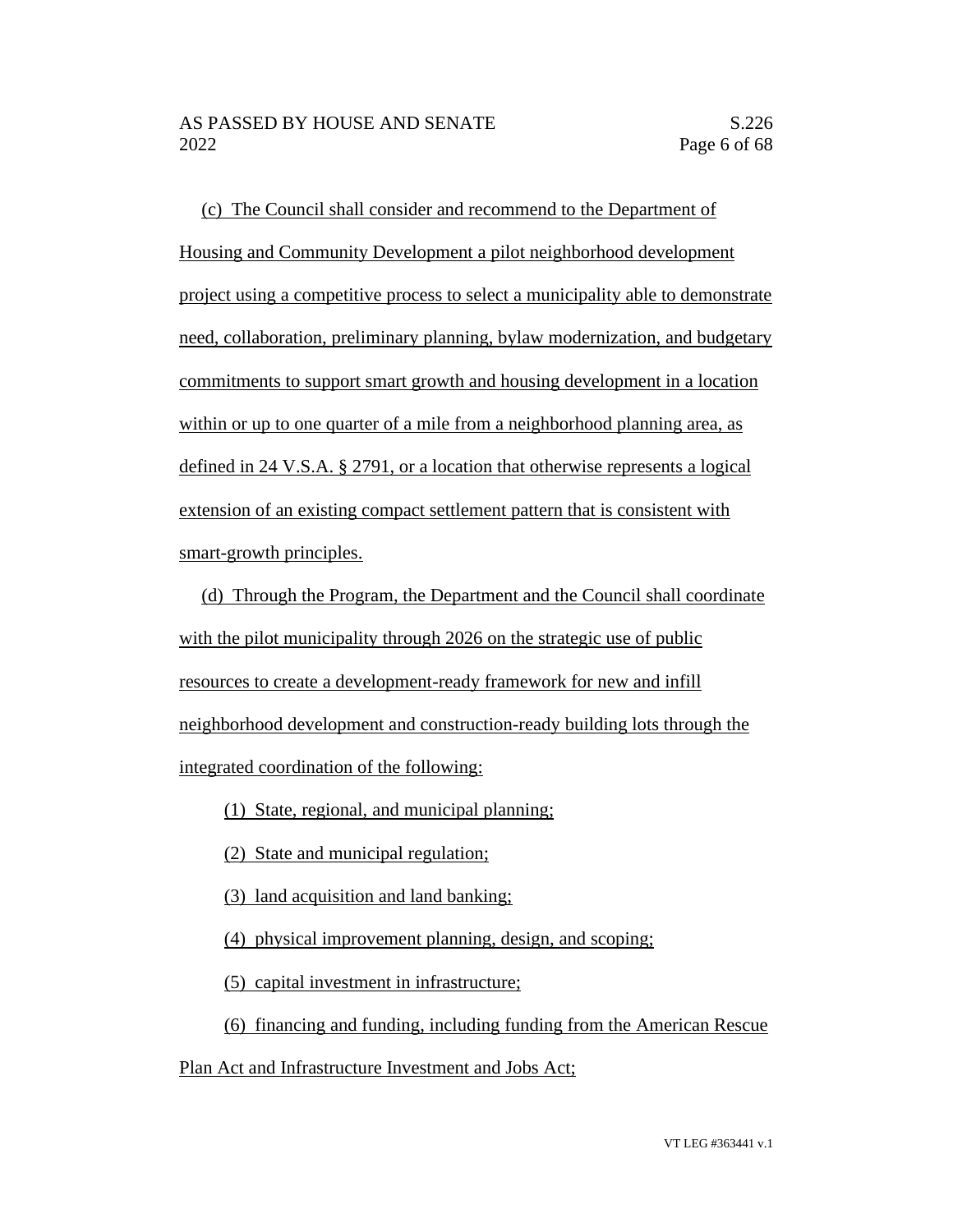(7) lot and building development by private and nonprofit developers; and

(8) the sale or leasing of homes.

(e) The Department and the Council shall seek to achieve the following goals through the Program:

(1) The development of a neighborhood that:

(A) is compact and human-scaled, with a density of at least eight dwelling units per acre, including modestly sized dwellings on small lots;

(B) is characteristic of Vermont's smart growth principles, as

provided in 24 V.S.A. § 2791;

(C) is located in proximity to existing residential, employment, and civic uses;

(D) provides for a mix of housing types, styles, tenure, and sizes to accommodate diverse households of varying composition, age, and income, including not less than 25 percent of the units with perpetual affordability and 35 percent of the homes affordable at 80 percent of the area median income;

(E) provides for a mix of transportation modes with interconnected streets and sidewalks; and

(F) is designed in a manner that enhances historic resources, climate readiness, energy efficiency, environmental quality, resident health, and overall livability.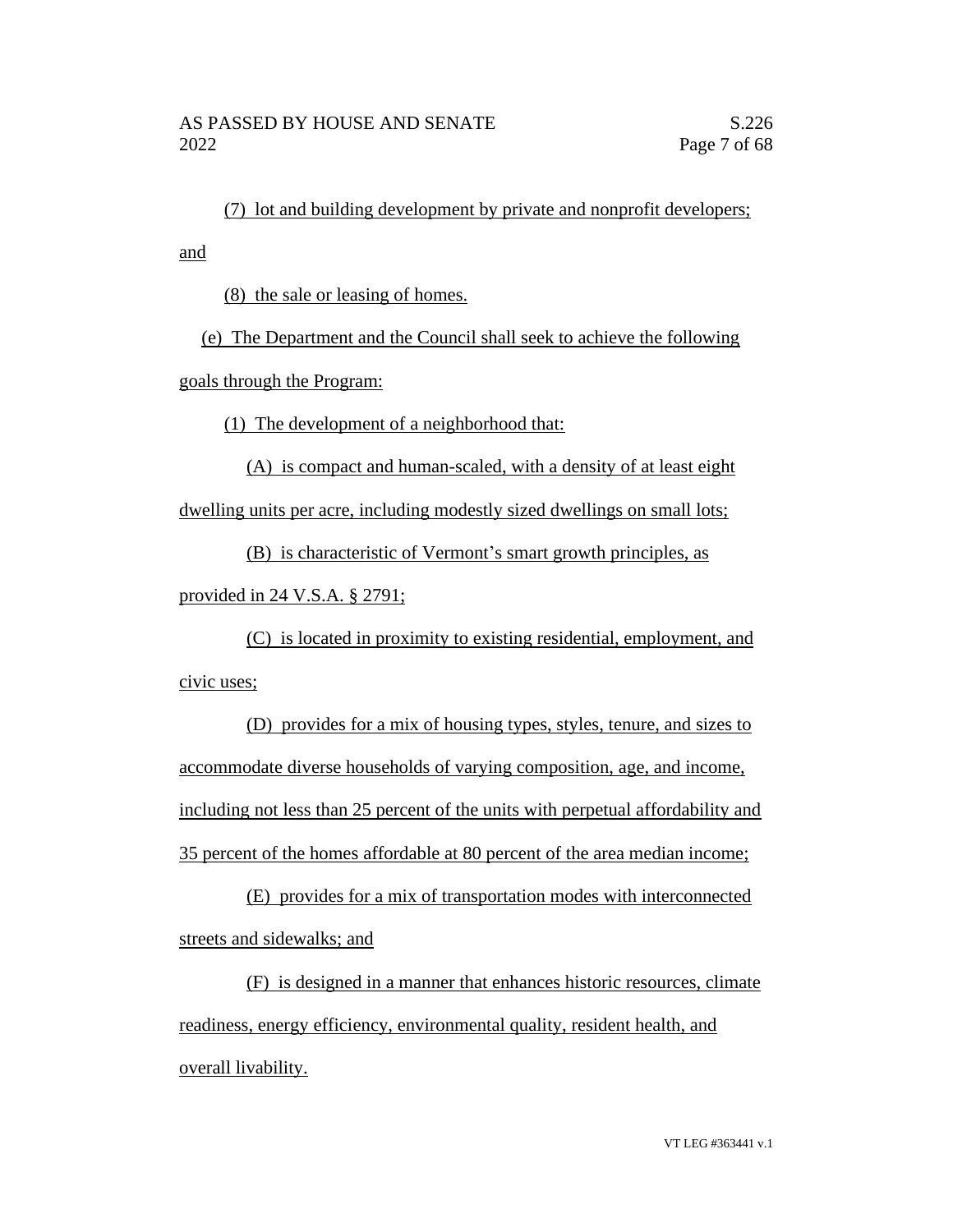(2) A successful model for the acquisition or banking of developable- or development-ready land for new neighborhood development or infill development within an existing, developed neighborhood.

(3) A successful model for the integration of planning and implementation for water, sewer, and other public utilities and services with land use planning and transportation investments in new or upgraded streets.

(f) \$1,000,000.00 is appropriated from the American Recue Plan Act (ARPA) recovery funds to the Department of Housing and Community Development for predevelopment grants that implement this section, which may fund municipal planning, site control, land acquisition, design, scoping, and surveying for the development of a pilot neighborhood.

(g) Of the amounts appropriated in this section, the Department may reserve not more than \$100,000.00 for related administrative expenses through fiscal year 2026.

(h) The Agency of Natural Resources and the Agency of Transportation shall report back to the General Assembly on or before December 15, 2024 on financial contributions the agencies can make to the Program's pilot neighborhood.

(i) The Department of Housing and Community Development shall report back to the General Assembly on the results of the Program on or before December 15, 2026.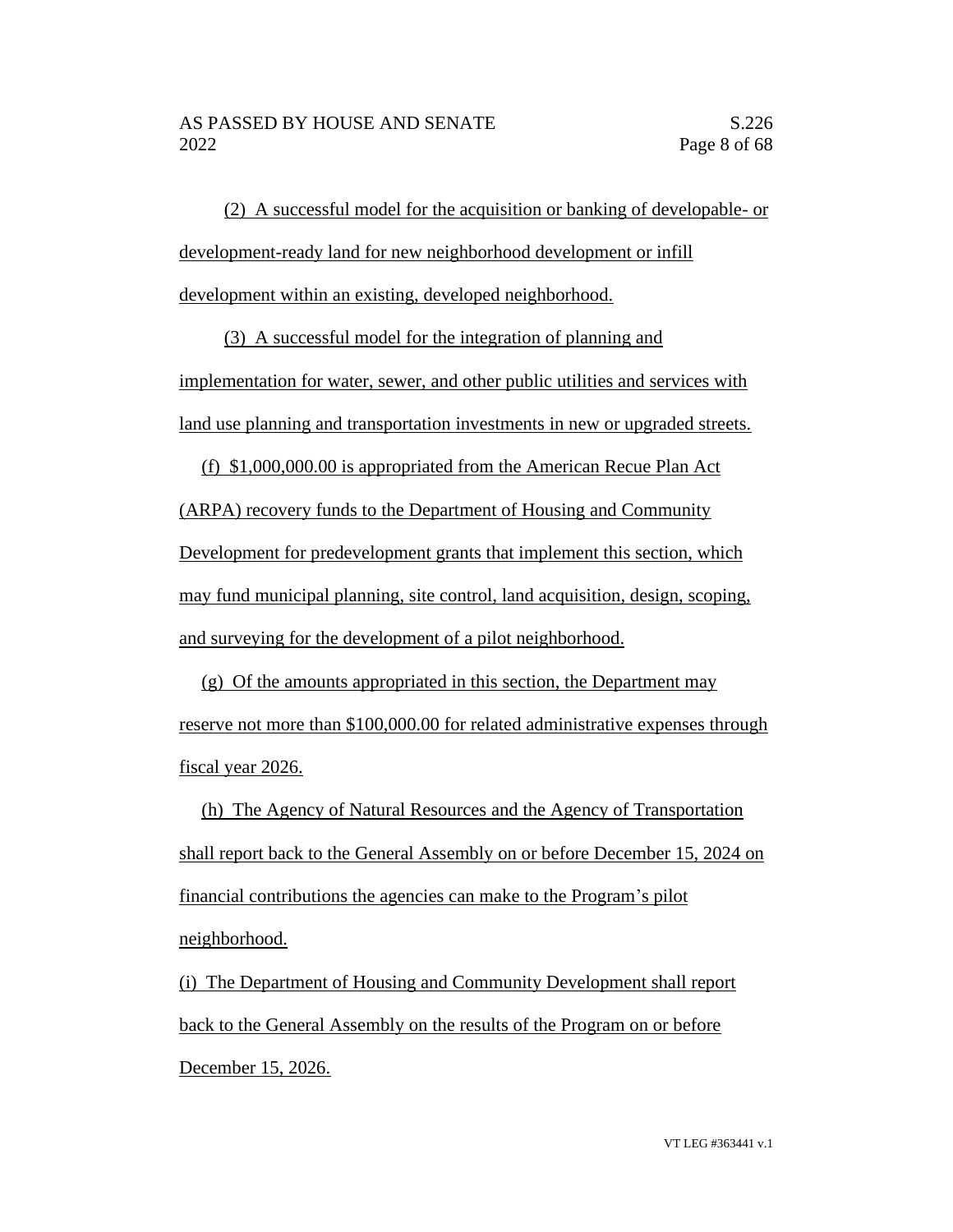\* \* \* Downtown and Village Center Tax Credit Program \* \* \* Sec. 5. 32 V.S.A. § 5930aa is amended to read:

### § 5930aa. DEFINITIONS

As used in this subchapter:

(1) "Qualified applicant" means an owner or lessee of a qualified building involving a qualified project, but does not include a State or federal agency or a political subdivision of either; or an instrumentality of the United States.

(2) "Qualified building" means a building built at least 30 years before the date of application, located within a designated downtown  $\theta$ , village center, or neighborhood development area, which, upon completion of the project supported by the tax credit, will be an income-producing building not used solely as a single-family residence. Churches and other buildings owned by religious organization may be qualified buildings, but in no event shall tax credits be used for religious worship.

(3) "Qualified code improvement project" means a project:

(A) to install or improve platform lifts suitable for transporting personal mobility devices, limited use or limited application elevators, elevators, sprinkler systems, and capital improvements in a qualified building, and the installations or improvements are required to bring the building into compliance with the statutory requirements and rules regarding fire prevention,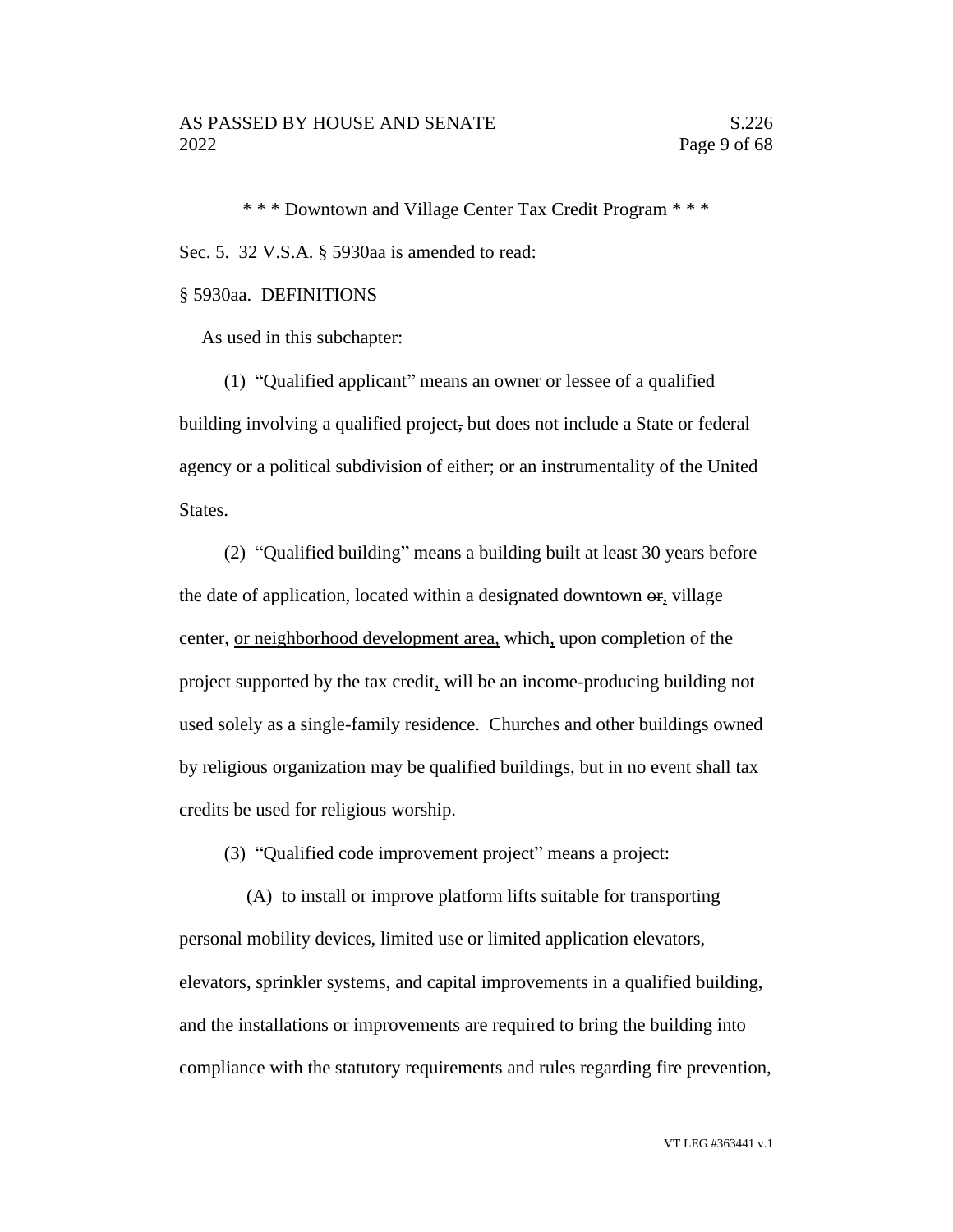life safety, and electrical, plumbing, and accessibility codes as determined by the Department of Public Safety;

(B) to abate lead paint conditions or other substances hazardous to human health or safety in a qualified building; or

(C) to redevelop a contaminated property in a designated downtown or, village center, or neighborhood development area under a plan approved by the Secretary of Natural Resources pursuant to 10 V.S.A. § 6615a.

(4) "Qualified expenditures" means construction-related expenses of the taxpayer directly related to the project for which the tax credit is sought but excluding any expenses related to a private residence.

(5) "Qualified façade improvement project" means the rehabilitation of the façade of a qualified building that contributes to the integrity of the designated downtown  $\Theta$ , designated village center, or neighborhood development area. Façade improvements to qualified buildings listed, or eligible for listing, in the State or National Register of Historic Places must be consistent with Secretary of the Interior Standards, as determined by the Vermont Division for Historic Preservation.

(6) "Qualified Flood Mitigation Project" means any combination of structural and nonstructural changes to a building located within the flood hazard area as mapped by the Federal Emergency Management Agency that reduces or eliminates flood damage to the building or its contents. The project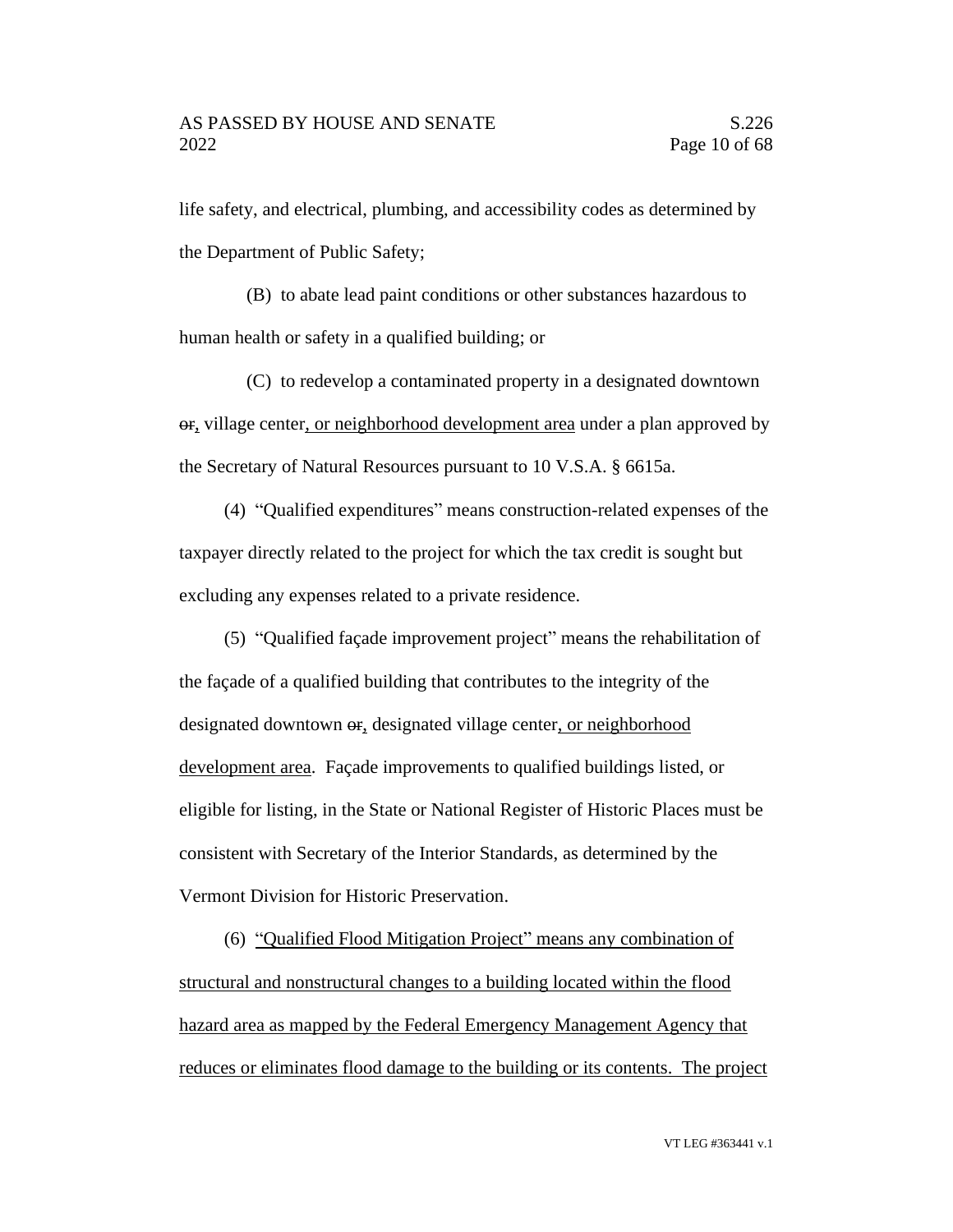shall comply with the municipality's adopted flood hazard bylaw, if applicable, and a certificate of completion shall be submitted by a registered engineer, architect, qualified contractor, or qualified local official to the State Board. Improvements to qualified buildings listed, or eligible for listing, in the State or National Register of Historic Places shall be consistent with Secretary of the Interior's Standards for Rehabilitation, as determined by the Vermont Division for Historic Preservation.

(7) "Qualified historic rehabilitation project" means an historic rehabilitation project that has received federal certification for the rehabilitation project.

(7)(8) "Qualified project" means a qualified code improvement, qualified façade improvement, or qualified historic rehabilitation project as defined by this subchapter.

(8)(9) "State Board" means the Vermont Downtown Development Board established pursuant to 24 V.S.A. chapter 76A.

Sec. 6. 32 V.S.A. § 5930bb is amended to read:

§ 5930bb. ELIGIBILITY AND ADMINISTRATION

\* \* \*

(e) Availability of Neighborhood Development Area tax credits. Beginning on July 1, 2025, under this subchapter no new tax credit may be allocated by the State Board to a qualified building located in a neighborhood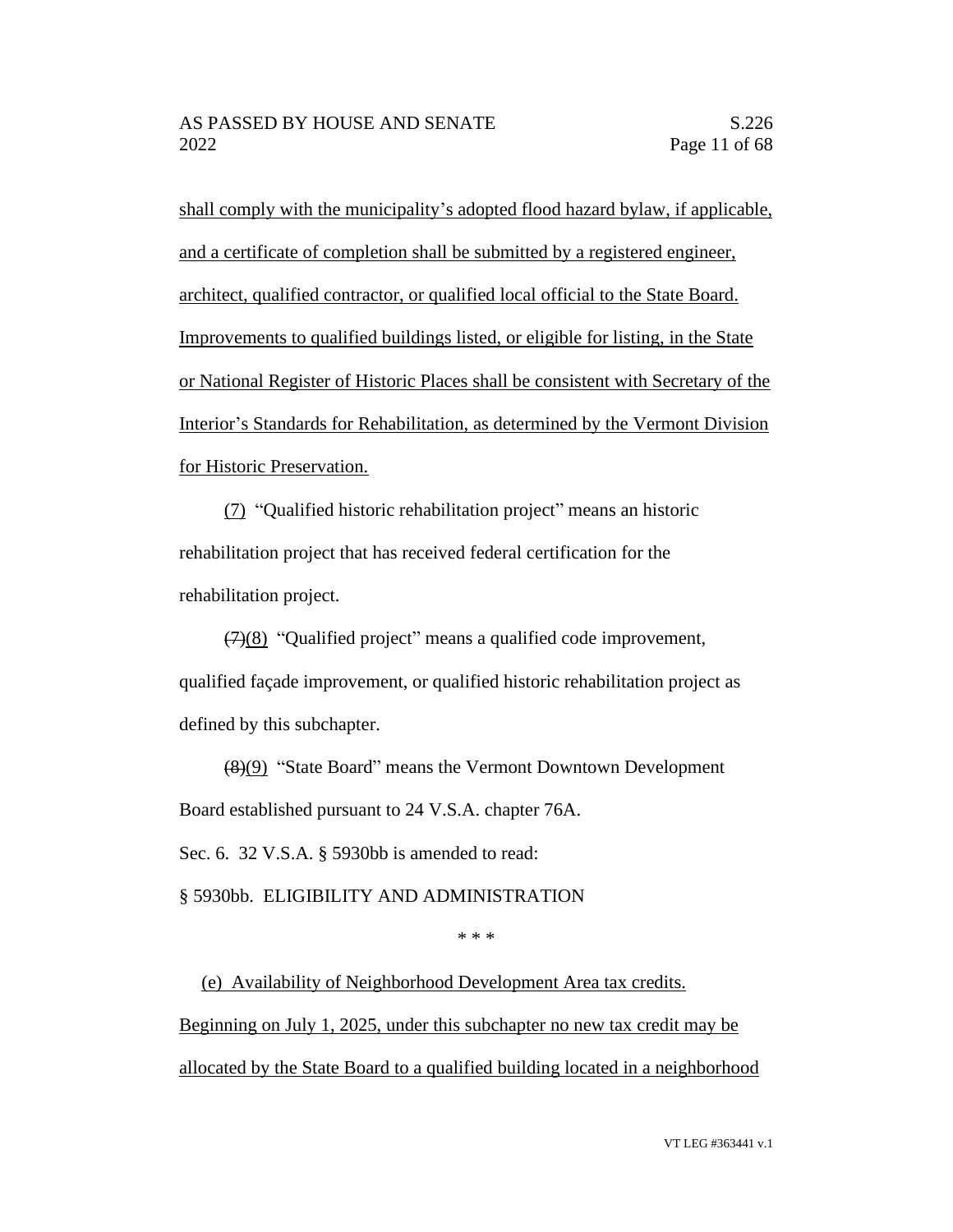development area unless specific funds have been appropriated for that purpose.

Sec. 7. 24 V.S.A. § 2793a is amended to read:

§ 2793a. DESIGNATION OF VILLAGE CENTERS BY STATE BOARD

\* \* \*

(c) A village center designated by the State Board pursuant to subsection (a) of this section is eligible for the following development incentives and benefits:

\* \* \*

(4) The following State tax credits for projects located in a designated village center:

(A) A State historic rehabilitation tax credit of ten percent under 32 V.S.A. § 5930cc(a) that meets the requirements for the federal rehabilitation tax credit.

(B) A State façade improvement tax credit of 25 percent under

32 V.S.A. § 5930cc(b).

(C) A State code improvement tax credit of 50 percent under

32 V.S.A. § 5930cc(c) The Downtown and Village Center Tax Credit Program described in 32 V.S.A. § 5930aa et seq.

\* \* \*

Sec. 8. 24 V.S.A. § 2793e is amended to read: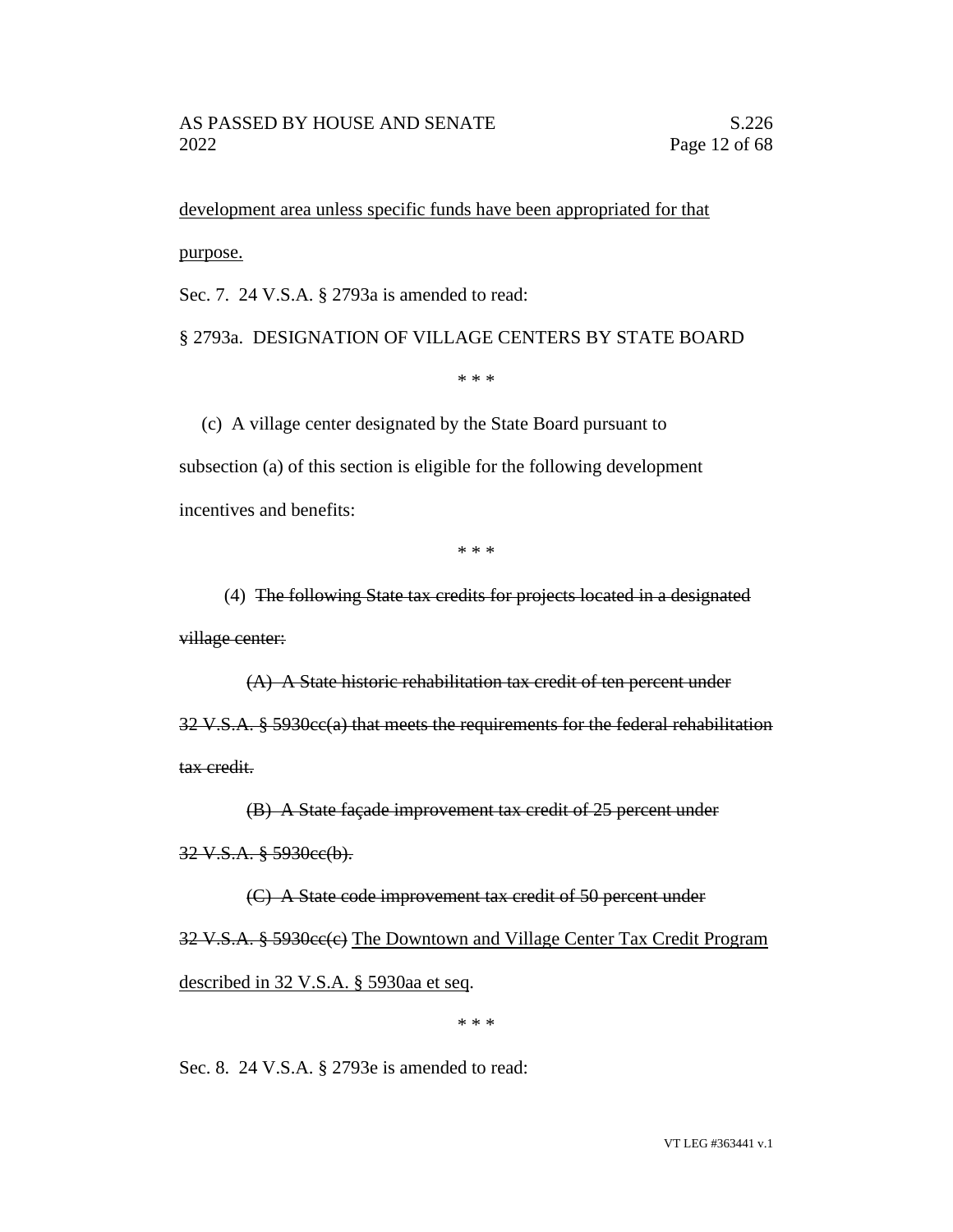# § 2793e. NEIGHBORHOOD PLANNING AREAS; DESIGNATION OF NEIGHBORHOOD DEVELOPMENT AREAS

\* \* \*

(f) Neighborhood development area incentives for developers. Once a municipality has a designated neighborhood development area or has a Vermont neighborhood designation pursuant to section 2793d of this title, any proposed development within that area shall be eligible for each of the benefits listed in this subsection. These benefits shall accrue upon approval by the district coordinator, who shall review the density requirements set forth in subdivision (c)(7) of this section to determine benefit eligibility and issue a jurisdictional opinion under 10 V.S.A. chapter 151 on whether the density requirements are met. These benefits are:

(1) The the application fee limit for wastewater applications stated in 3 V.S.A. § 2822(j)(4)(D).;

(2) The the application fee reduction for residential development stated in 10 V.S.A.  $\S$  6083a(d).;

(3) The the exclusion from the land gains tax provided by 32 V.S.A.  $§ 10002(p);$  and

(4) eligibility for the Downtown and Village Center Tax Credit Program described in 32 V.S.A. § 5930aa et seq.

\* \* \*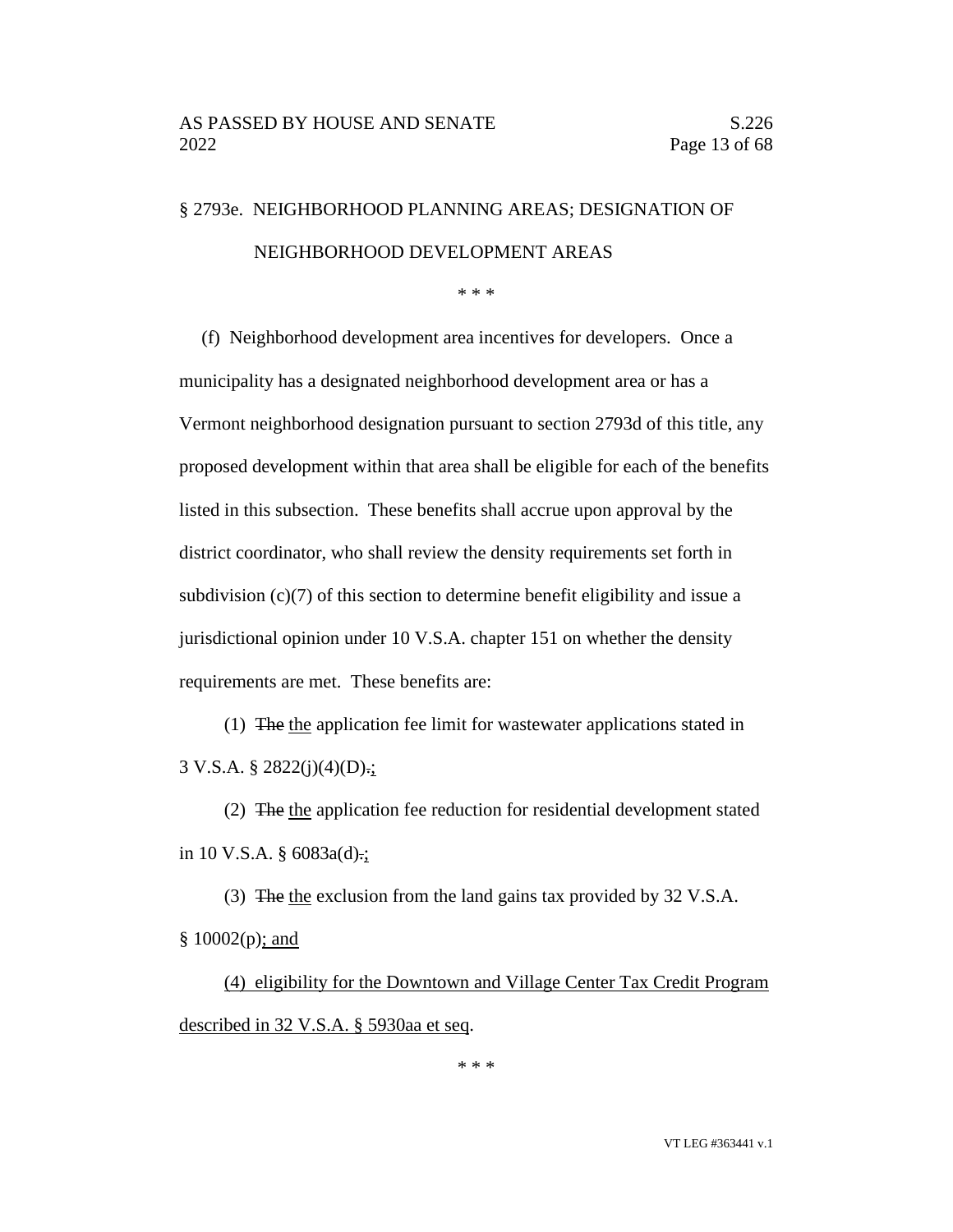Sec. 9. 24 V.S.A. § 2794 is amended to read:

### § 2794. INCENTIVES FOR PROGRAM DESIGNEES

(a) Upon designation by the Vermont Downtown Development Board under section 2793 of this title, a downtown development district and projects in a downtown development district shall be eligible for the following:

(1) Priority consideration by any agency of the State administering any State or federal assistance program providing funding or other aid to a municipal downtown area with consideration given to such factors as the costs and benefits provided and the immediacy of those benefits, provided the project is eligible for the assistance program.

(2) The following State tax credits:

(A) A State historic rehabilitation tax credit of 10 percent under 32 V.S.A. § 5930cc(a) that meets the requirements for the federal rehabilitation tax credit.

(B) A State façade improvement tax credit of 25 percent under 32 V.S.A. § 5930cc(b).

(C) A State code improvement tax credit of 50 percent under 32 V.S.A. § 5930cc(c) The Downtown and Village Center Tax Credit Program described in 32 V.S.A. § 5930aa et seq.

\* \* \*

Sec. 10. 32 V.S.A. § 5930cc is amended to read: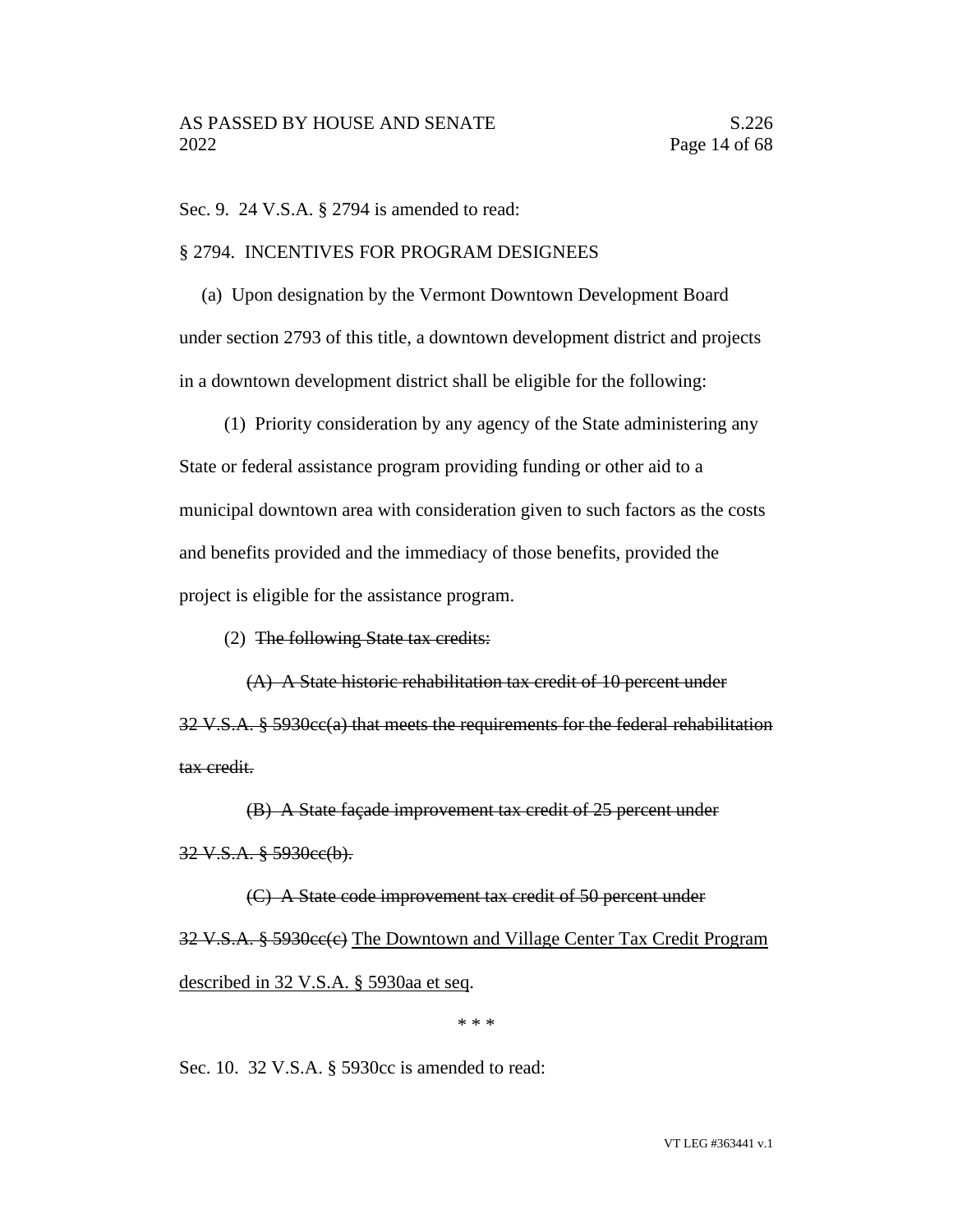# § 5930cc. DOWNTOWN AND VILLAGE CENTER PROGRAM TAX CREDITS

\* \* \*

(d) Flood Mitigation Tax Credit. The qualified applicant of a qualified flood mitigation project shall be entitled, upon the approval of the State Board, to claim against the taxpayer's State individual income tax, State corporate income tax, or bank franchise or insurance premiums tax liability a credit of 50 percent of qualified expenditures up to a maximum tax credit of \$75,000.00.

\* \* \* Missing Middle Housing \* \* \*

Sec. 11. MISSING MIDDLE-INCOME HOMEOWNERSHIP

DEVELOPMENT PILOT PROGRAM

(a) The following amounts are appropriated from the America Rescue Plan

Act (ARPA) – Coronavirus State Fiscal Recovery Funds to the Department of

Housing and Community Development to grant to the Vermont Housing

Finance Agency to establish the Missing Middle-Income Homeownership

Development Pilot Program:

(1) \$5,000,000.00 in fiscal year 2022; and

(2) \$10,000,000.00 in fiscal year 2023.

(b) As used in this section: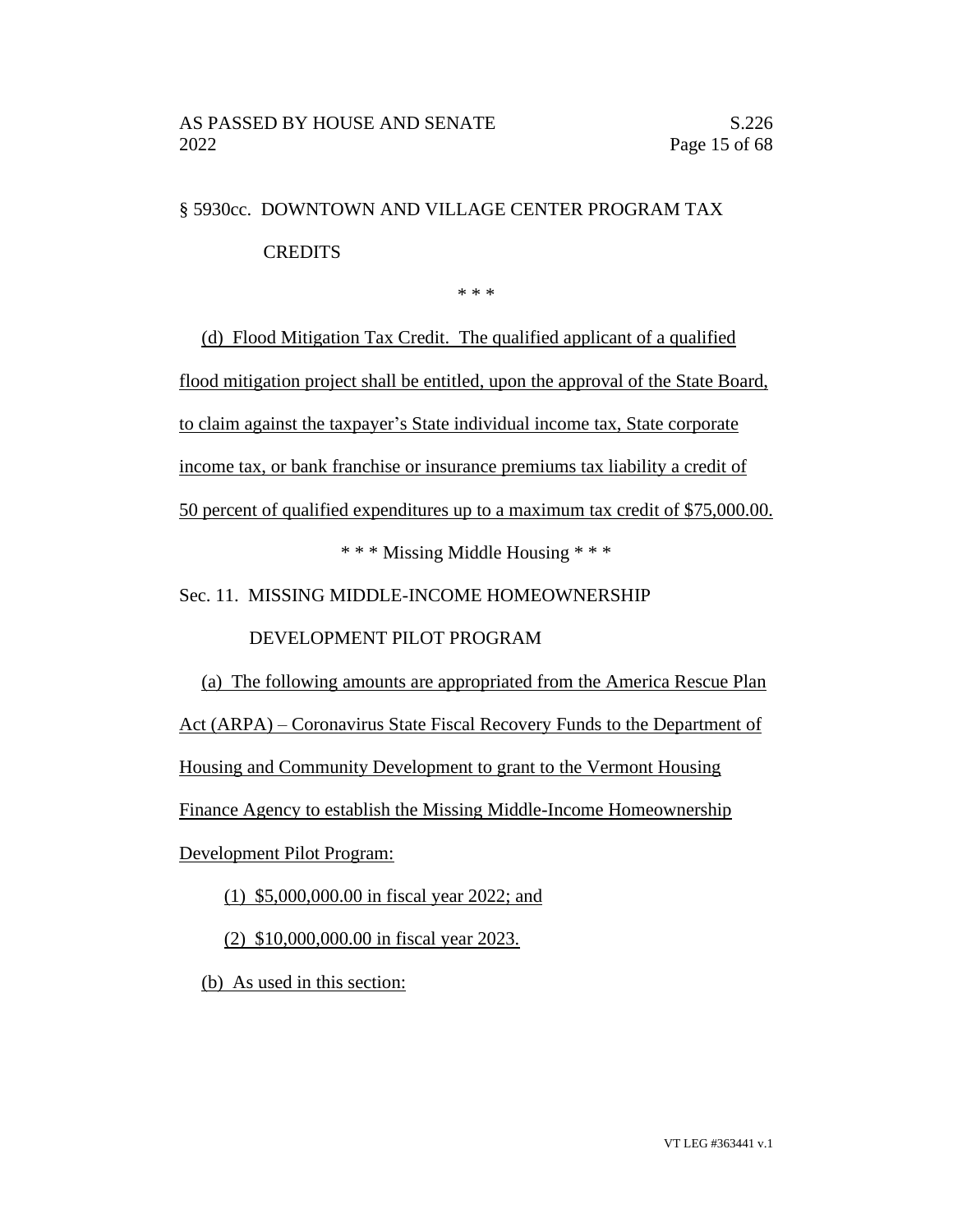(1) "Affordable owner-occupied housing" means owner-occupied housing identified in 26 U.S.C. § 143(c)(1) or that qualifies under Vermont Housing Finance Agency criteria governing owner-occupied housing.

(2) "Income-eligible homebuyer" means a Vermont household with annual income that does not exceed 120 percent of area median income.

(c) The Agency shall use the funds appropriated in this section to provide subsidies for new construction or acquisition and substantial rehabilitation of affordable owner-occupied housing for purchase by income-eligible homebuyers.

(d) The total amount of subsidies for a project shall not exceed 35 percent of eligible development costs, as determined by the Agency, which the Agency may allocate consistent with the following:

(1) Developer subsidy. The Agency may provide a direct subsidy to the developer, which shall not exceed the difference between the cost of development and the market value of the home as completed.

(2) Affordability subsidy. Of any remaining amounts available for the project after the developer subsidy, the Agency may provide a subsidy for the benefit of the homebuyer to reduce the cost of purchasing the home, provided that:

(A) the Agency includes conditions in the subsidy, or uses another legal mechanism, to ensure that, to the extent the home value has risen, the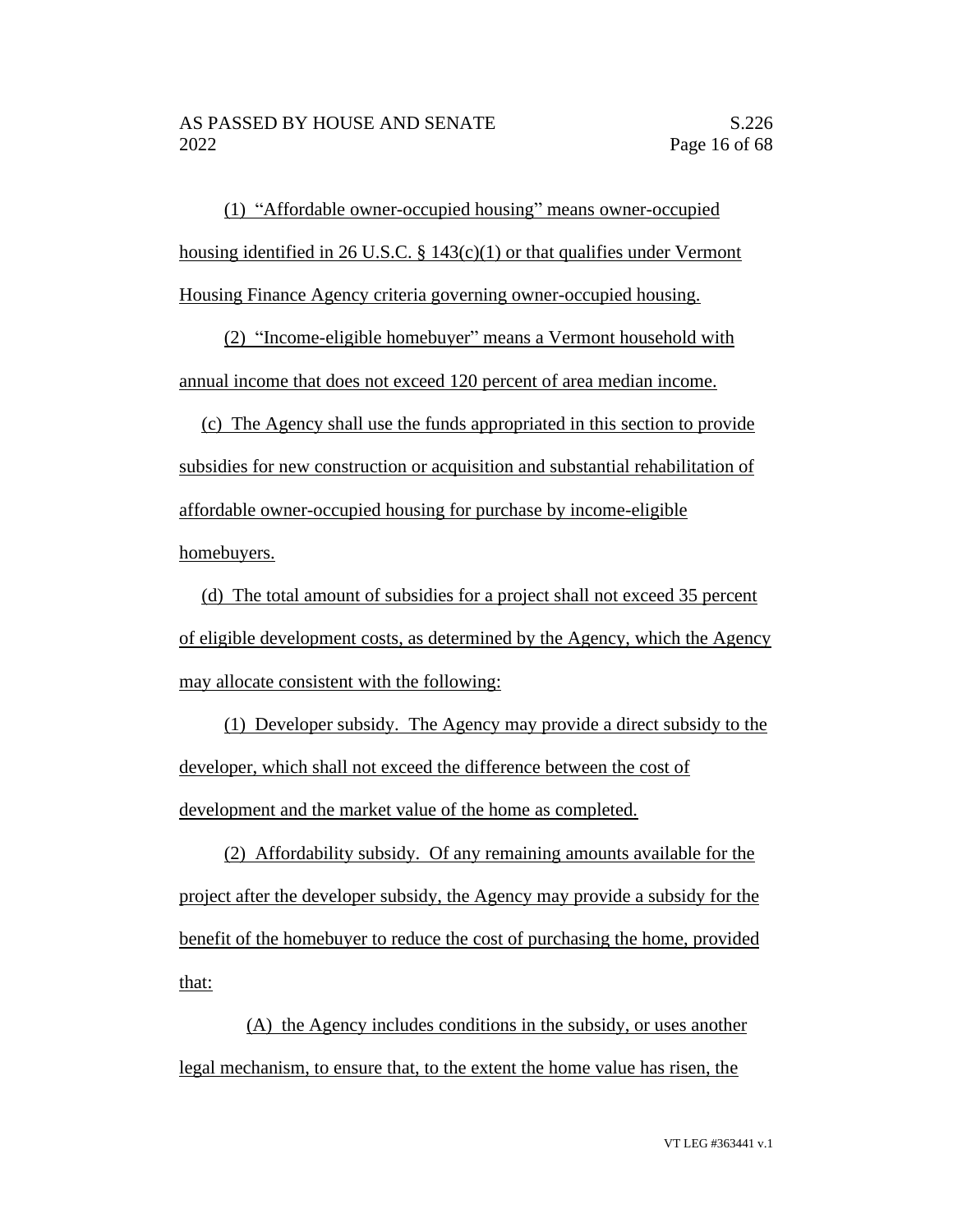amount of the subsidy remains with the home to offset the cost to future homebuyers; or

(B) the subsidy is subject to a housing subsidy covenant, as defined in 27 V.S.A. § 610, that preserves the affordability of the home for a period of 99 years or longer.

(3) The Agency shall allocate not less than 33 percent of the funds available through the Program to projects that include a housing subsidy

covenant consistent with subdivision (2)(B) of this subsection.

(e) The Agency shall adopt a Program plan that establishes application and selection criteria, including:

(1) project location;

(2) geographic distribution;

(3) leveraging of other programs;

(4) housing market needs;

(5) project characteristics, including whether the project includes the use

of existing housing as part of a community revitalization plan;

(6) construction standards, including considerations for size;

(7) priority for plans with deeper affordability and longer duration of

affordability requirements;

(8) sponsor characteristics;

(9) energy efficiency of the development; and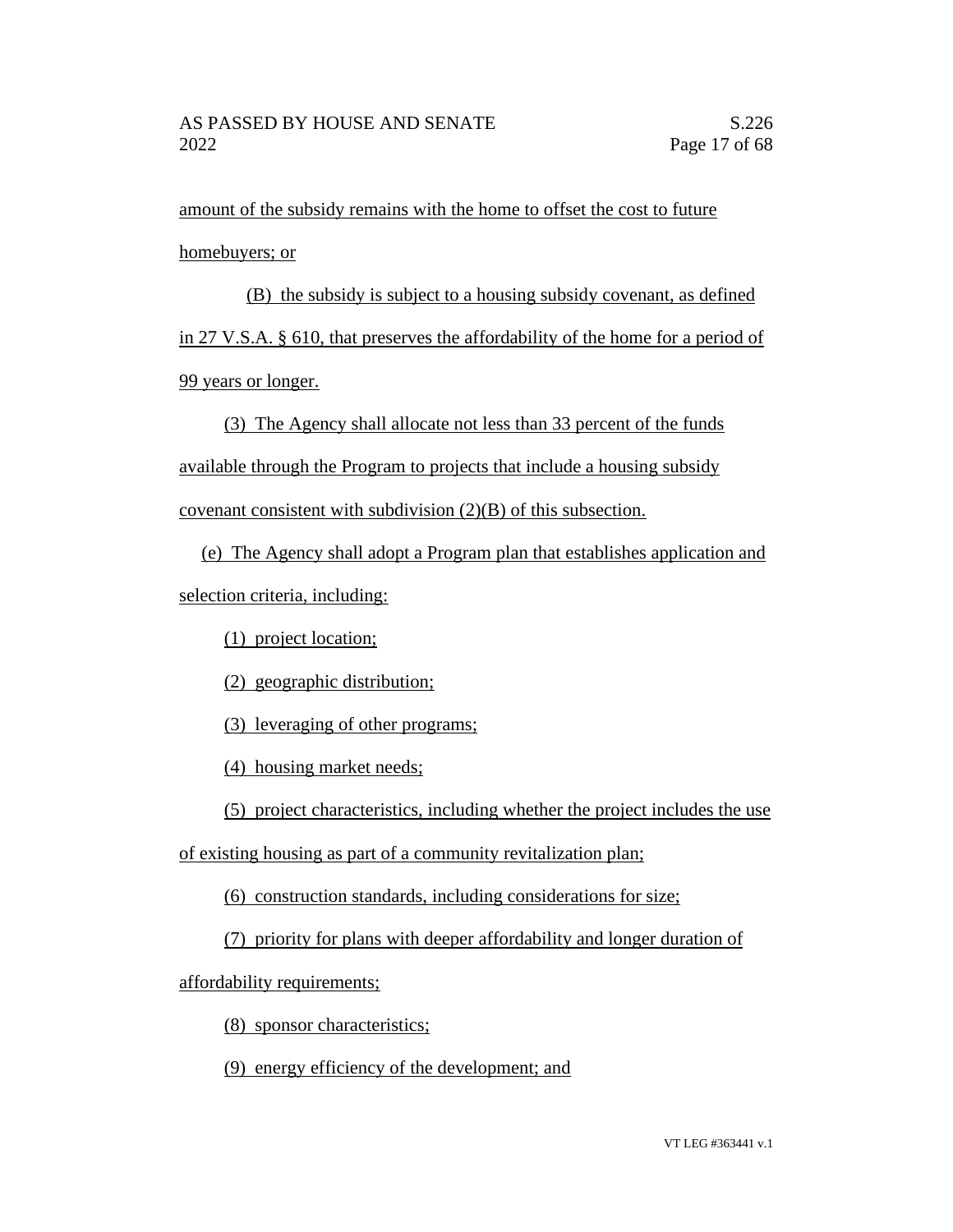(10) historic nature of the project.

(f) The Agency may assign its rights under any investment or subsidy made under this section to the Vermont Housing and Conservation Board or any State agency or nonprofit organization qualifying under 26 U.S.C. § 501(c)(3), provided such assignee acknowledges and agrees to comply with the provisions of this section.

(g) The Agency shall ensure that initial investments made under this Program are obligated by December 31, 2024 and expended by December 31, 2026.

(h) The Department shall report to the House Committee on General, Housing, and Military Affairs and Senate Committee on Economic Development, Housing and General Affairs on the status of the Program annually, on or before January 15, through 2027.

\* \* \* Residential Construction Contractors \* \* \*

Sec. 12. FINDINGS

The General Assembly finds that:

(1) There is currently no master list of residential construction contractors operating in the State.

(2) There is no standard process for determining or adjudicating construction contract fraud complaints either on the part of contractors or consumers.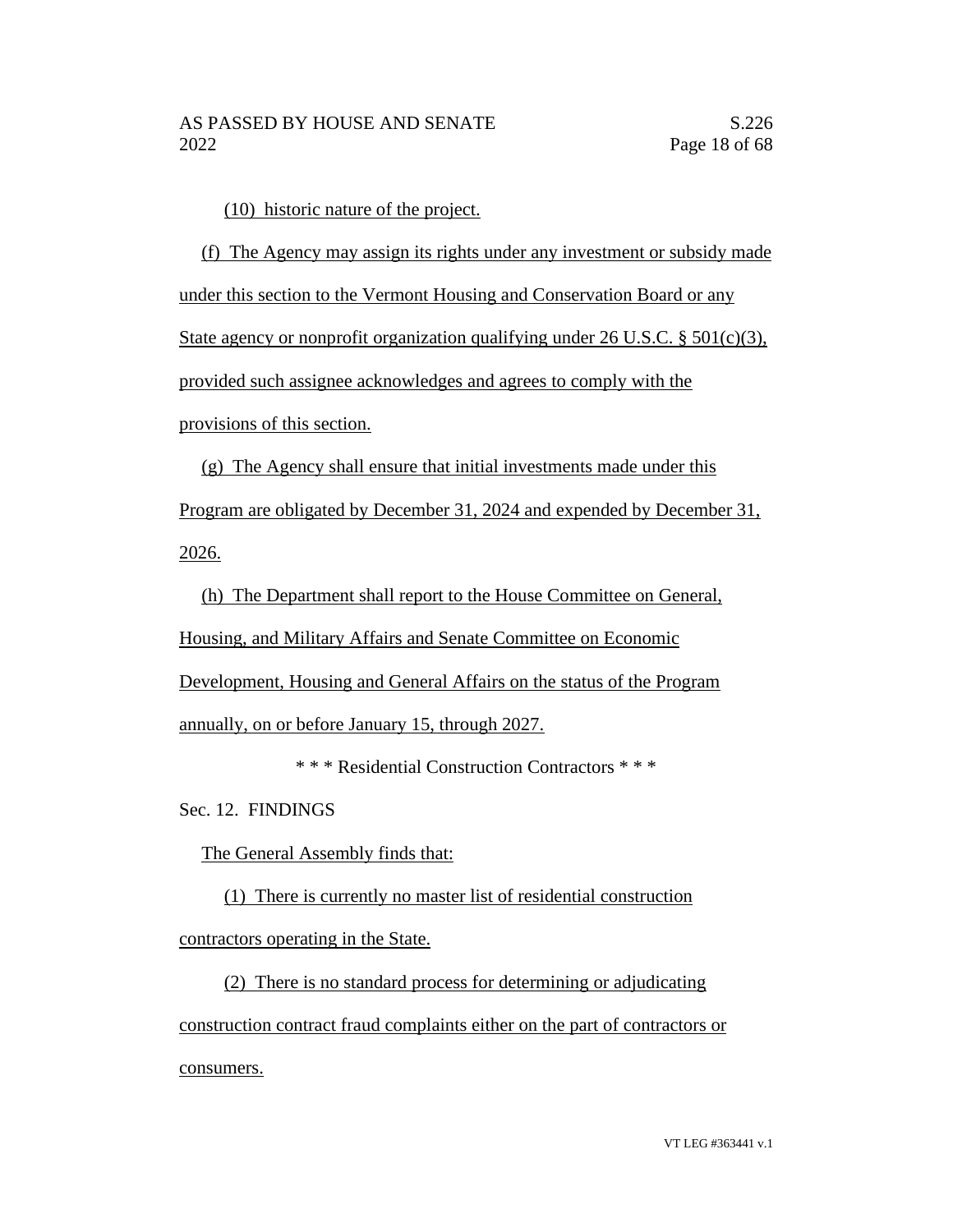(3) Public authorities have no mechanism to contact all contractors when necessary to provide updates to public health requirements, safe working protocols, codes and standards, available trainings and certifications, or building incentives or construction subsidies.

(4) Wide dissemination of information on codes, standards, and trainings is vital to improving construction techniques throughout the State's construction industry. Since building thermal conditioning represents over one-quarter of the State's greenhouse gas emissions, improving energy performance is a key strategy for meeting the requirements of the Global Warming Solutions Act, 2020 Acts and Resolves No. 153.

(5) While registration is not licensure and confers no assurance of competence, consumers have no way of knowing whether a contractor is operating legally or has been subject to civil claims or disciplinary actions.

(6) A noncommercial, standardized public listing will provide contractors an opportunity to include in their record optional third-party, Statesanctioned certifications.

Sec. 13. 3 V.S.A. § 122 is amended to read:

### § 122. OFFICE OF PROFESSIONAL REGULATION

The Office of Professional Regulation is created within the Office of the Secretary of State. The Office shall have a director who shall be qualified by education and professional experience to perform the duties of the position.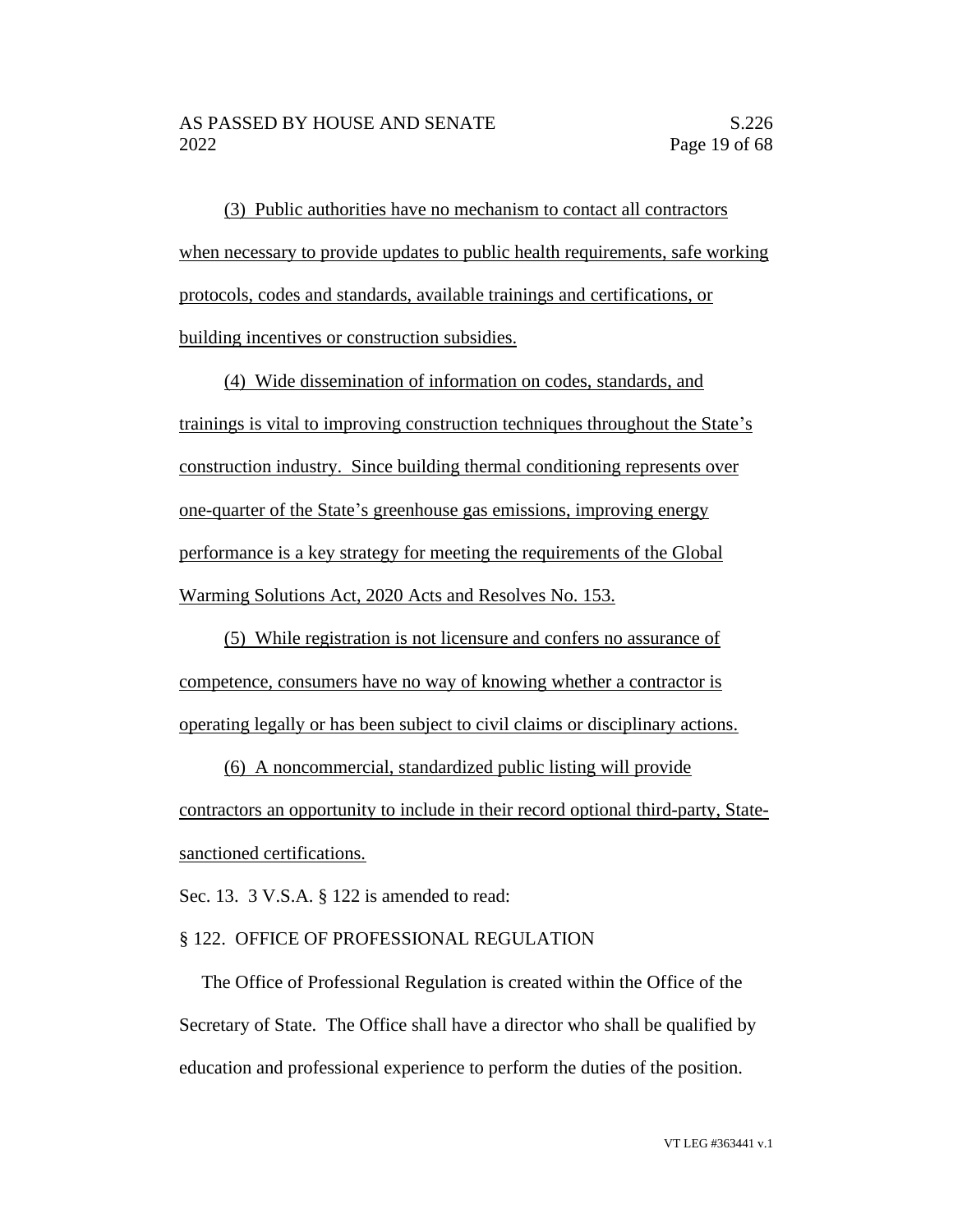### AS PASSED BY HOUSE AND SENATE S.226 2022 Page 20 of 68

The Director of the Office of Professional Regulation shall be a classified position with the Office of the Secretary of State. The following boards or professions are attached to the Office of Professional Regulation:

\* \* \*

### (51) Residential Contractors.

Sec. 14. 26 V.S.A. chapter 106 is added to read:

### CHAPTER 106. RESIDENTIAL CONTRACTORS

Subchapter 1. General Provisions

### § 5501. REGISTRATION REQUIRED

(a) A person shall register with the Office of Professional Regulation prior to contracting with a homeowner to perform residential construction in exchange for consideration of more than \$10,000.00, including labor and materials.

(b) Unless otherwise exempt under section 5502 of this title, as used in this chapter, "residential construction" means to build, demolish, or alter a residential dwelling unit, or a building or premises with four or fewer residential dwelling units, in this State, and includes interior and exterior construction, renovation, and repair; painting; paving; roofing; weatherization; installation or repair of heating, plumbing, solar, electrical, water, or wastewater systems; and other activities the Office specifies by rule consistent with this chapter.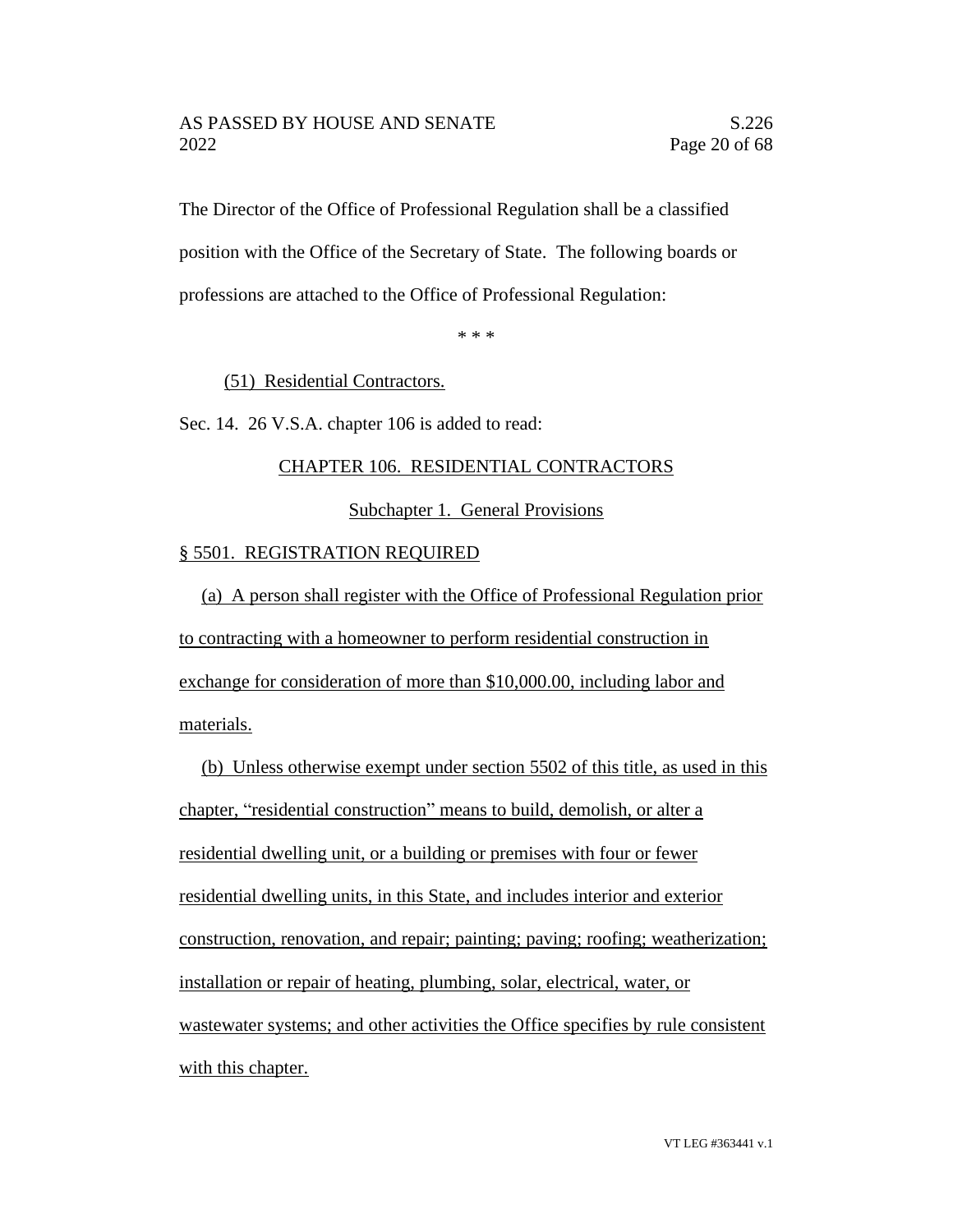### § 5502. EXEMPTIONS

This chapter does not apply to:

(1) an employee acting within the scope of his or her employment for a business organization registered under this chapter;

(2)(A) a professional engineer, licensed architect, or a tradesperson licensed, registered, or certified by the Department of Public Safety acting within the scope of his or her license, registration, or certification; or

(B) a business that performs residential construction if the work is performed primarily by or under the direct supervision of one or more employees who are individually exempt from registration under subdivision  $(2)(A)$  of this section;

(3) delivery or installation of consumer appliances, audio-visual equipment, telephone equipment, or computer network equipment;

(4) landscaping;

(5) work on a structure that is not attached to a residential building; or

(6) work that would otherwise require registration that a person performs in response to an emergency, provided the person applies for registration within a reasonable time after performing the work.

§ 5503. MANDATORY REGISTRATION AND VOLUNTARY

# CERTIFICATION DISTINGUISHED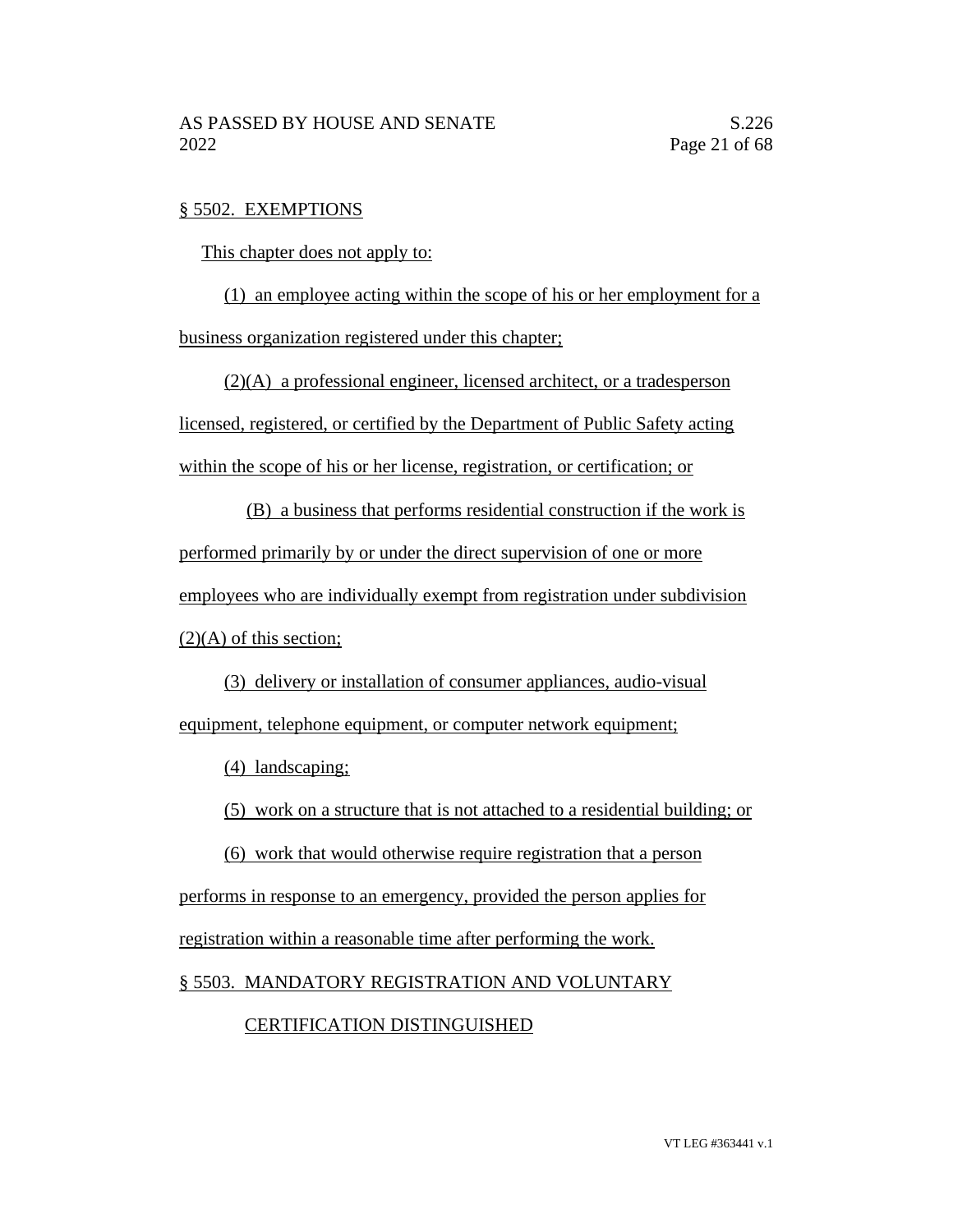(a)(1) The system of mandatory registration established by this chapter is intended to protect against fraud, deception, breach of contract, and violations of law, but is not intended to establish standards for professional qualifications or workmanship that is otherwise lawful.

(2) The provisions of 3 V.S.A. § 129a, with respect to a registration, shall be construed in a manner consistent with the limitations of this subsection.

(b) The system of voluntary certification established in this chapter is intended to provide consumers and contractors with a publicly available, noncommercial venue for contractors to list optional approved certifications. The Director of Professional Regulation, in consultation with public safety officials and recognized associations or boards of builders, remodelers, architects, and engineers, may:

(1) adopt rules providing for the issuance of voluntary certifications, as defined in subdivision 3101a(1) of this title, that signify demonstrated competence in particular subfields and specialties related to residential construction;

(2) establish minimum qualifications, and standards for performance and conduct, necessary for certification; and

(3) discipline a certificant for violating adopted standards or other law, with or without affecting the underlying registration.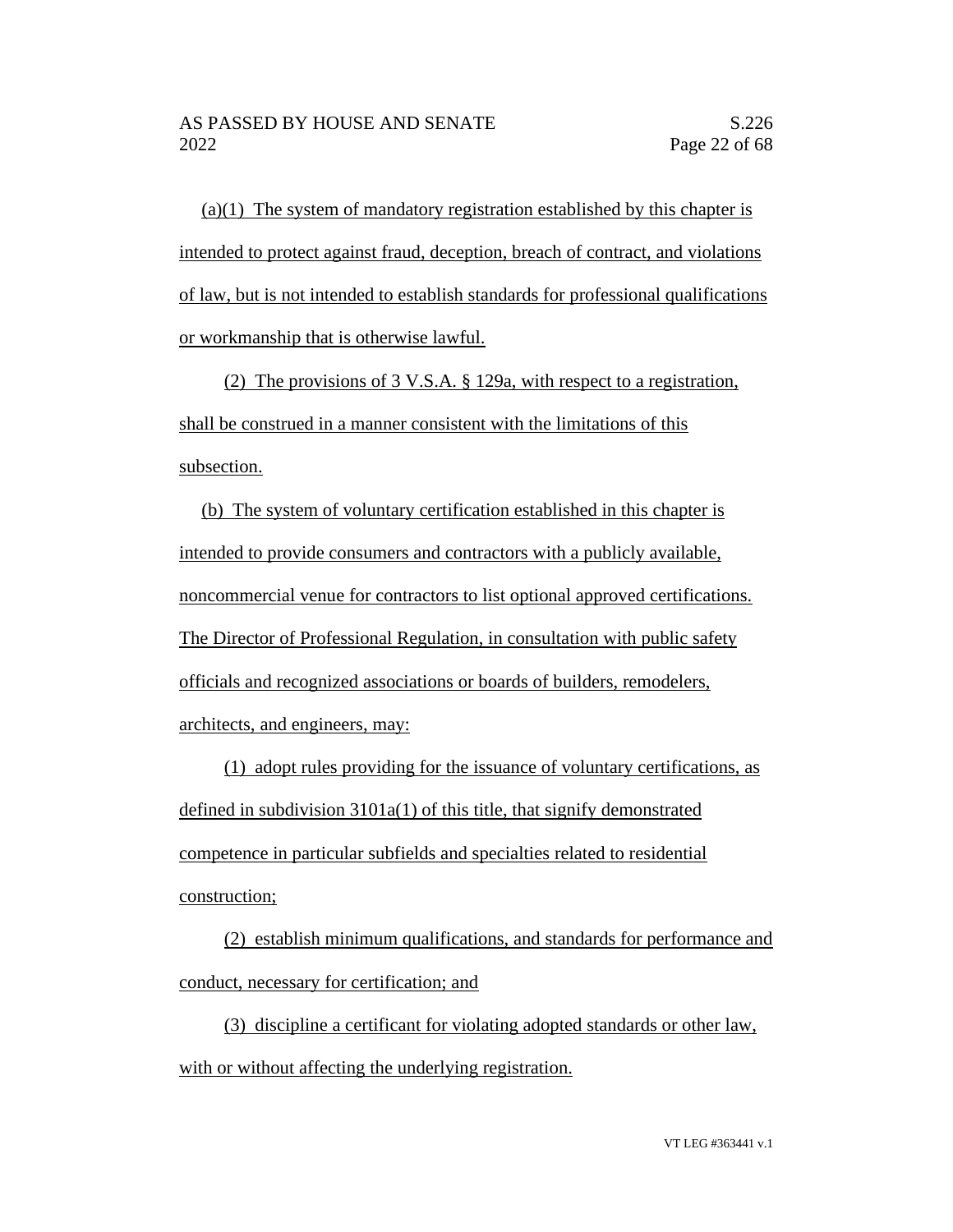### Subchapter 2. Administration

### § 5505. DUTIES OF THE DIRECTOR

(a) The Director of Professional Regulation shall:

(1) provide information to the public concerning registration,

certification, appeal procedures, and complaint procedures;

(2) administer fees established under this chapter;

(3) receive applications for registration or certification, issue

registrations and certifications to applicants qualified under this chapter, deny or renew registrations or certifications, and issue, revoke, suspend, condition, and reinstate registrations and certifications as ordered by an administrative law officer;

(4) prepare and maintain a registry of registrants and certificants; and

(5) use the registry to timely communicate with registrants and certificants concerning issues of health and safety, building codes, environmental and energy issues, and State and federal incentive programs.

(b) The Director, after consultation with an advisor appointed pursuant to section 5506 of this title, may adopt rules to implement this chapter.

# § 5506. ADVISORS

(a) The Secretary of State shall appoint two persons pursuant to 3 V.S.A. § 129b to serve as advisors in matters relating to residential contractors and construction.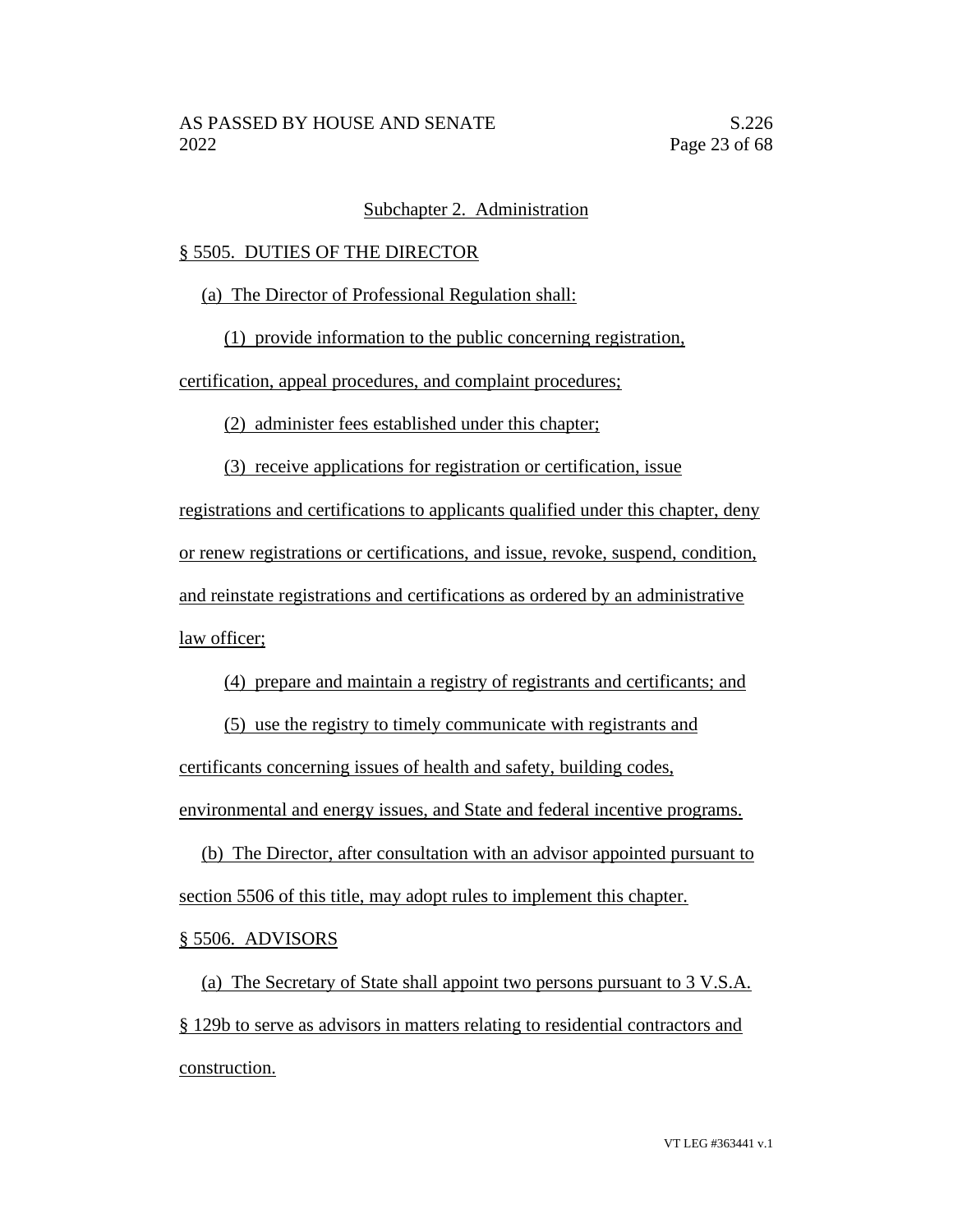(b) To be eligible to serve, an advisor shall:

(1) register under this chapter;

(2) have at least three years' experience in residential construction

immediately preceding appointment; and

(3) remain active in the profession during his or her service.

(c) The Director of Professional Regulation shall seek the advice of the

advisors in implementing this chapter.

§ 5507. FEES

A person regulated under this chapter shall pay the following fees at initial application and biennial renewal:

(1) Registration, individual: \$75.00.

(2) Registration, business organization: \$250.00.

(3) State certifications: \$75.00 for a first certification and \$25.00 for

each additional certification.

# Subchapter 3. Registrations

# § 5508. ELIGIBILITY

To be eligible for registration, the Director of Professional Regulation shall

find that the applicant is in compliance with the provisions of this chapter and

applicable State law and has satisfied any judgment order related to the

provision of professional services to a homeowner.

§ 5509. REQUIREMENTS OF REGISTRANTS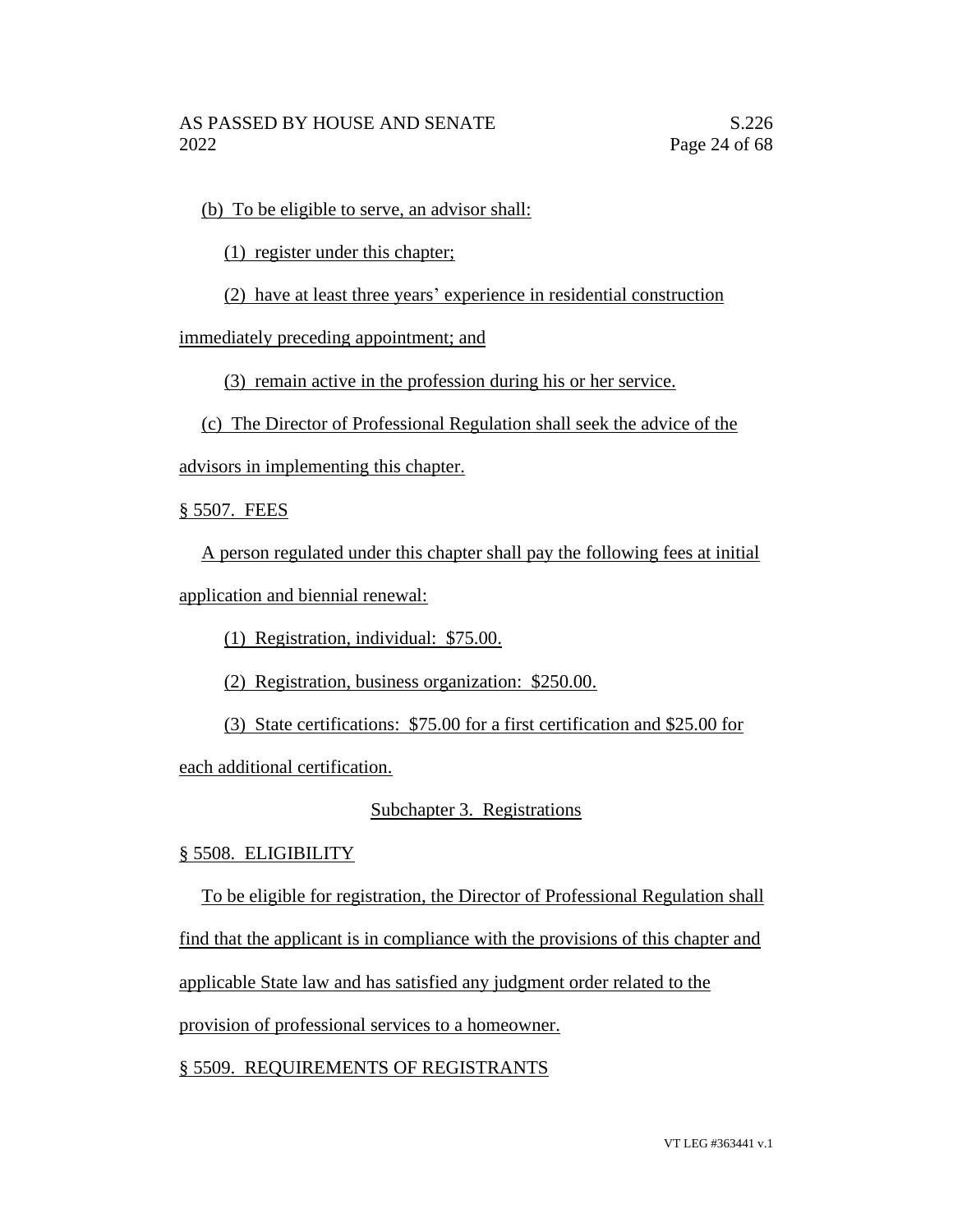(a) Insurance. A person registered under this chapter shall maintain minimum liability insurance coverage in the amount of \$1,000,000.00 per occurrence and \$2,000,000.00 aggregate, evidence of which may be required as a precondition to issuance or renewal of a registration.

(b) Writing.

(1) A person registered under this chapter shall execute a written contract prior to receiving a deposit or commencing residential construction work if the estimated value of the labor and materials exceeds \$10,000.00.

(2) A contract shall specify:

(A) Price. One of the following provisions for the price of the

contract:

(i) a maximum price for all work and materials;

(ii) a statement that billing and payment will be made on a time and materials basis, not to exceed a maximum price; or

(iii) a statement that billing and payment will be made on a time

and materials basis and that there is no maximum price.

(B) Work dates. Estimated start and completion dates.

(C) Scope of work. A description of the services to be performed and a description of the materials to be used.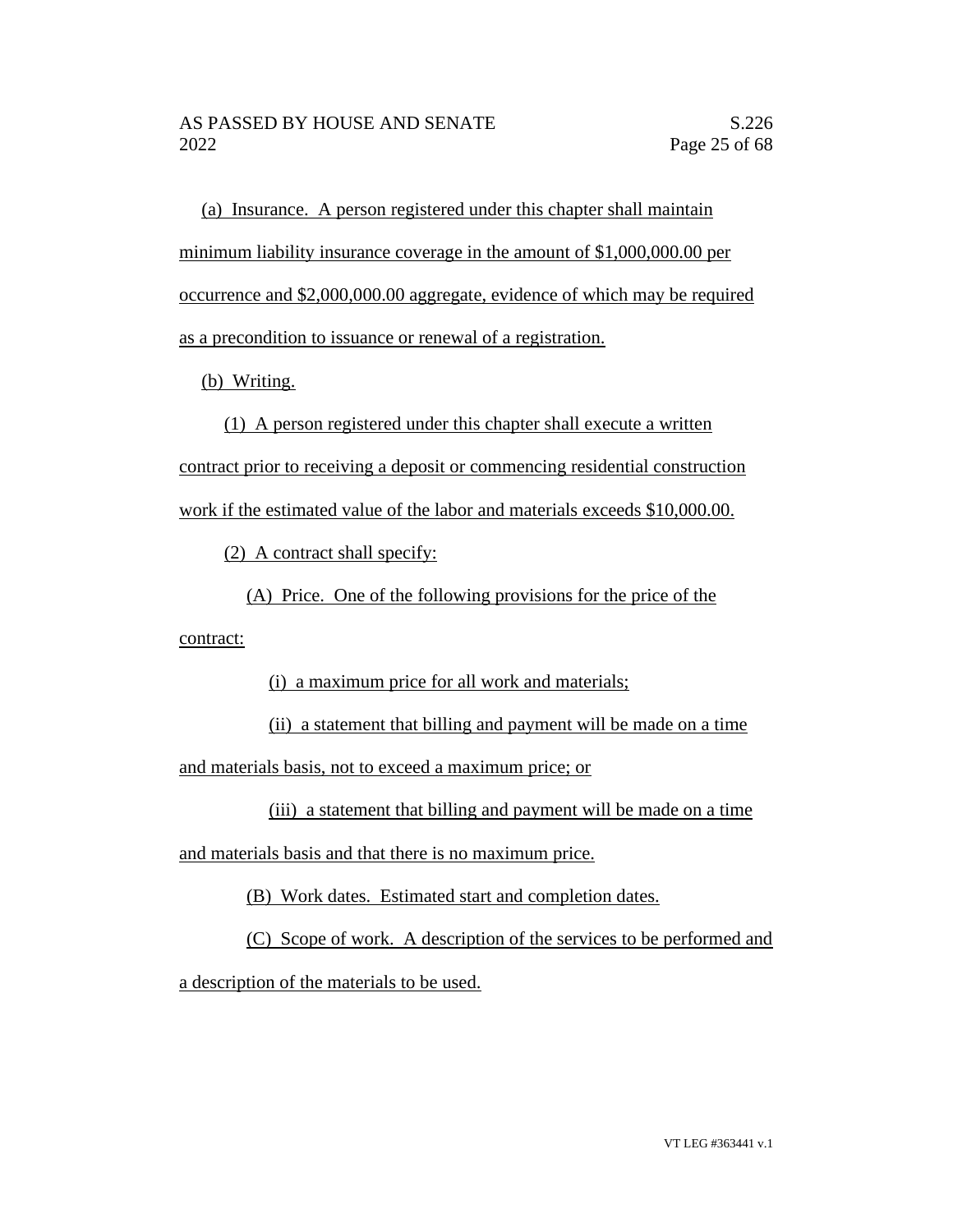(D) Change order provision. A description of how and when amendments to the contract may be approved and documented, as agreed by the parties.

(3) The parties shall document an amendment to the contract in a signed writing.

(c) Down payment.

(1) If a contract specifies a maximum price for all work and materials or a statement that billing and payment will be made on a time and materials basis, not to exceed a maximum price, the contract may require a down payment of up to one-half of the cost of labor to the consumer, or one-half of the price of materials, whichever is greater.

(2) If a contract specifies that billing and payment will be made on a time and materials basis and that there is no maximum price, the contract may require a down payment as negotiated by the parties.

# § 5510. PROHIBITIONS AND REMEDIES

(a) A person who does not register as required pursuant to this chapter may be subject to an injunction or a civil penalty, or both, for unauthorized practice as provided in 3 V.S.A. § 127(b).

(b) The Office of Professional Regulation may discipline a registrant or certificant for unprofessional conduct as provided in 3 V.S.A. § 129a, except that 3 V.S.A. § 129a(b) does not apply to a registrant.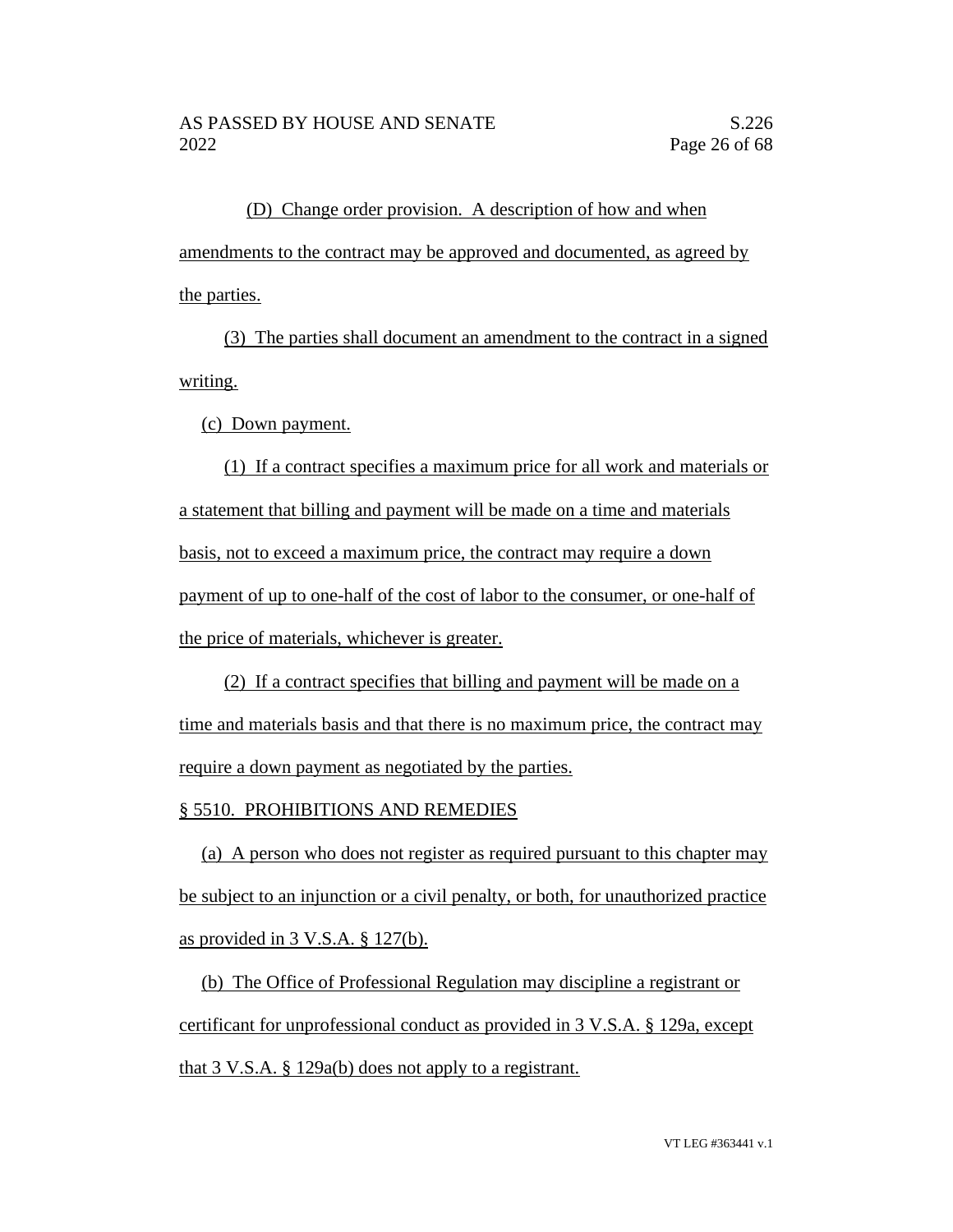(c) The following conduct by a registrant, certificant, applicant, or person who later becomes an applicant constitutes unprofessional conduct:

(1) failure to enter into a written contract when required by this chapter;

(2) failure to maintain liability or workers' compensation insurance as required by law;

(3) committing a deceptive act in commerce in violation of 9 V.S.A. § 2453;

(4) falsely claiming certification under this chapter, provided that this subdivision does not prevent accurate and nonmisleading advertising or statements related to credentials that are not offered by this State; and

(5) selling or fraudulently obtaining or furnishing a certificate of registration, certification, license, or any other related document or record, or assisting another person in doing so, including by reincorporating or altering a trade name for the purpose or with the effect of evading or masking revocation, suspension, or discipline against a registration issued under this chapter.

Sec. 15. IMPLEMENTATION

(a) Notwithstanding any contrary provision of 26 V.S.A. chapter 106:

(1) The initial biennial registration term for residential contractors pursuant to 26 V.S.A. chapter 106 shall begin on April 1, 2023.

(2) The Secretary of State may begin receiving applications for the initial registration term on December 1, 2022.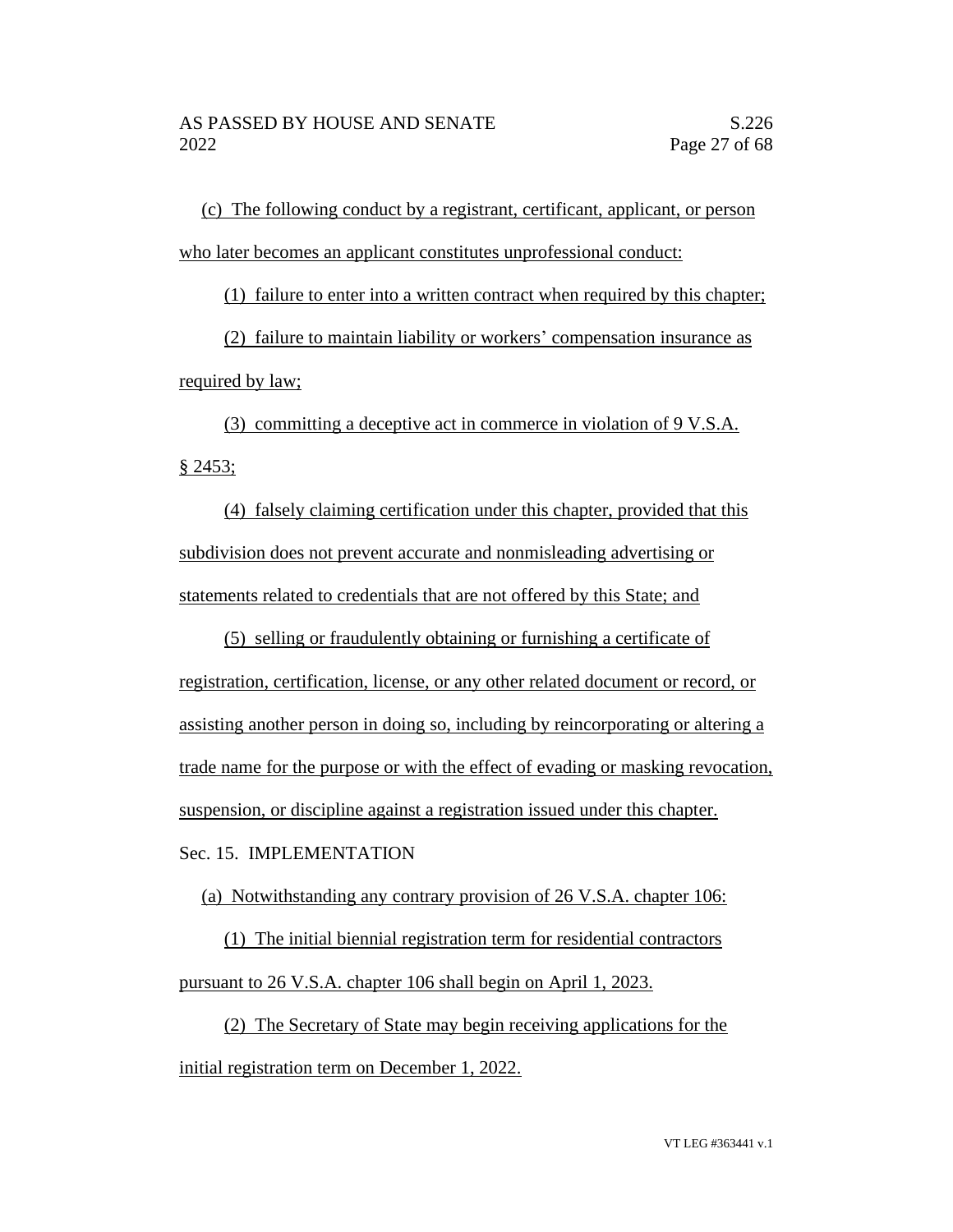(3)(A) The registration fee for individuals who submit complete registration requests between December 1, 2022 and March 31, 2023 is \$25.00 and between April 1, 2023 and March 31, 2024, the fee is \$50.00.

(B) The registration fee for business organizations that submit complete registration requests between December 1, 2022 and March 31, 2023 is \$175.00 and between April 1, 2023 and March 31, 2024, the fee is \$200.00.

(4) Prior to April 1, 2024, the Office of Professional Regulation shall not take any enforcement action for unauthorized practice under 26 V.S.A. § 5510(a) against a residential contractor who fails to register as required by this act.

(b) On or before July 1, 2023, the Director of Professional Regulation shall establish an initial set of voluntary certifications, to include at minimum OSHA standards on construction projects and components of energy-efficient "green" building for insulators, carpenters, and heating and ventilation installers.

Sec. 16. CREATION OF POSITIONS WITHIN THE OFFICE OF PROFESSIONAL REGULATION; LICENSING (a) There are created within the Secretary of State's Office of Professional Regulation one new position in licensing and one new position in enforcement.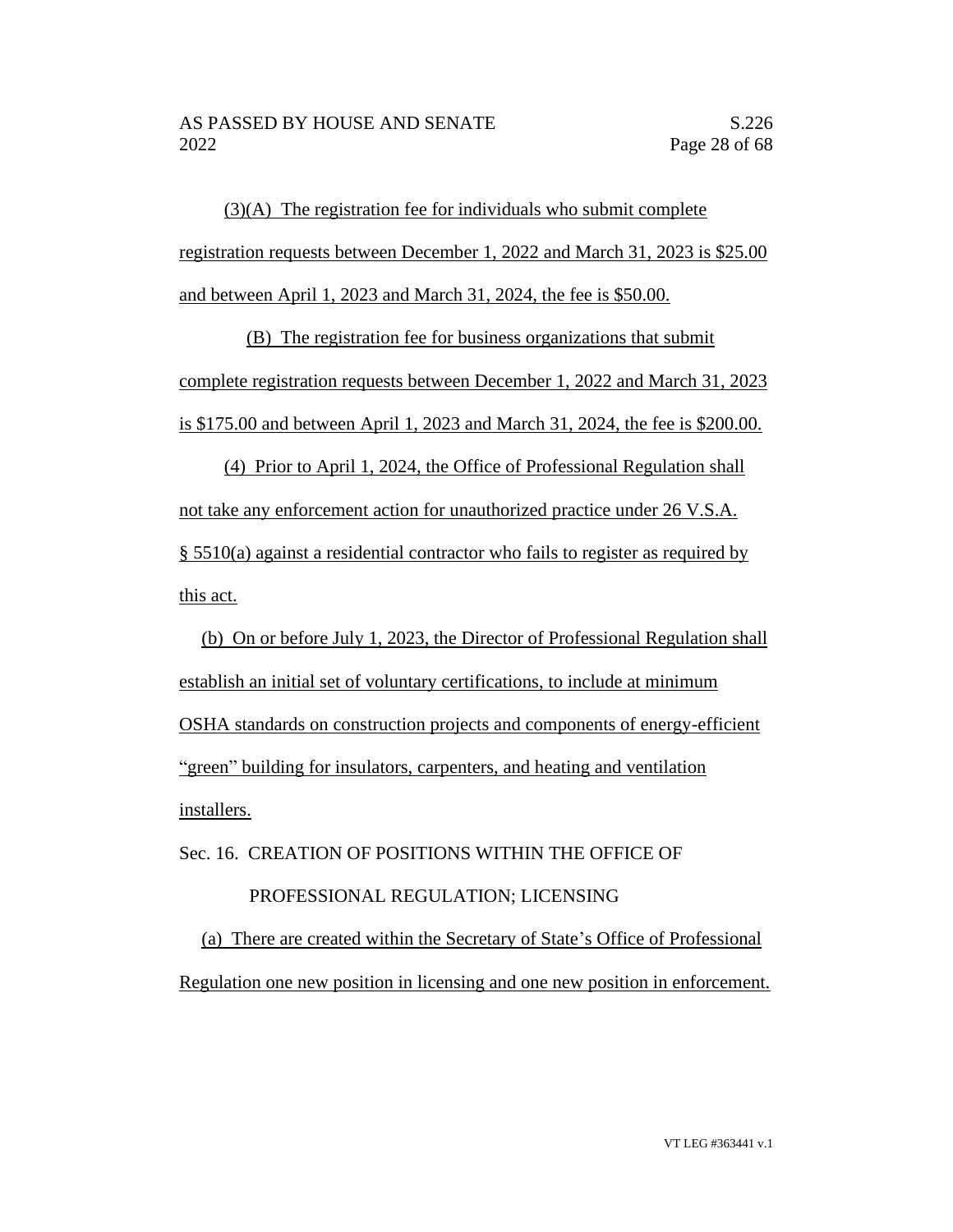(b) In fiscal year 2023, the amount of \$200,000.00 in Office of Professional

Regulation special funds is appropriated to the Secretary of State to fund the

positions created in subsection (a) of this section.

### Sec. 17. ATTORNEY GENERAL; CONSUMER ASSISTANCE

### PROGRAM; POSITION; APPROPRIATION

(a) The Office of the Attorney General is authorized to create one

classified, two-year full-time limited-service position within the Consumer

Assistance Program, whose duties shall include:

(1) assisting with consumer complaints concerning residential

construction projects with a value of less than \$10,000.00;

(2) providing education, outreach, and mediation to contractors and consumers; and

(3) coordinating and facilitating information sharing concerning complaints with the Office of Professional Regulation.

(b) In fiscal year 2023, the amount of \$200,000.00 is appropriated from the

General Fund to the Office of the Attorney General to create the position and perform the duties provided in this section.

Sec. 18. SECRETARY OF STATE; STATUS REPORT

On or before January 15, 2024, the Office of Professional Regulation shall report to the House Committees on General, Housing, and Military Affairs and on Government Operations and to the Senate Committees on Economic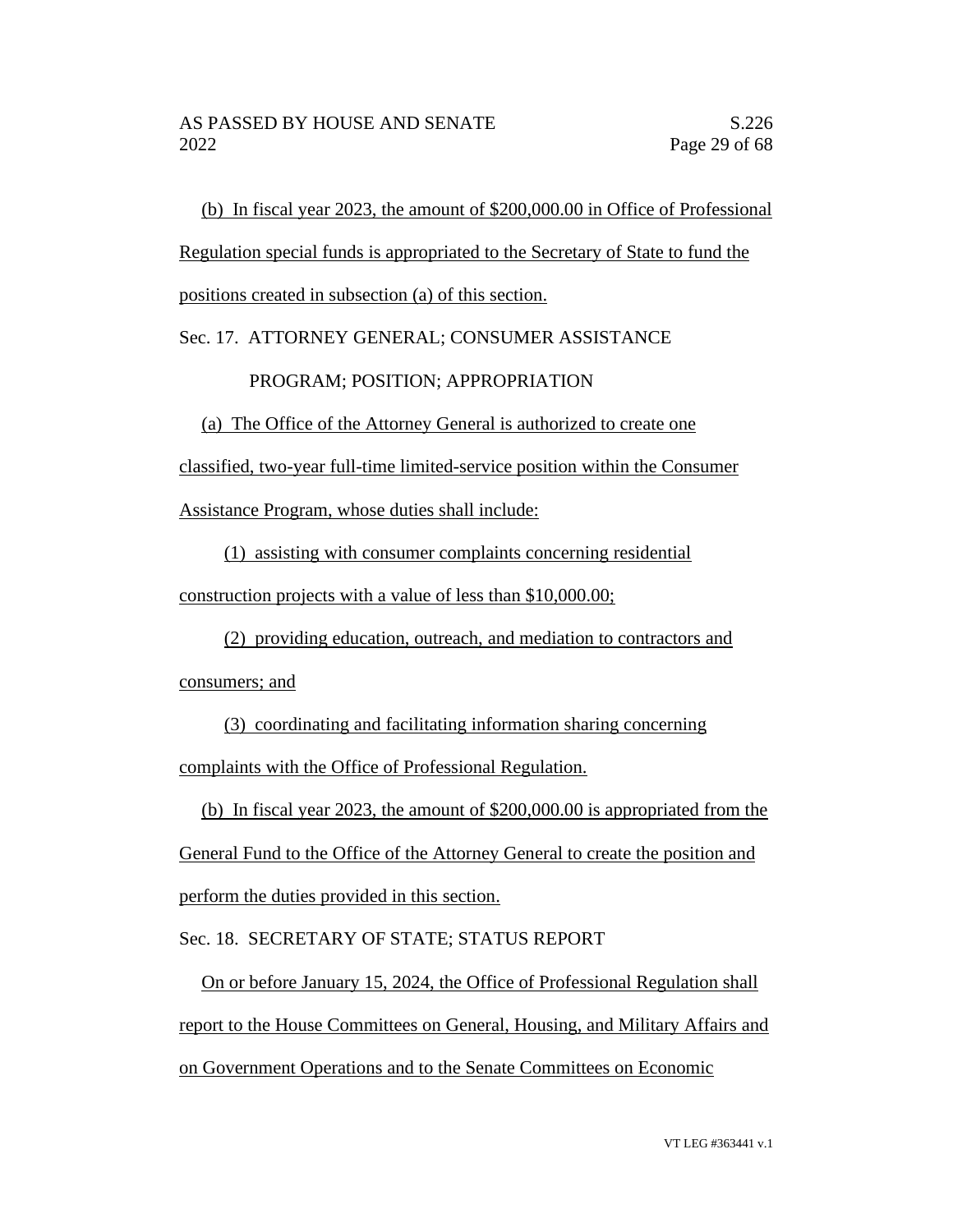Development, Housing and General Affairs and on Government Operations

concerning the implementation of 26 V.S.A. chapter 106, including:

(1) the number of registrations and certifications;

(2) the resources necessary to implement the chapter;

(3) the number and nature of any complaints or enforcement actions;

(4) the potential design and implementation of a one-stop portal for

contractors and consumers; and

(5) any other issues the Office deems appropriate.

Sec. 19. 9 V.S.A. § 4500 is amended to read:

# § 4500. LEGISLATIVE INTENT

(a) The provisions of this chapter establishing legal standards, duties, and requirements with respect to persons with disabilities in places of public accommodation as defined in this chapter, except those provisions relating to remedies, are intended to implement and to be construed so as to be consistent with the Americans with Disabilities Act, 42 U.S.C. § 12101 et seq. and regulations promulgated under that act Act, and are not intended to impose additional or higher standards, duties, or requirements than that act Act.

(b) Subsections 4502(b) and (c) of this title shall not be construed to create or impose on governmental entities additional or higher standards, duties, or requirements than that imposed by Title II of the Americans with Disabilities Act.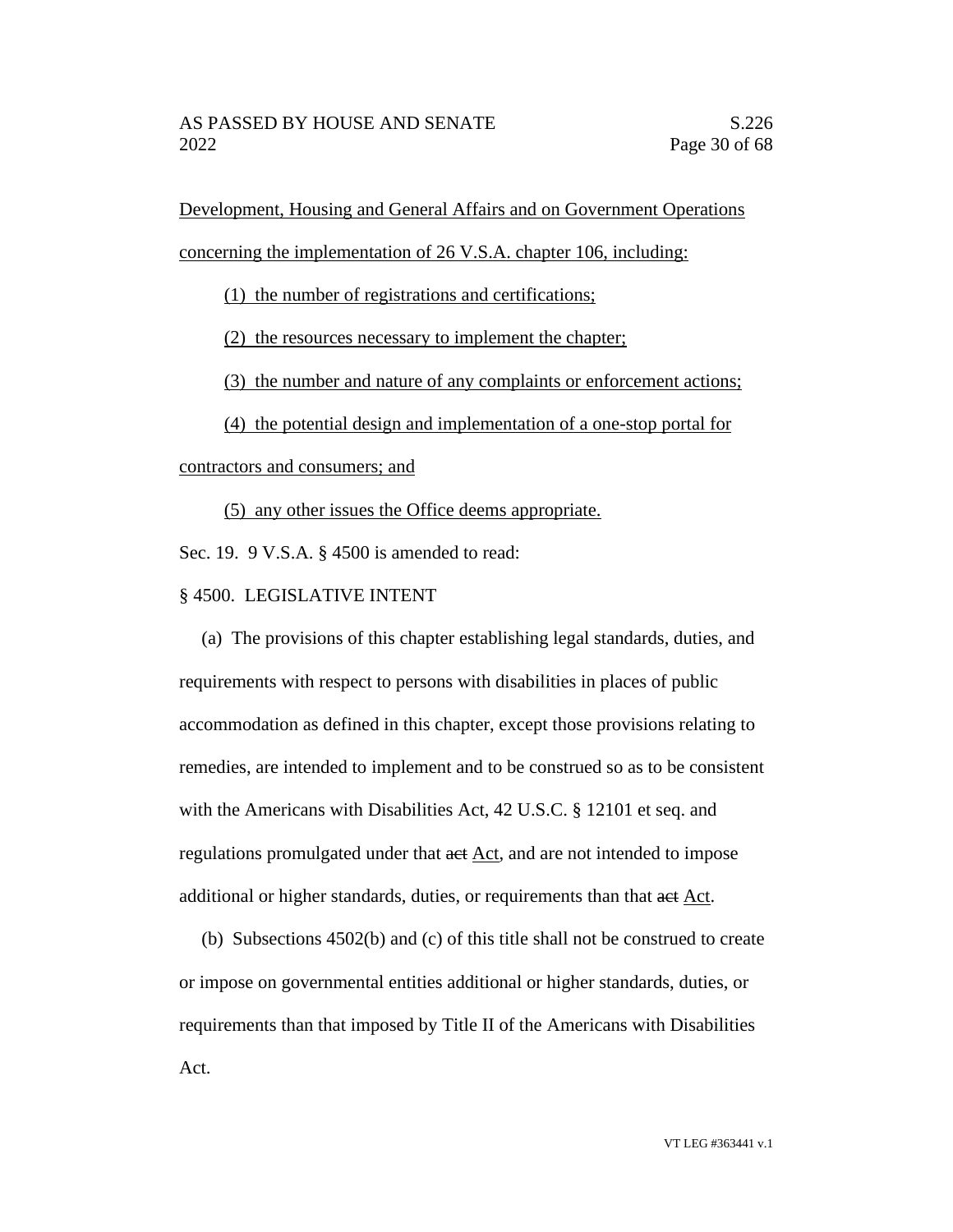(c) The provisions of this chapter shall be construed liberally to accomplish its remedial purposes and any exceptions and exemptions to the provisions of this chapter shall be construed narrowly in order to maximize the deterrence of discriminatory behavior.

Sec. 20. 9 V.S.A. § 4503 is amended to read:

§ 4503. UNFAIR HOUSING PRACTICES

(a) It shall be unlawful for any person:

\* \* \*

(2) To discriminate against, or to harass, any person in the terms, conditions, privileges, and protections of the sale or rental of a dwelling or other real estate, or in the provision of services or facilities in connection therewith with a dwelling or other real estate, because of the race, sex, sexual orientation, gender identity, age, marital status, religious creed, color, national origin, or disability of a person, or because a person intends to occupy a dwelling with one or more minor children, or because a person is a recipient of public assistance, or because a person is a victim of abuse, sexual assault, or stalking.

\* \* \*

 $(d)(1)$  As used in this section, "harass" means to engage in unwelcome conduct that detracts from, undermines, or interferes with the person's terms, conditions, privileges, or protections in the sale or rental of a dwelling or other

VT LEG #363441 v.1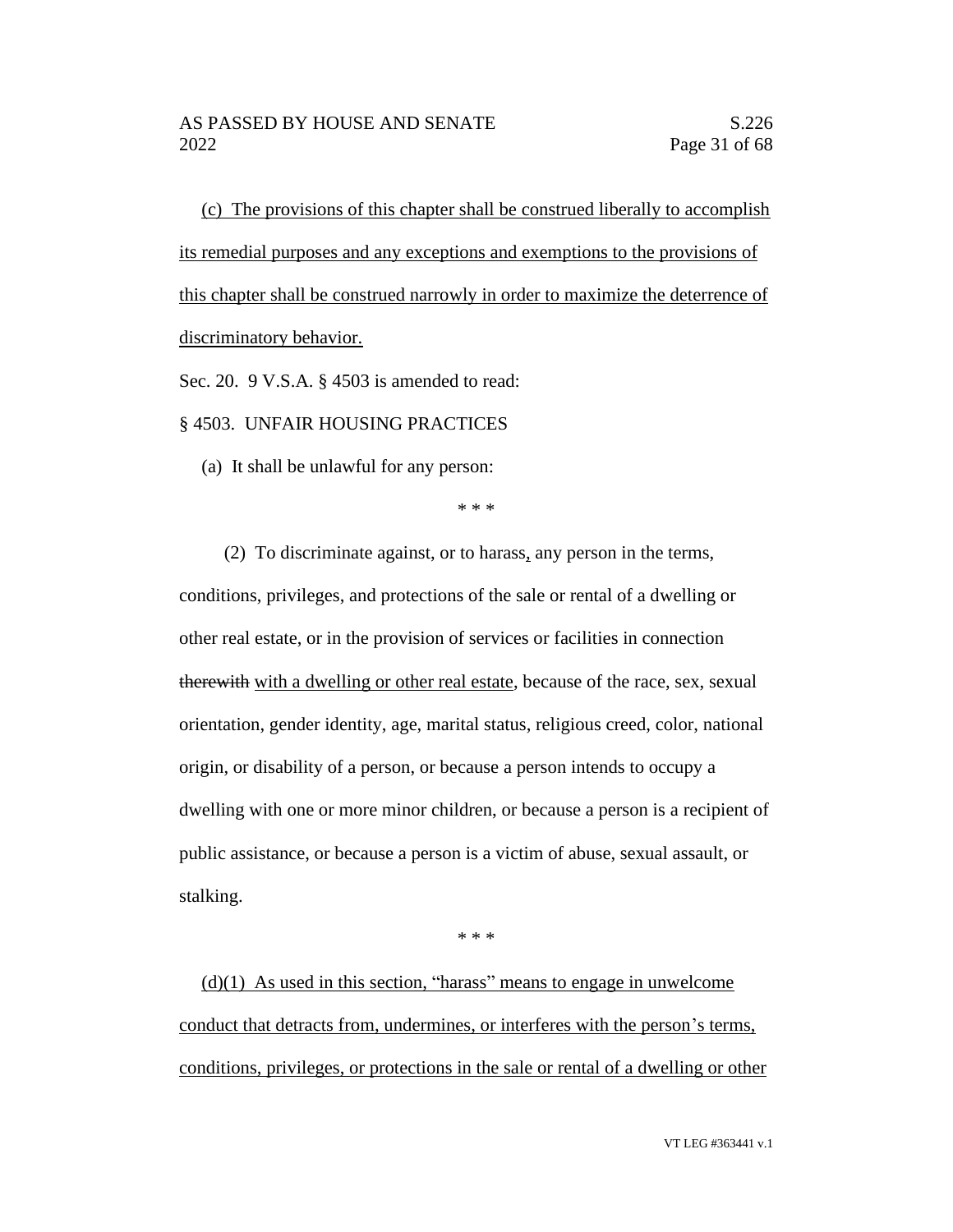real estate, or in the provision of services or facilities in connection with a dwelling or other real estate, because of the person's race, sex, sexual orientation, gender identity, age, marital status, religious creed, color, national origin, or disability, or because the person intends to occupy a dwelling with one or more minor children, or because the person is a recipient of public assistance, or because the person is a victim of abuse, sexual assault, or stalking.

(2) Notwithstanding any judicial precedent to the contrary, harassing conduct need not be severe or pervasive to be unlawful pursuant to the provisions of this section. In determining whether conduct constitutes unlawful harassment:

(A) The determination shall be made on the basis of the record as a whole, according to the totality of the circumstances, and a single incident may constitute unlawful harassment.

(B) Incidents that may be harassment shall be considered in the aggregate with varying types of conduct and conduct based on multiple characteristics viewed in totality, rather than in isolation.

(C) Conduct may constitute unlawful harassment, regardless of whether:

(i) the complaining person is the person being harassed;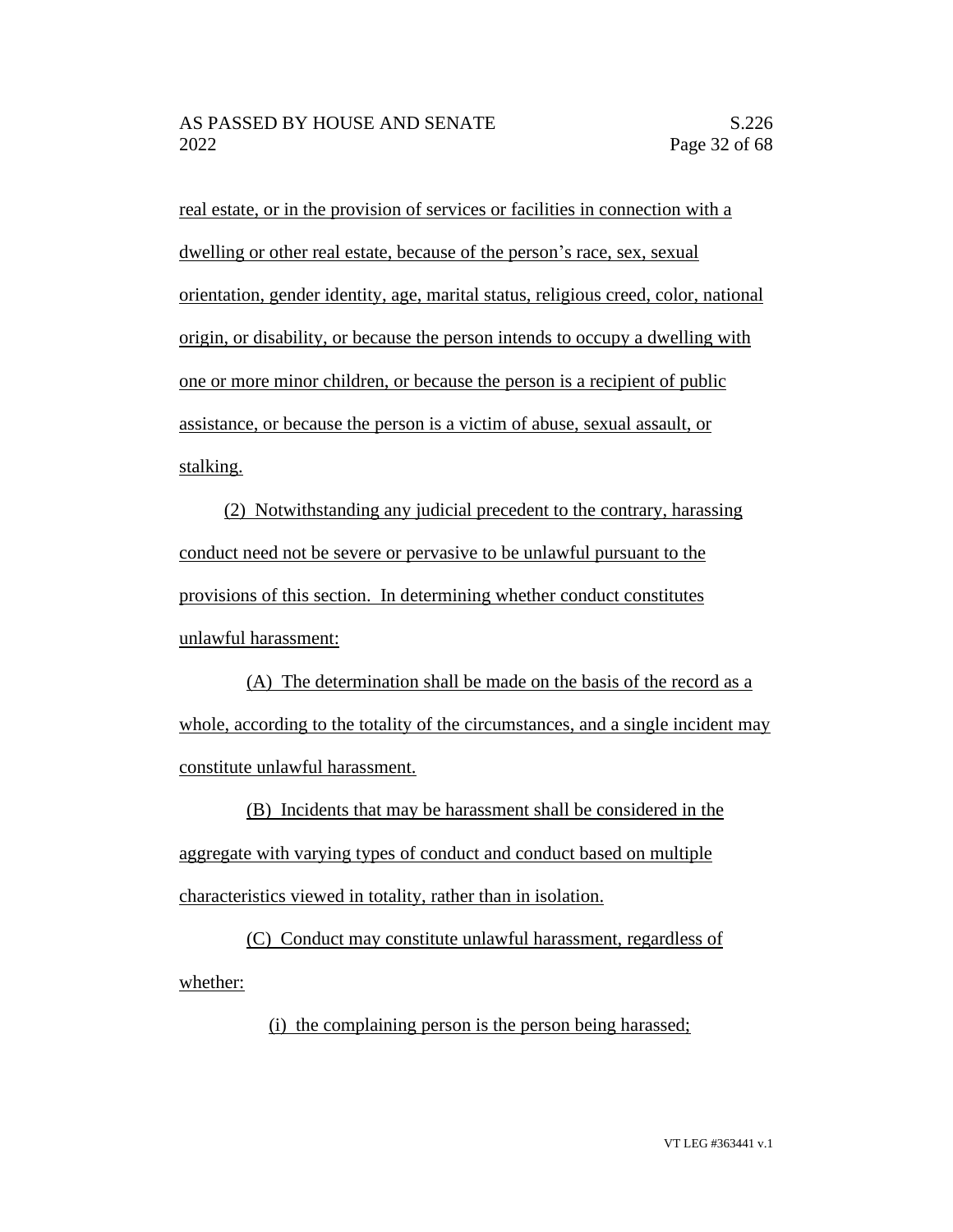(ii) the complaining person acquiesced or otherwise submitted to or participated in the conduct;

(iii) the conduct is also experienced by others outside the protected class involved in the conduct;

(iv) the complaining person was able to enjoy the benefit of applicable terms, conditions, privileges, or protections in the sale or rental of the dwelling or other real estate, or to obtain services or facilities in connection with the dwelling or other real estate, despite the conduct;

(v) the conduct resulted in a physical or psychological injury; or

(vi) the conduct occurred outside the dwelling or other real estate.

(3) behavior that a reasonable person with the same protected characteristic would consider to be a petty slight or trivial inconvenience shall not constitute unlawful harassment or discrimination pursuant to this section. Sec. 21. PROHIBITION OF TAX SALE WHILE VHAP APPLICATION PENDING

(a) Not less than 60 days prior to serving a notice of sale on a delinquent taxpayer pursuant to 32 V.S.A.  $\S$  5252(a)(3), a town or municipality shall mail to the delinquent taxpayer's last known address a notice in the following, or substantially similar, form:

"If this property is your primary residence, you may be able to get help with delinquent property tax and utility payments through the Vermont Homeowner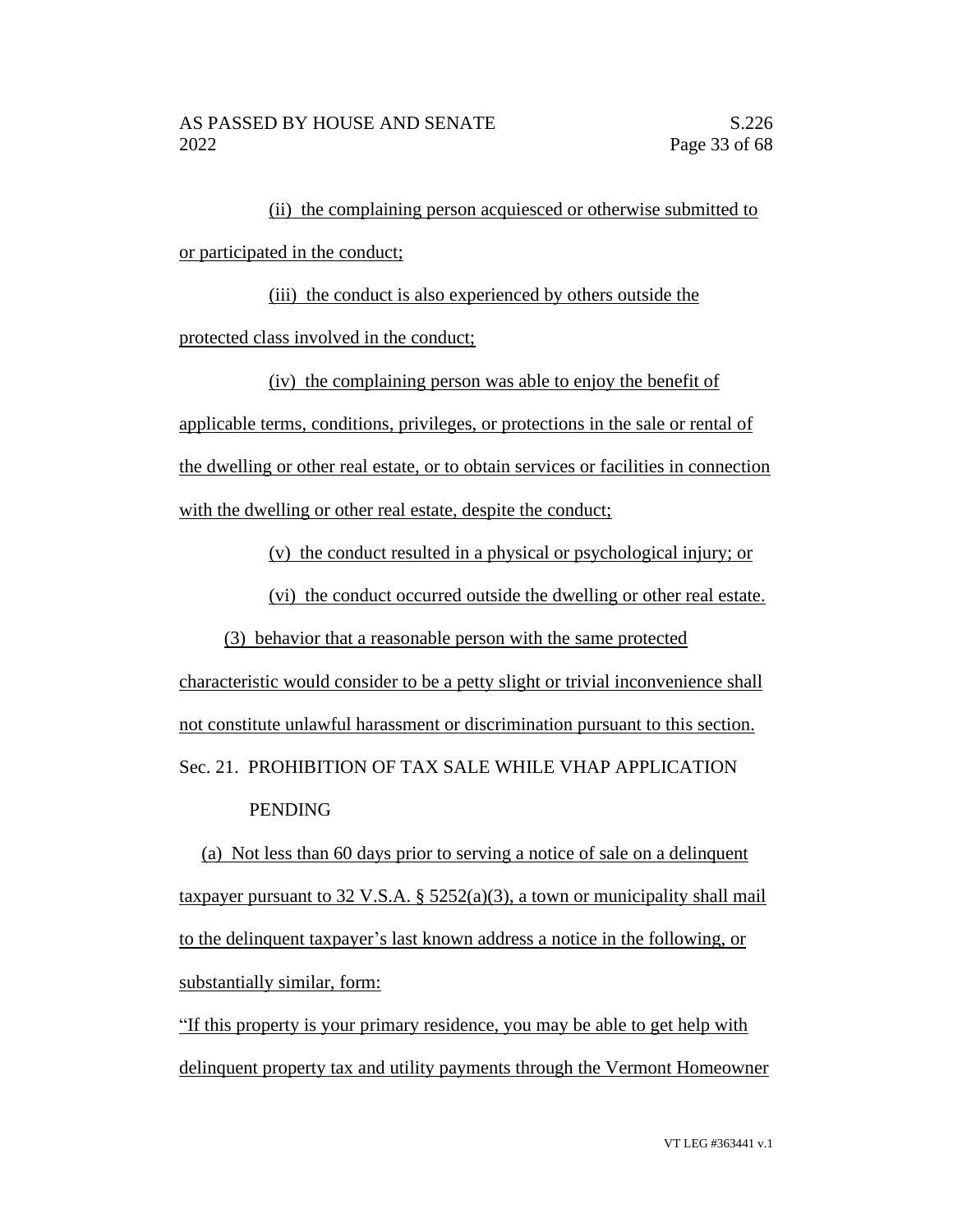Assistance Program (VHAP). VHAP can help you avoid tax sale and transfer of your property by paying delinquent property taxes, water and sewer charges, interest, and penalties.

You can apply for VHAP online at vermonthap.vhfa.org. For advice about the program and help completing the application, call Vermont Legal Aid at 1- 800-889-2047.

If you apply for VHAP, you must notify your town in writing, and your property will not be sold or transferred while your application is pending."

(b) A notice of sale to a delinquent taxpayer pursuant to 32 V.S.A.

§ 5252(a)(3) shall include the notice in subsection (a) of this section.

(c) If a town or municipality has sold a delinquent taxpayer's property pursuant to 32 V.S.A. § 5254 prior to the effective date of this section, but the deed conveying title to the purchaser has not yet been executed pursuant to 32 V.S.A. § 5261, not later than 30 days from the effective date of this section, the town or municipality shall mail to the delinquent taxpayer's last known address the notice in subsection (a) of this section.

 $(d)(1)$  A homeowner who has applied for VHAP may request a stay of the tax sale process or extension of the redemption period while the VHAP application is pending by attesting to the municipality that the homeowner has made a good faith application for VHAP funds in connection with the homeowner's primary residence.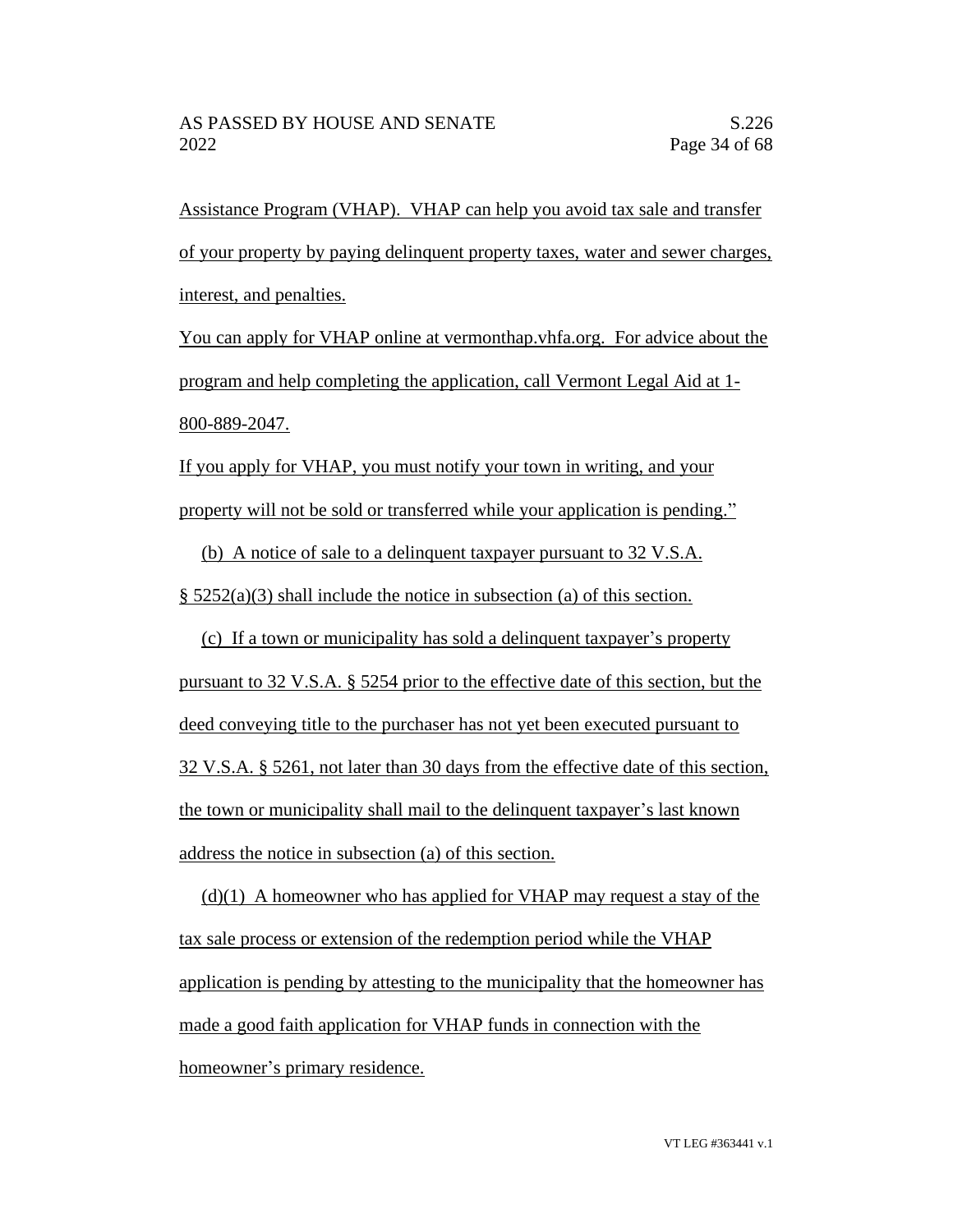(2) Upon notification that a VHAP application is pending, a municipality shall not conduct a tax sale of the property until one of the following occurs:

(A) the applicant is deemed ineligible for VHAP;

(B) the VHAP application is closed due to inaction by the applicant;

or

(C) payment is issued to the municipality on a qualifying application.

(3) If a payment is issued that satisfies the delinquency, the sale shall not proceed.

(e)(1) If a tax sale occurred prior to the delinquent taxpayer's application for VHAP, the redemption period established in 32 V.S.A. § 5260 shall be extended by operation of law until one of the following occurs:

(A) the applicant is deemed ineligible for VHAP;

(B) the VHAP application is closed due to inaction by the applicant;

or

(C) payment is issued to the municipality on a qualifying application.

(2) If payment is issued for the redemption amount, the deed shall not be made to the purchaser, but the sums shall be paid to the purchaser pursuant to 32 V.S.A. § 5260.

(f)(1) This section is repealed on September 30, 2025.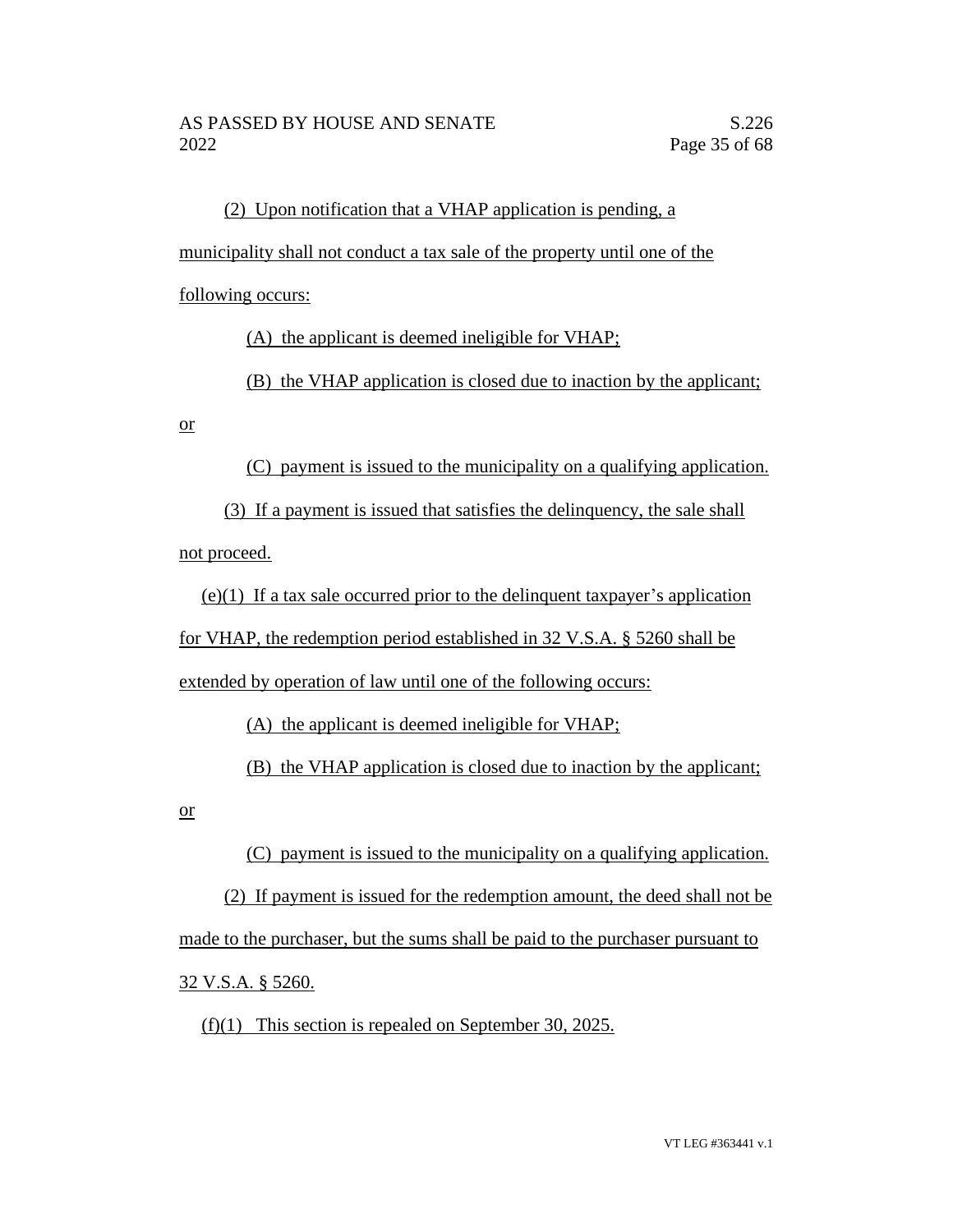(2) The notice obligations in subsections (a)–(c) of this section shall cease when the Vermont Housing Finance Agency stops accepting VHAP applications because funding is exhausted.

Sec. 22. INTENT

It is the intent of the Vermont General Assembly to acknowledge structural racism and address prevalent wealth disparities by creating new opportunities to improve access to woodlands, farmland, and land and home ownership for Vermonters from historically marginalized or disadvantaged communities who continue to face barriers to land and home ownership.

Sec. 22a. VERMONT LAND ACCESS AND OPPORTUNITY BOARD;

# APPROPRIATION; SUPPORT

(a) As used in this section:

(1) "Board" means the Vermont Land Access and Opportunity Board.

(2) "VHCB" means the Vermont Housing and Conservation Board.

(b) The sum of \$200,000.00 is appropriated from the General Fund to

VHCB in fiscal year 2023 to administer and support the Vermont Land Access and Opportunity Board.

(c) In fiscal year 2023, and to the extent that funding is appropriated in fiscal years 2024 and 2025, VHCB shall provide general, accounting, and administrative support to the Board, including support related to the administration of Board meetings, compliance with requirements for records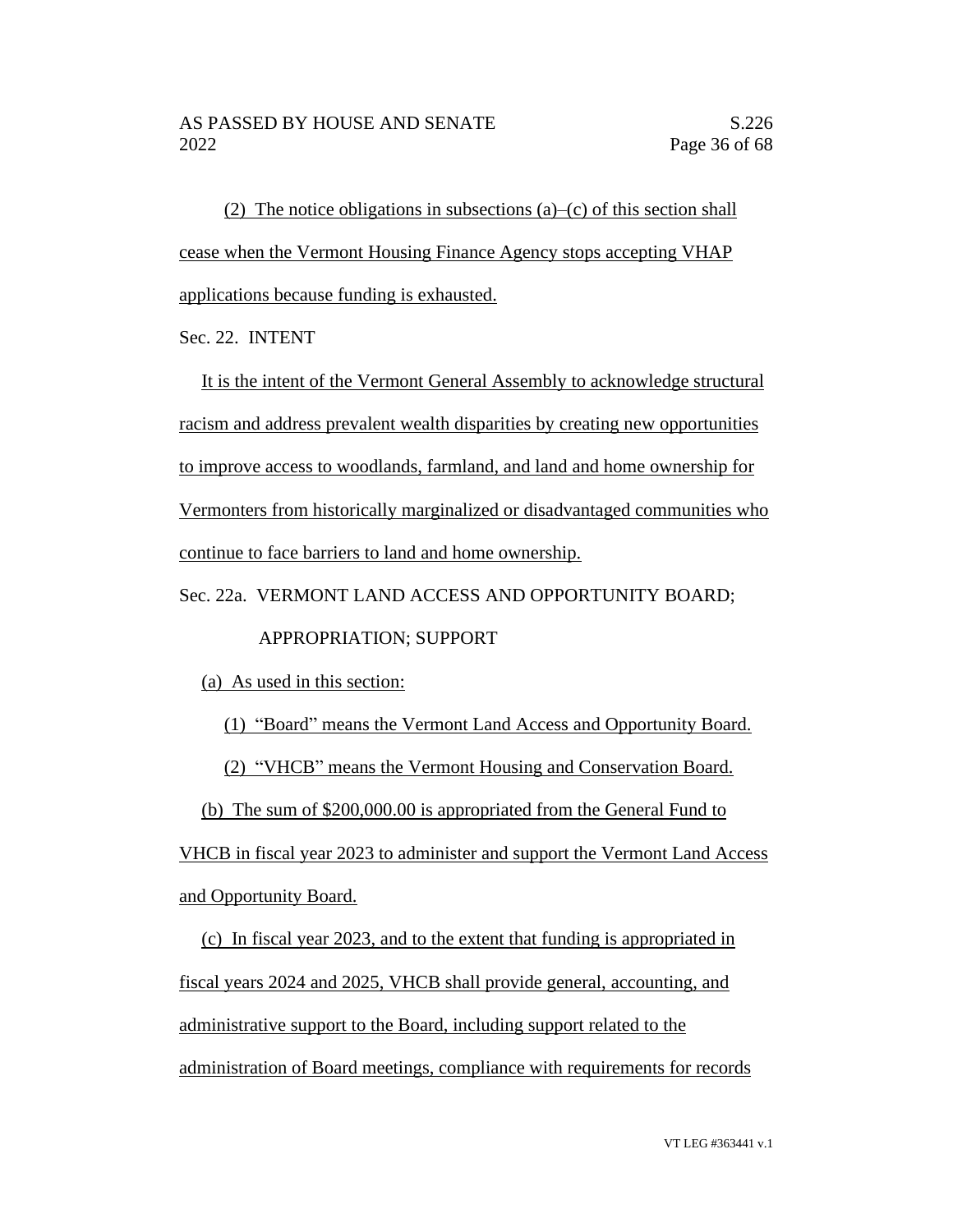retention and of the Open Meeting Law, processing of per diem compensation

and reimbursement of expenses for Board members, contracting, and

bookkeeping and financial compliance.

Sec. 22b. 10 V.S.A. chapter 15, subchapter 5 is added to read:

# Subchapter 5: Land Access and Opportunity Board

# § 325t. DEFINITIONS

As used in this subchapter:

(1) "Board" means the Vermont Land Access and Opportunity Board.

(2) "Historically marginalized or disadvantaged community" means a community that has historically suffered from discrimination and has not had equal access to public or private economic benefits due to the race, ethnicity, gender, geography, language preference, immigrant or citizen status, sexual orientation, gender identity, socioeconomic status, or disability status of its members.

(3) "LGBTQ" means an individual who identifies as lesbian, gay,

bisexual, transgender, queer, or questioning.

(4) "VHCB" means the Vermont Housing and Conservation Board.

# § 325u. VERMONT LAND ACCESS AND OPPORTUNITY BOARD

(a) Creation. There is created the Vermont Land Access and Opportunity Board to promote improvements in access to woodlands, farmland, and land and home ownership for Vermonters from historically marginalized or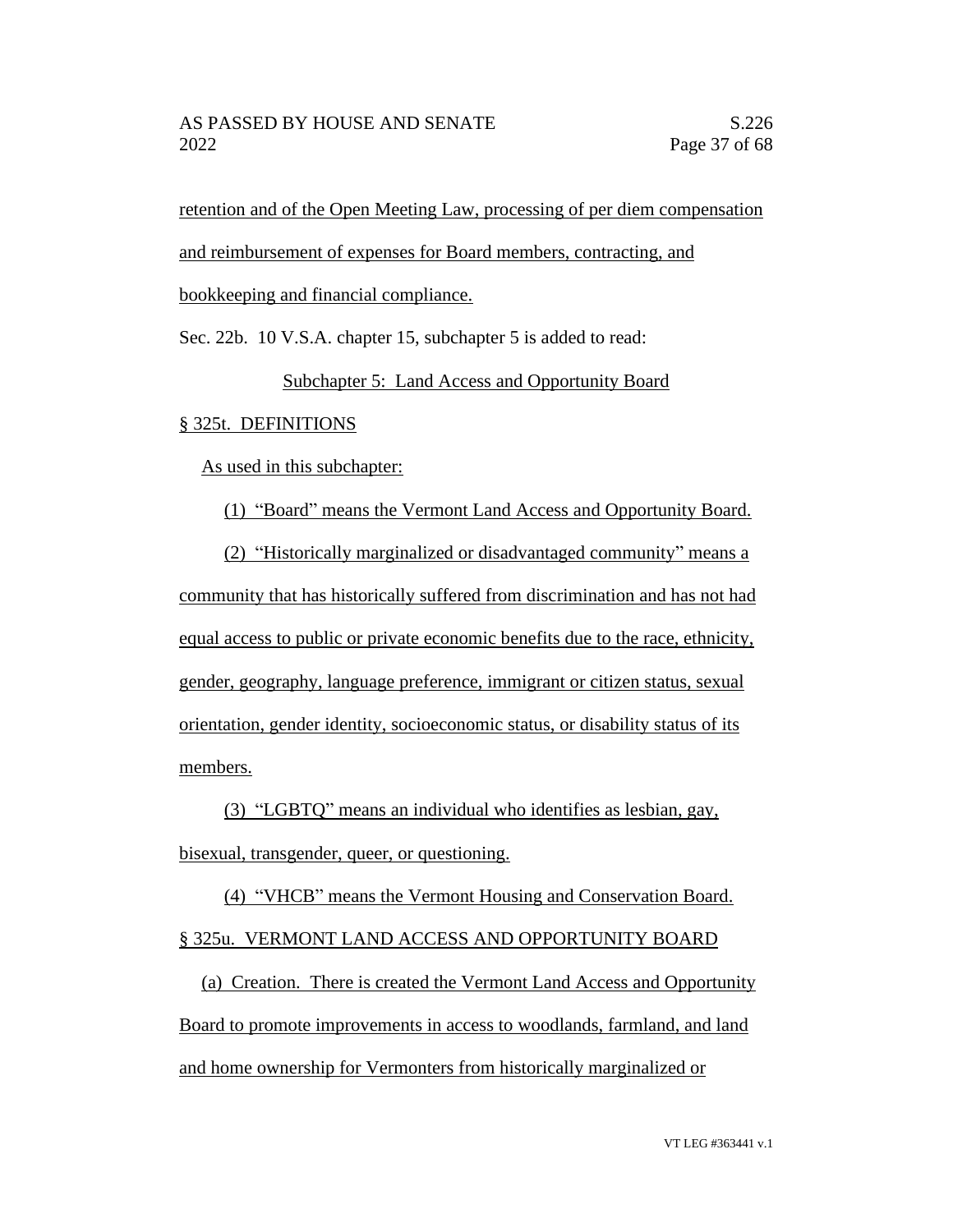disadvantaged communities who continue to face barriers to land and home

ownership. The Board shall be attached to the Vermont Housing and

Conservation Board for administrative purposes.

(b) Organization of Board. The Board shall be composed of:

(1) the Executive Director of Racial Equity or designee;

(2) one member of Indigenous heritage, appointed by the Vermont

Commission on Native American Affairs;

(3) one member, appointed by the Vermont NAACP;

(4) one member, appointed by the Vermont Racial Justice Alliance;

(5) one member, appointed by Liberation Ecosystem;

(6) one member, appointed by the Vermont Every Town project;

(7) one member, appointed by the National Association of Social

Workers, Vermont Chapter, who shall be a social worker with expertise in antiracism;

(8) one member, appointed by the Pride Center of Vermont, who shall

# be LGBTQ;

(9) one member, appointed by the U.S. Committee for Refugees and Immigrants Vermont, who shall be a member of a refugee or immigrant community or shall have experience representing refugee or immigrant communities, or both;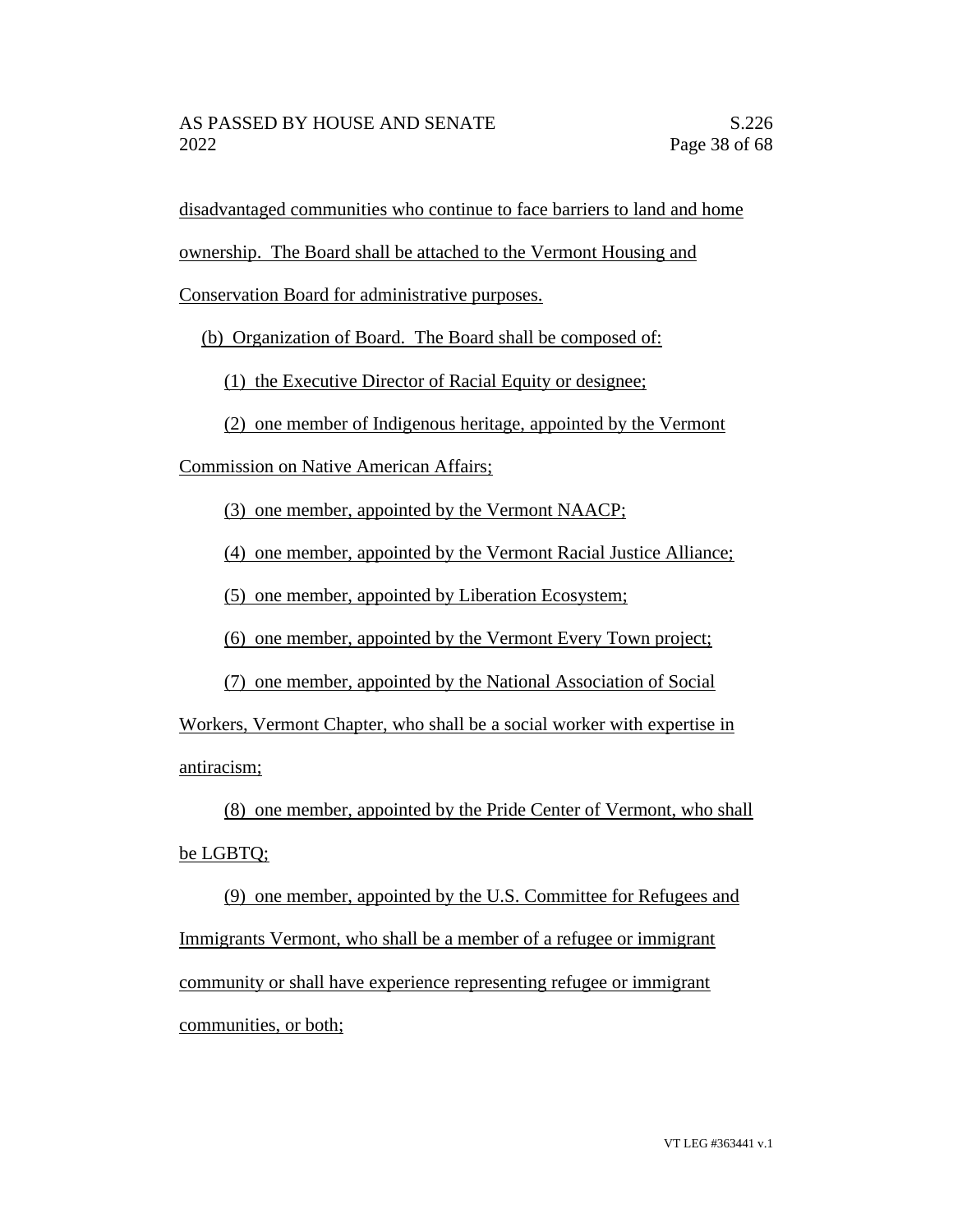(10) one member, appointed by the Vermont Developmental Disabilities Council; and

(11) one member, appointed by Vermont Psychiatric Survivors.

(c) Member terms; priority.

(1) A member of the Board shall serve a term of three years and until their successor has been appointed.

(2) In the event of a vacancy occurring during a member's term, the vacancy shall be filled for the balance of the unexpired term in the same manner as the original appointment.

(3) When selecting members of the Board, appointing authorities shall give priority to, and shall seek to appoint, Vermonters who satisfy one or more of the following:

(A) are a member of a historically marginalized or disadvantaged community;

(B) represent the interests of Vermonters from historically

marginalized or disadvantaged communities; or

(C) have expertise regarding access to housing, land, agriculture, or credit.

(4) A member may serve not more than two full terms. A member who is appointed to fill a vacancy occurring during a term may serve two full terms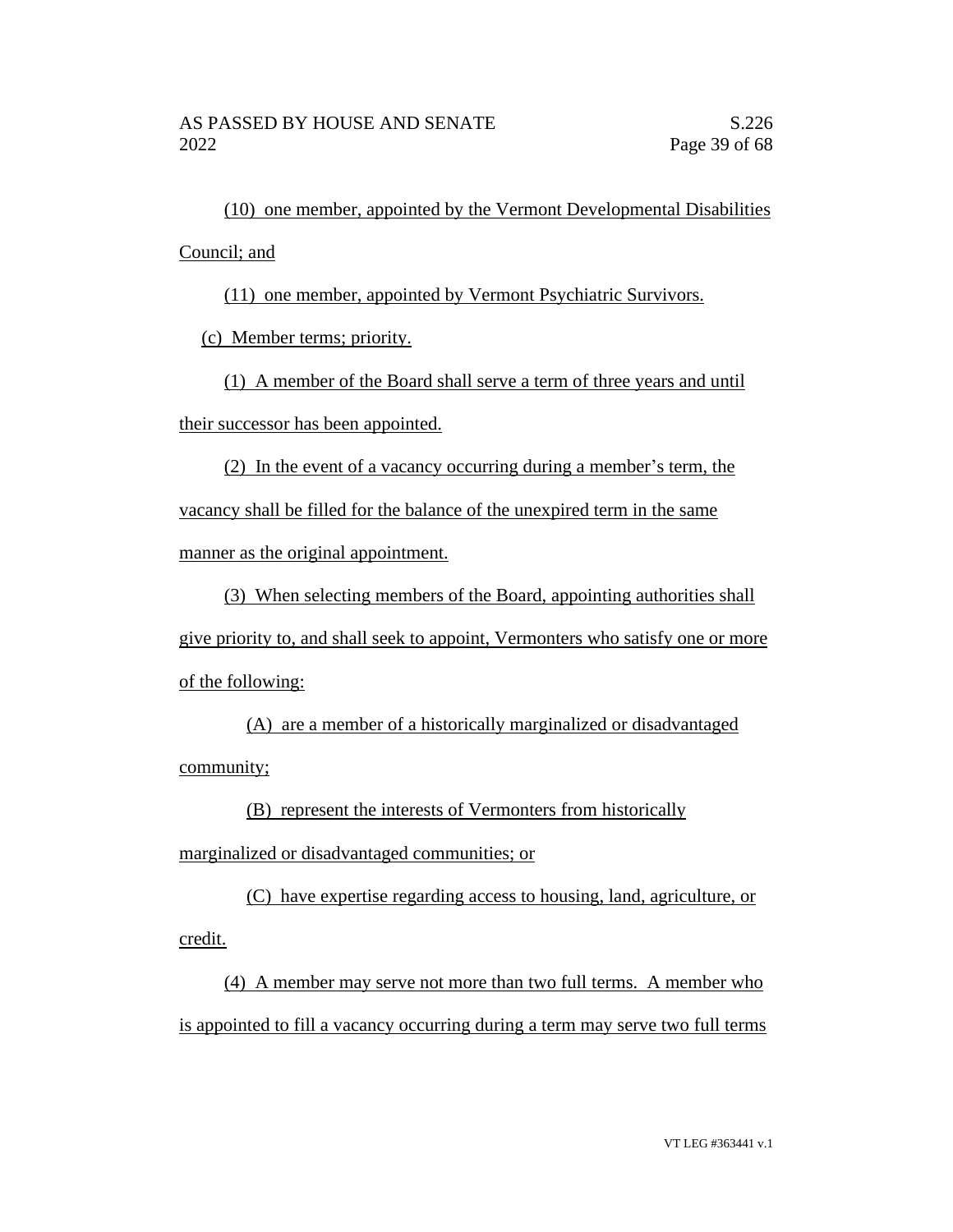in addition to the unexpired portion of the term during which the member is first appointed.

(d) Compensation. Board members shall be entitled to per diem compensation and reimbursement of expenses pursuant 32 V.S.A. § 1010 for meetings as deemed appropriate by the Board within the appropriation provided. These payments shall be made from monies appropriated to VHCB for the support and administration of the Board.

(e) Meetings. The Executive Director of Racial Equity or designee shall call the first meeting of the Board to occur on or before September 1, 2022.

(f) Powers and duties of the Board. The Board may do the following:

(1) Advise VHCB, the Vermont Housing Finance Agency, the Vermont Economic Development Authority, the Vermont Agricultural Credit Corporation, and other affordable housing and land access stakeholders regarding policy development and programs to promote racial, social, economic, and climate justice for Vermonters from historically marginalized or disadvantaged communities.

(2) Retain wealth, financial, and real estate advisors who are Vermonters from historically marginalized or disadvantaged communities and use the services of those advisors to provide education and guidance for Vermonters from historically marginalized or disadvantaged communities.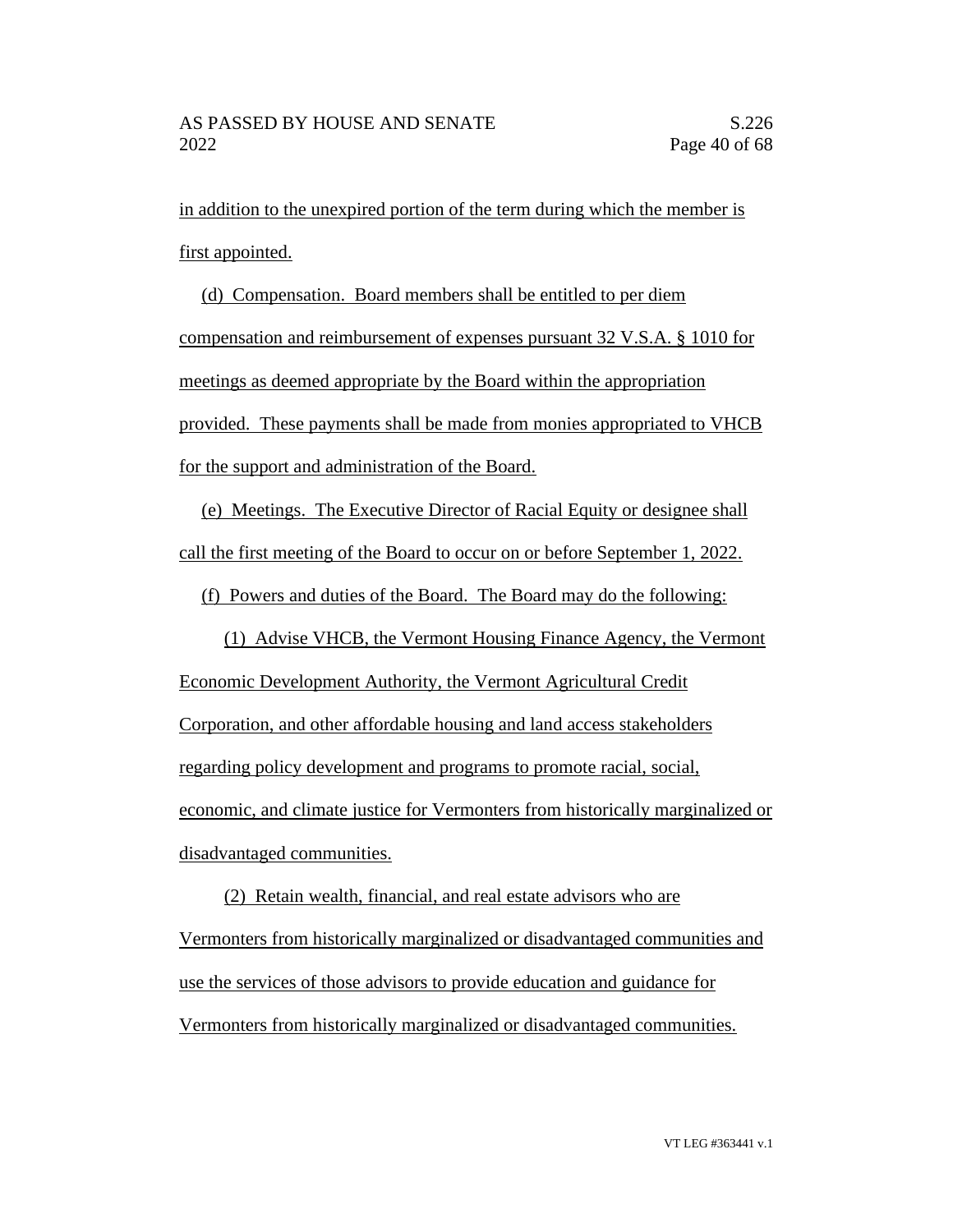(3) Retain Vermonters from historically marginalized or disadvantaged communities with expertise in agriculture, agronomics, and natural resource and land management to provide regenerative natural resource services to Vermonters from historically marginalized or disadvantaged communities.

(4) Work with VHCB; the Agency of Agriculture, Food and Markets; the Departments of Financial Regulation and of Housing and Community Development; the Vermont Sustainable Jobs Fund; the Vermont Housing Finance Agency; the Vermont State Housing Authority; the Vermont Economic Development Agency; and other State entities to:

(A) develop metrics relevant to historically marginalized or disadvantaged communities to understand disparities and track progress in addressing disparities and improving opportunities; and

(B) develop strategies and plans to more effectively reach out and provide access to resources that can overcome structural barriers to housing and land ownership, including an examination of:

(i) debt-to-income ratios;

(ii) impacts from redlining;

(iii) the impact of algorithmic systems of decision making,

including the impact of credit scores and criminal background checks;

(iv) the impact of shared equity programs and homeownership programs on wealth disparity; and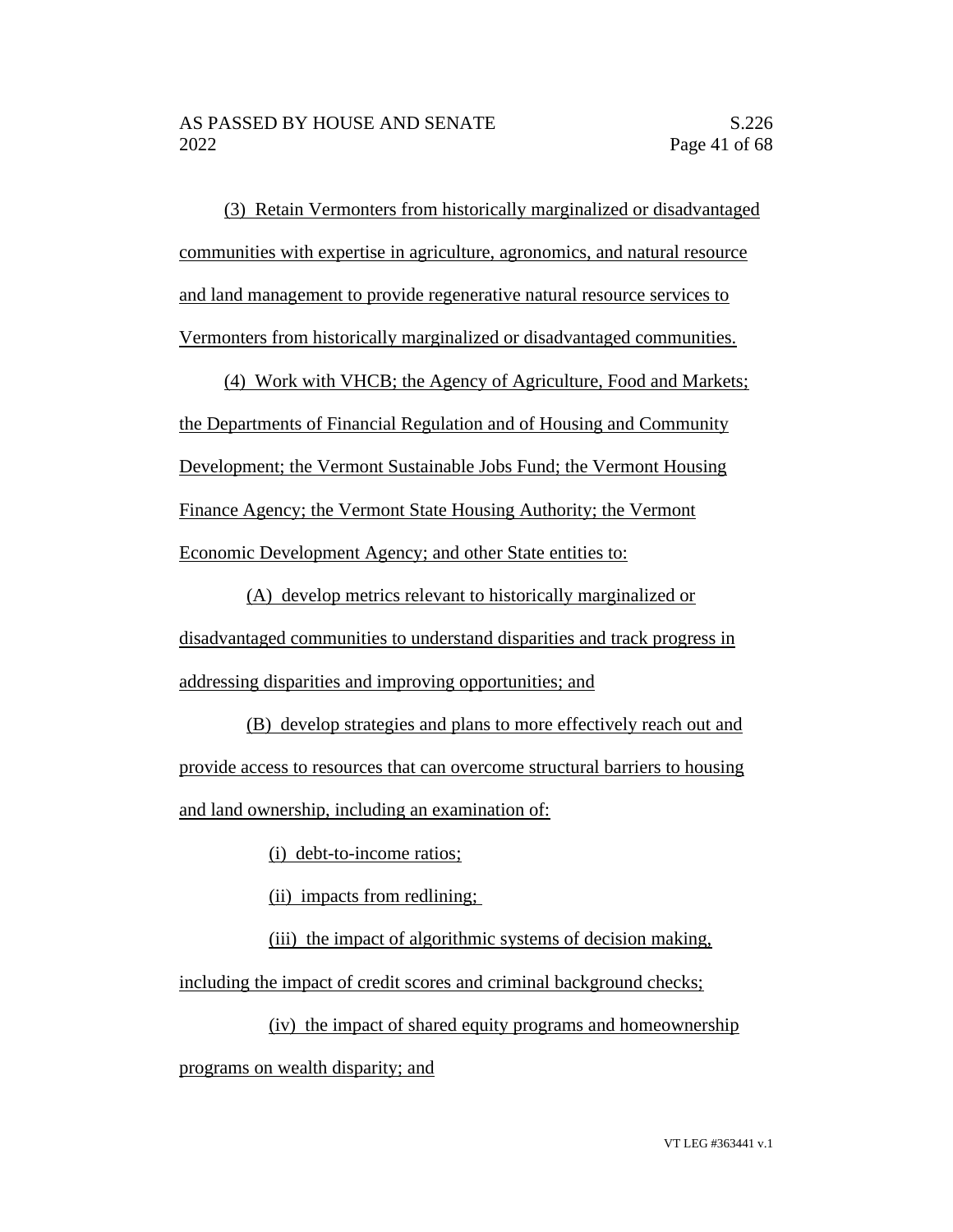(v) other practices that increase discrimination, disparities, and inequities in land access, property ownership, and wealth acquisition.

(5) Work with the Department of Taxes to recommend options and opportunities to provide advantageous tax treatment to properties owned by Vermonters who come from historically marginalized or disadvantaged communities.

(6)(A) Review, monitor, and recommend options and opportunities to redress State policies, procedures, practices, laws, and rules related to racial and social equity in property ownership for the benefit of Vermonters from historically marginalized or disadvantaged communities.

(B) Collaborate with VHCB and other affordable housing stakeholders to recommend programs and related rules to provide loans, grants, and financial assistance to individuals from historically marginalized or disadvantaged communities.

(7) Develop one or more programs with associated rules and procedures to distribute grants, to the extent funds are appropriated for the purpose, for:

(A) community-based groups and programs that will improve land and housing access, safety, and health for historically marginalized or disadvantaged communities; and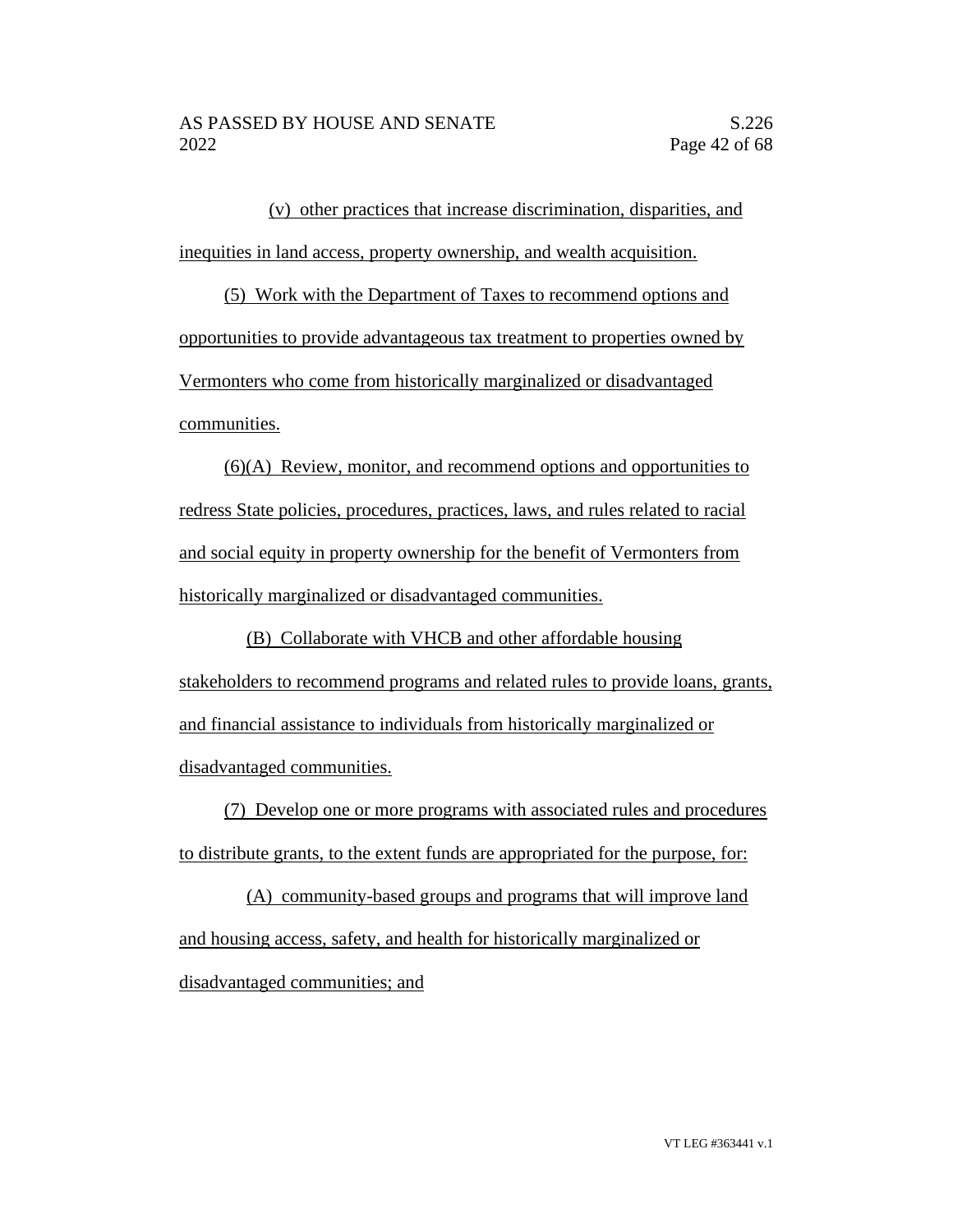(B) individual and collective property and home ownership or housing improvements to support safe and sustainable residences for historically marginalized or disadvantaged communities.

(8) Identify, examine, and make recommendations to redress the limitations and problems associated with existing laws, rules, programs, and services related to property ownership for Vermonters from historically marginalized or disadvantaged communities.

§ 325v. ACCEPTANCE OF GRANTS AND CONTRIBUTIONS

The Board may accept from any governmental department or agency, public or private body, or any other source, grants or contributions to be used in carrying out the provisions of this subchapter.

Sec. 22c. INITIAL REPORT; VERMONT LAND ACCESS AND

### OPPORTUNITY BOARD

On or before January 15, 2023, in consultation with the Vermont Housing and Conservation Board and any contractors hired for this purpose, the Vermont Land Access and Opportunity Board shall submit a written report to the House Committee on General, Housing, and Military Affairs and the Senate Committee on Economic Development, Housing and General Affairs with initial recommendations related to the goals set forth in 10 V.S.A. § 325u. The report and recommendations shall primarily address legal, constitutional, and governance questions relevant to the functions of the Board, including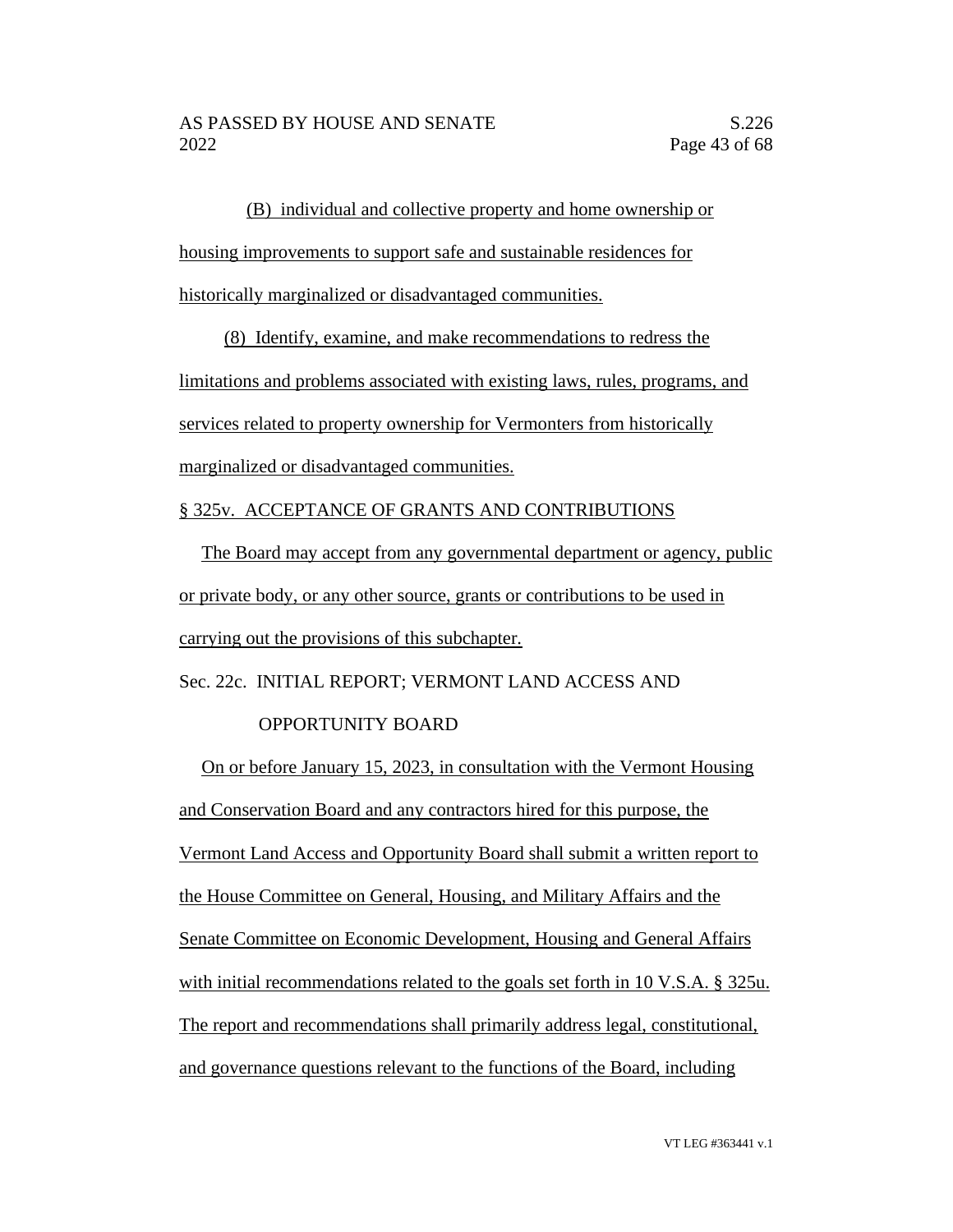grant making and how to fund, organize, and structure the Board as a permanent instrumentality of the State of Vermont.

\* \* \* Municipal Zoning \* \* \*

Sec. 23. 24 V.S.A. § 2793e is amended to read:

# § 2793e. NEIGHBORHOOD PLANNING AREAS; DESIGNATION OF NEIGHBORHOOD DEVELOPMENT AREAS

(a) Purpose. This section is intended to encourage a municipality to plan for new and infill housing in the area including and immediately encircling its designated downtown, village center, new town center, or within its designated growth center in order to provide needed housing and to further support the commercial establishments in the designated center. To support this goal, this section sets out a two-component process.

\* \* \*

#### (b) Definitions.

(1) "Neighborhood planning area" means an automatically delineated area including and encircling a downtown, village center, or new town center designated under this chapter or within a growth center designated under this chapter. A neighborhood planning area is used for the purpose of identifying locations suitable for new and infill housing that will support a development pattern that is compact, oriented to pedestrians, and consistent with smart growth principles. To ensure a compact settlement pattern, the outer boundary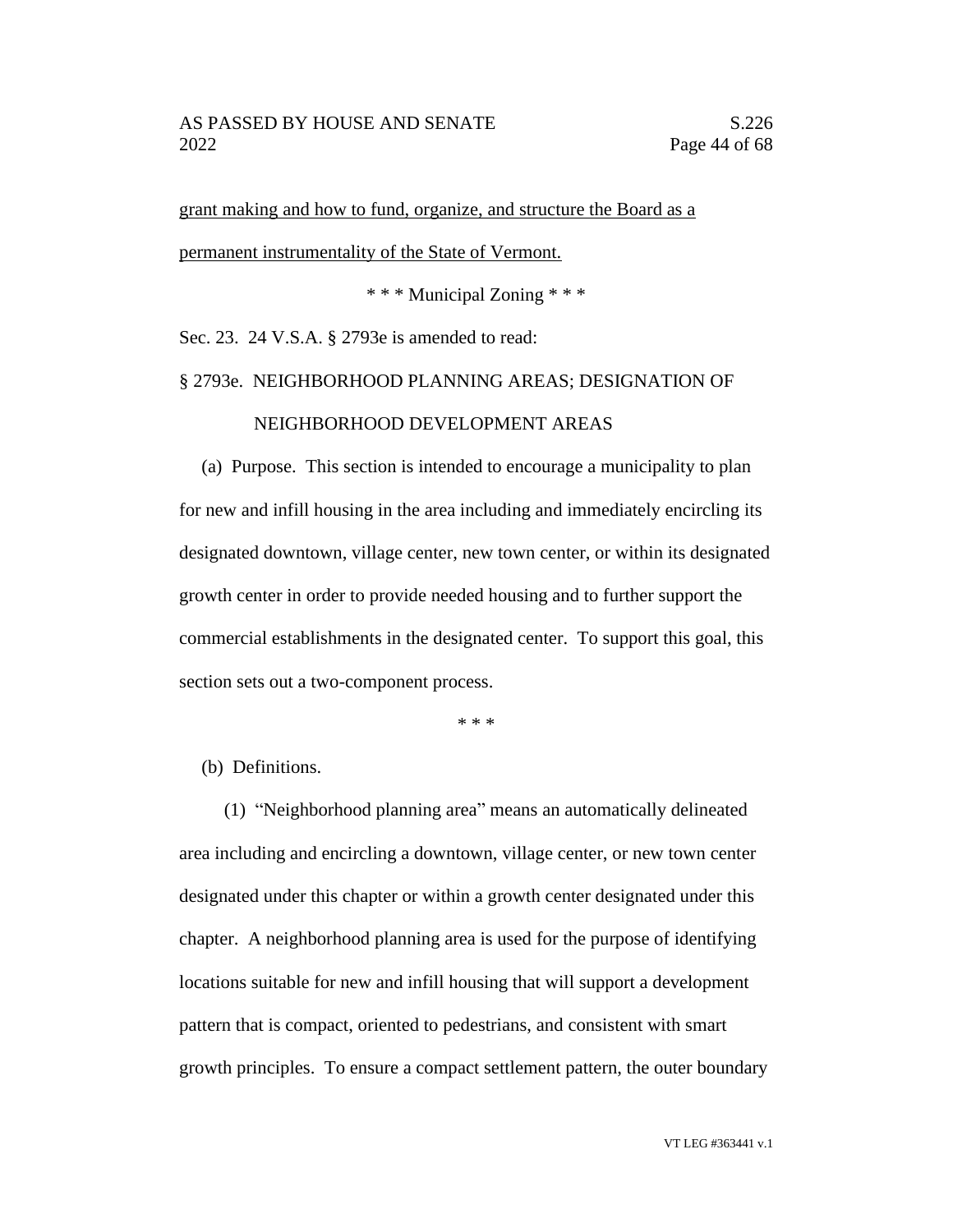### AS PASSED BY HOUSE AND SENATE S.226 2022 Page 45 of 68

of a neighborhood planning area shall be located entirely within the boundaries of the applicant municipality, unless a joint application is submitted by more than one municipality, and shall be determined:

\* \* \*

(c) Application for designation of a neighborhood development area. The State Board shall approve a neighborhood development area if the application demonstrates and includes all of the following elements:

\* \* \*

(5) The proposed neighborhood development area consists of those portions of the neighborhood planning area that are appropriate for new and infill housing, excluding identified flood hazard and fluvial erosion areas, except those areas containing preexisting development in areas suitable for infill development as defined in § 29-201 of the Vermont Flood Hazard Area and River Corridor Rule. In determining what areas are most suitable for new and infill housing, the municipality shall balance local goals for future land use, the availability of land for housing within the neighborhood planning area, and the smart growth principles. Based on those considerations, the municipality shall select an area for neighborhood development area designation that:

(A) Avoids or that minimizes to the extent feasible the inclusion of "important natural resources" as defined in subdivision 2791(14) of this title.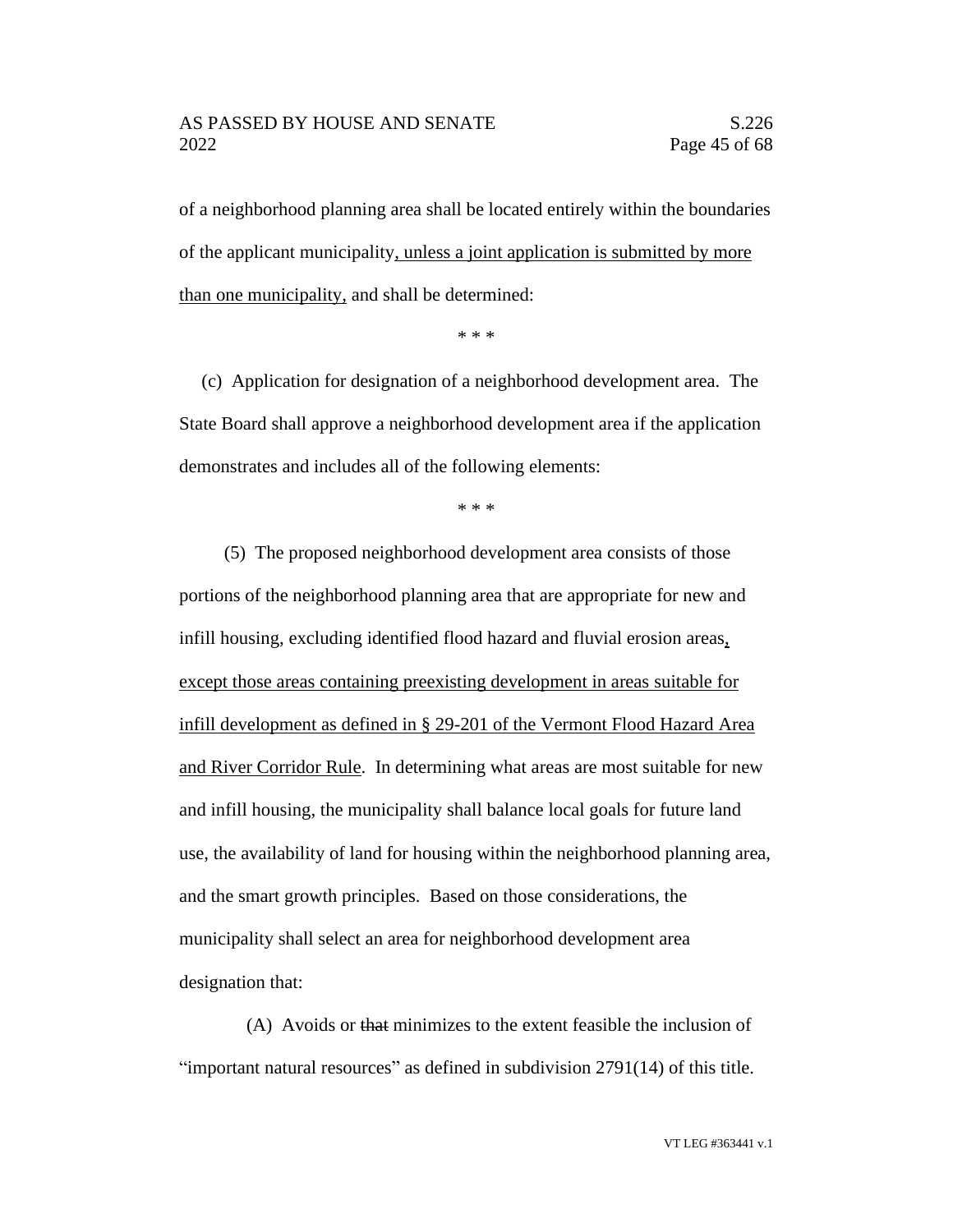If an "important natural resource" is included within a proposed neighborhood development area, the applicant shall identify the resource, explain why the resource was included, describe any anticipated disturbance to such resource, and describe why the disturbance cannot be avoided or minimized. If the neighborhood development area includes flood hazard areas or river corridors, the local bylaws shall contain provisions consistent with the Agency of Natural Resources' rules required under 10 V.S.A. § 754(a) to ensure that new infill development within a neighborhood development area occurs outside the floodway and will not cause or contribute to fluvial erosion hazards within the river corridor. If the neighborhood development area includes flood hazard areas or river corridors, local bylaws shall also contain provisions to protect river corridors outside the neighborhood development area consistent with the Agency of Natural Resources' rules required under 10 V.S.A. § 754(a).

\* \* \*

(6) The neighborhood development area is served by:

(A) municipal sewer infrastructure; or

(B) a community or alternative wastewater system approved by the Agency of Natural Resources. [Repealed.]

(7) The municipal bylaws allow minimum net residential densities within the neighborhood development area greater than or equal to four singlefamily detached dwelling units per acre for all identified residential uses or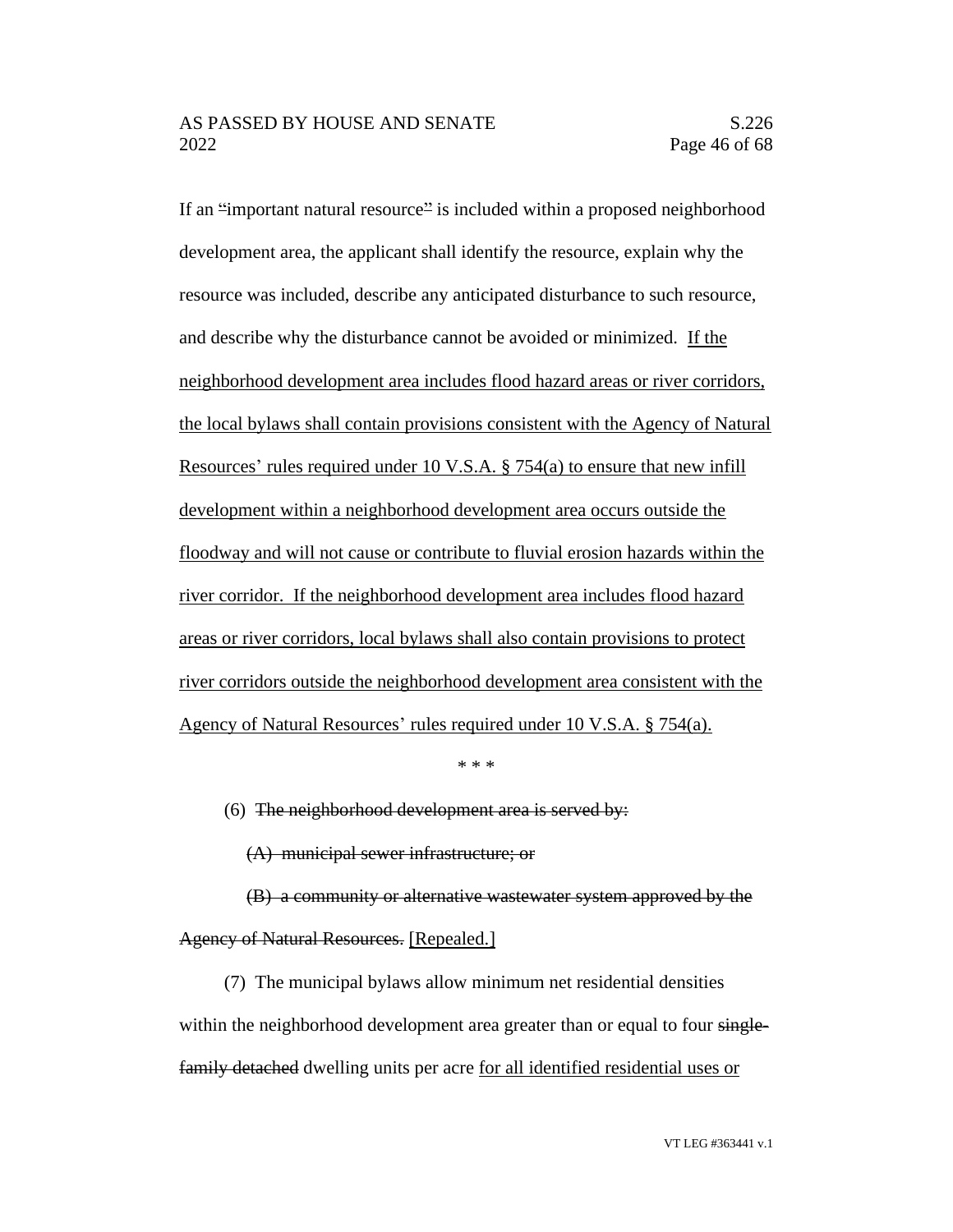residential building types, exclusive of accessory dwelling units, or no not fewer than the average existing density of the surrounding neighborhood, whichever is greater. The methodology for calculating density shall be established in the guidelines developed by the Department pursuant to subsection 2792(d) of this title.

\* \* \*

Sec. 24. 24 V.S.A. § 2793b is amended to read:

§ 2793b. DESIGNATION OF NEW TOWN CENTER DEVELOPMENT DISTRICTS

\* \* \*

(b) Within 45 days of receipt of a completed application, the State Board shall designate a new town center development district if the State Board finds, with respect to that district, the municipality has:

\* \* \*

(2) Provided a community investment agreement that has been executed by authorized representatives of the municipal government, businesses and property owners within the district, and community groups with an articulated purpose of supporting downtown interests, and contains the following:

\* \* \*

(B) Regulations enabling high densities that are greater not less than four dwelling units, including all identified residential uses or residential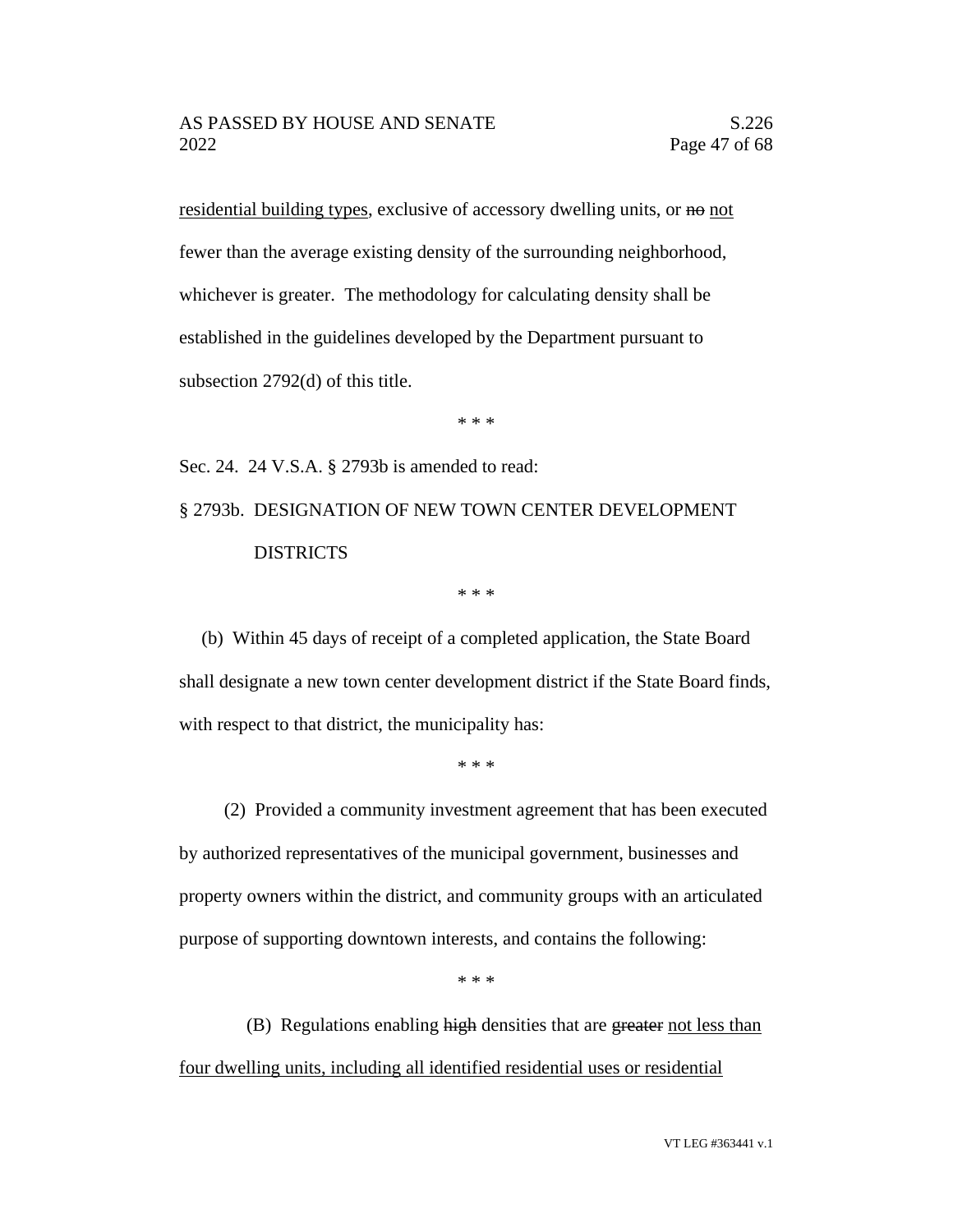building types, per acre and not less than those allowed in any other part of the municipality not within an area designated under this chapter.

\* \* \*

Sec. 25. 24 V.S.A. § 4449 is amended to read:

#### § 4449. ZONING PERMIT, CERTIFICATE OF OCCUPANCY, AND

MUNICIPAL LAND USE PERMIT

(a) Within any municipality in which any bylaws have been adopted:

\* \* \*

(4) No municipal land use permit issued by an appropriate municipal panel or administrative officer, as applicable, for a site plan or conditional use shall be considered abandoned or expired unless more than two years have passed since the permit approval was issued.

\* \* \*

\* \* \* Municipal Bylaw Grants \* \* \*

Sec. 26. 24 V.S.A. § 4306 is amended to read:

§ 4306. MUNICIPAL AND REGIONAL PLANNING FUND

(a)(1) The Municipal and Regional Planning Fund for the purpose of assisting municipal and regional planning commissions to carry out the intent of this chapter is hereby created in the State Treasury.

(2) The Fund shall be composed of 17 percent of the revenue from the property transfer tax under 32 V.S.A. chapter 231 and any monies from time to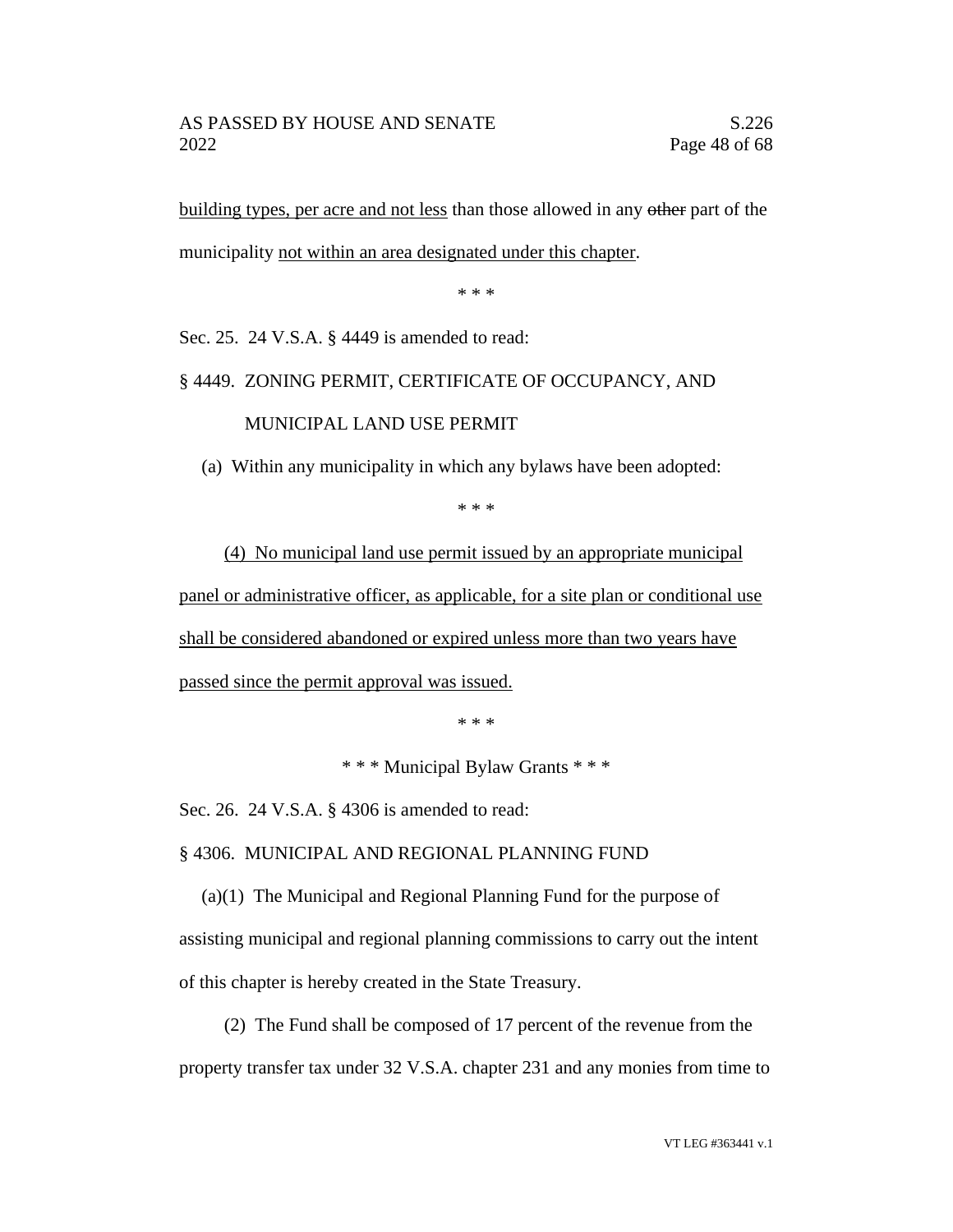time appropriated to the Fund by the General Assembly or received from any other source, private or public. All balances at the end of any fiscal year shall be carried forward and remain in the Fund. Interest earned by the Fund shall be deposited in the Fund.

(3) Of the revenues in the Fund, each year:

(A) 10 percent shall be disbursed to the Vermont Center for Geographic Information;

(B) 70 percent shall be disbursed to the Secretary of Commerce and Community Development for performance contracts with regional planning commissions to provide regional planning services pursuant to section 4341a of this title; and

(C) 20 percent shall be disbursed to municipalities.

\* \* \*

(c) Funds allocated to municipalities shall be used for the purposes of:

\* \* \*

(4) reasonable and necessary costs of administering the Fund by the Department of Housing and Community Development, not to exceed six percent of the municipality allocation.

(d) New funds allocated to municipalities under this section may take the form of Municipal Bylaw Modernization Grants in accordance with section 4307 of this title.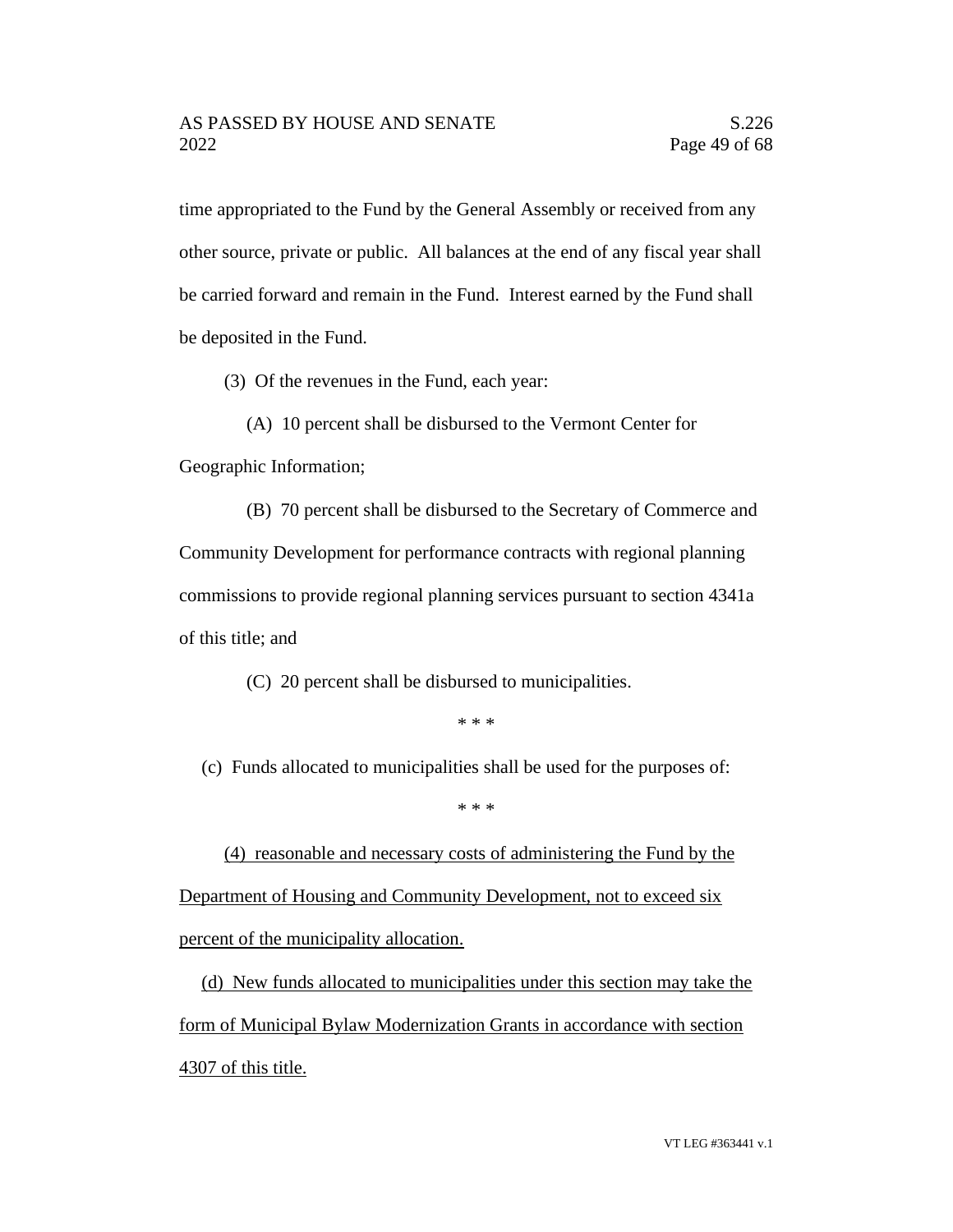Sec. 27. 24 V.S.A. § 4307 is added to read:

### § 4307. MUNICIPAL BYLAW MODERNIZATION GRANTS

(a) There are created Municipal Bylaw Modernization Grants to assist municipalities in updating their land use and development bylaws. Bylaws updated under this section shall increase housing choice, affordability, and opportunity in areas planned for smart growth. The Grants shall be funded by monies allocated from the municipality allocation of the Municipal and Regional Planning Funds established in subdivision  $4306(a)(3)(C)$  of this title and any other monies appropriated for this purpose.

(b) Disbursement to municipalities shall be administered by the Department of Housing and Community Development through a competitive process providing the opportunity for all regions and any eligible municipality to compete regardless of size.

(c) Funds may be disbursed by the Department in installments to ensure the municipal bylaw updates meet the goals of this section.

(d) Funding may be used for the cost of regional planning commission staff or consultant time and any other purpose approved by the Department.

(e) A municipality grantee shall use the funds to prepare amendments to bylaws to increase housing choice, affordability, and opportunity and that support a neighborhood development pattern that is pedestrian oriented in areas planned for smart growth consistent with the smart growth principles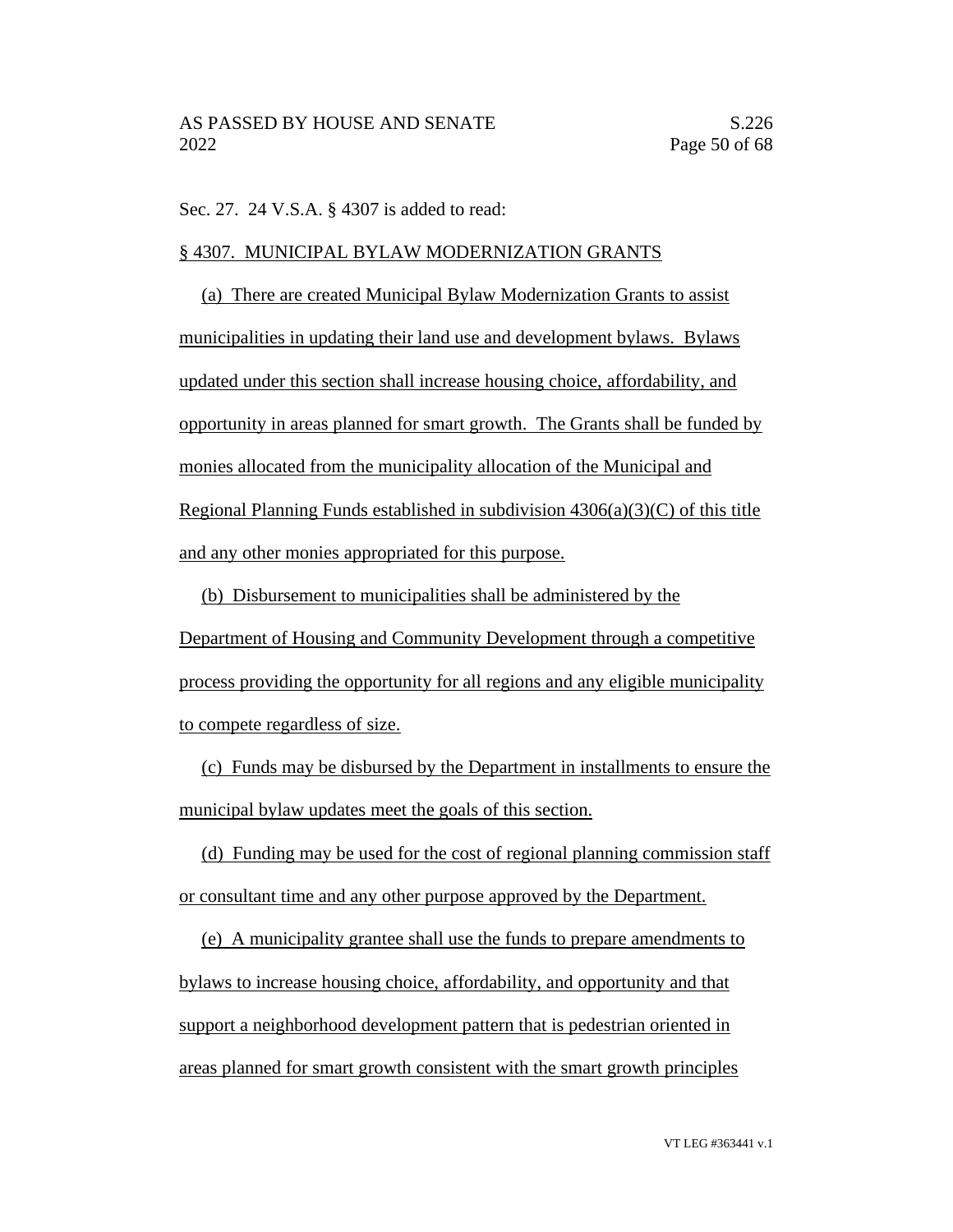established in section 2791 of this title and that prioritize projects in designated areas in accordance with chapter 76A of this title.

(f) To receive the grant, the municipality shall:

(1) identify municipal water and wastewater disposal infrastructure,

municipal water and sewer service areas, and the constraints on that

infrastructure based on the best available data;

(2) increase allowed housing types and uses, which may include duplexes, to the same extent as single-family homes;

(3) include parking waiver provisions in areas planned for smart growth consistent with smart growth principles as defined in section 2791 of this title and appropriate situations;

(4) review and modify street standards that implement the complete streets principles as described in 19 V.S.A. § 309d and that are oriented to pedestrians;

(5) reduce nonconformities by making the allowed standards principally conform to the existing settlement within any area designated under chapter 76A of this title and increase allowed lot, building, and dwelling unit density by adopting dimensional, use, parking, and other standards that allow compact neighborhood form and support walkable lot and dwelling unit density, which may be achieved with a standard allowing at least four units per acre or allowing the receipt of a State or municipal water and wastewater permit to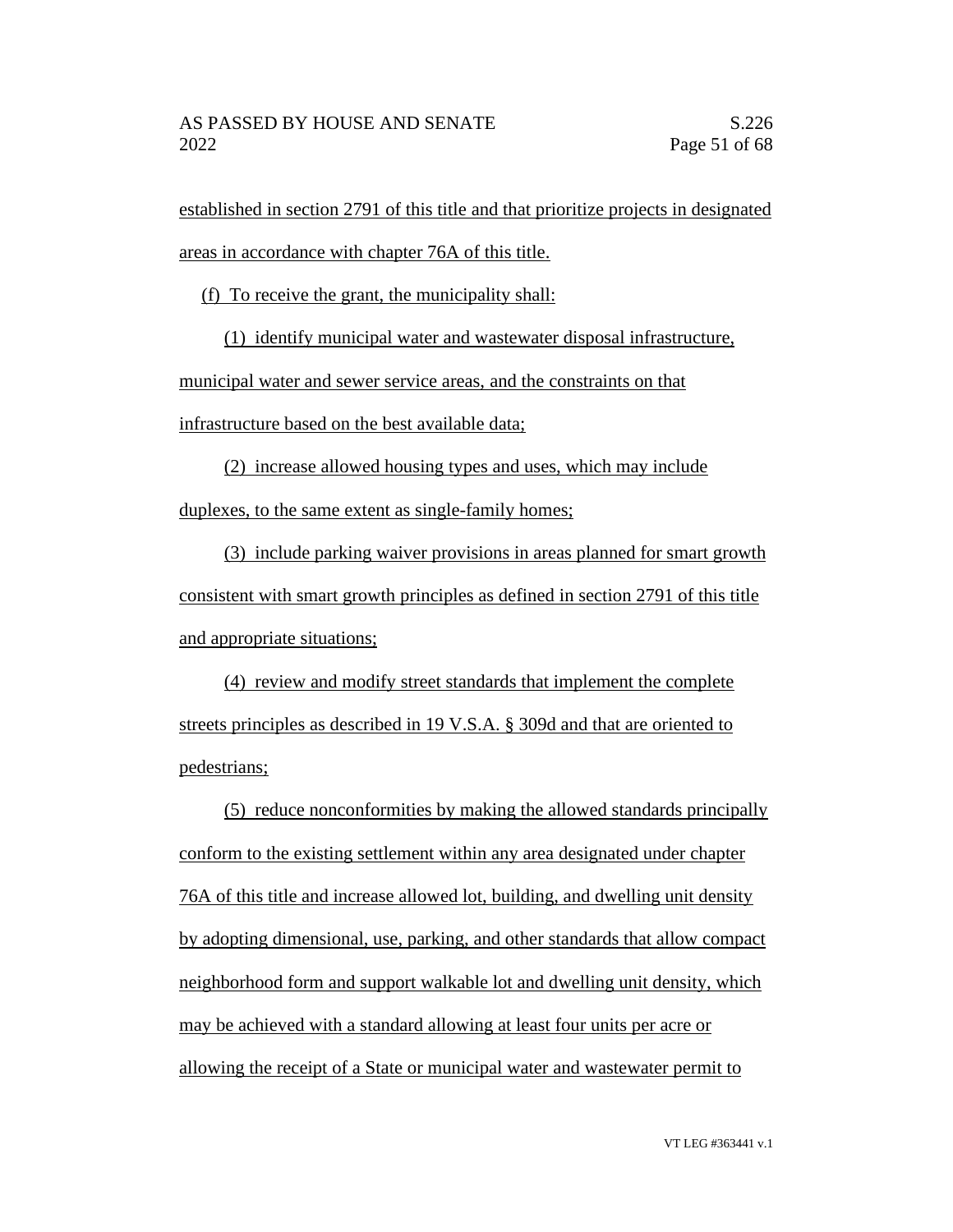determine allowable density or by other means established in guidelines issued by the Department;

(6) restrict development of and minimize impact to important natural resources, including new development in flood hazard areas, undeveloped floodplains, and river corridor areas, unless lawfully allowed for infill development in §29-201 of the Vermont Flood Hazard Area and River Corridor Rule;

(7) update the municipal plan's housing element as provided in subdivision  $4382(a)(10)$  of this title related to addressing lower- and moderateincome housing needs, implement that element of the plan including through the bylaw amendments, and demonstrate how those bylaws support the implementation of the housing element; and

(8) comply with State and Federal Fair Housing Act, including the fair housing provisions of Vermont's Planning and Development Act.

(g) On or before September 1, 2022, the Department shall adopt guidelines to assist municipalities applying for grants under this section.

Sec. 28. APPROPRIATION

To the extent that increased funding is provided in fiscal year 2023 to the Municipal and Regional Planning Fund, \$650,000.00 shall be used for Municipal Bylaw Modernization Grants established in 24 V.S.A. § 4307.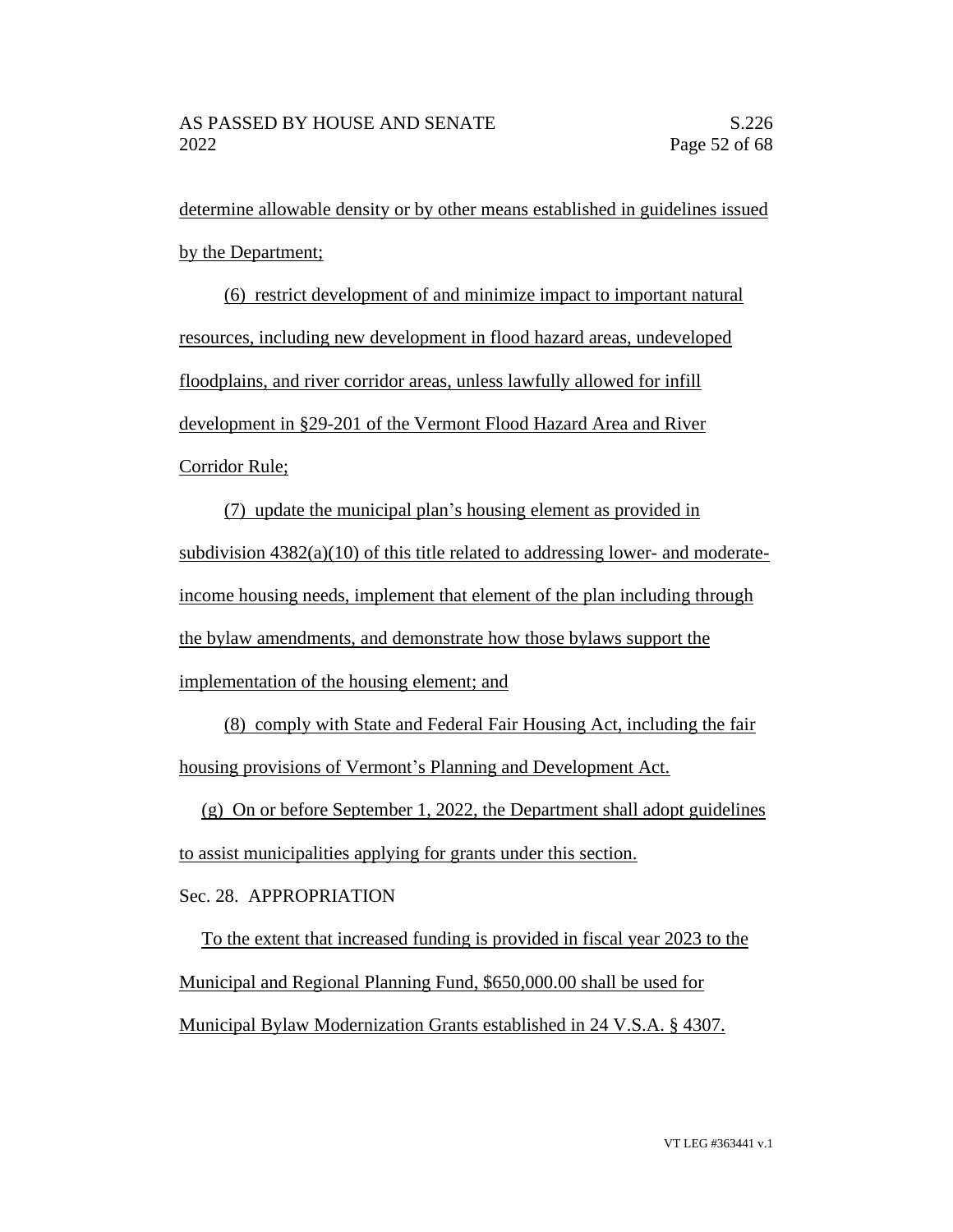\* \* \* Accessory Dwelling Units \* \* \*

Sec. 29. 24 V.S.A. § 4414 amended to read:

# § 4414. ZONING; PERMISSIBLE TYPES OF REGULATIONS

\* \* \*

(4) Parking and loading facilities. A municipality may adopt provisions setting forth standards for permitted and required facilities for off-street parking and loading, which may vary by district and by uses within each district. These bylaws may also include provisions covering the location, size, design, access, landscaping, and screening of those facilities. In determining the number and size of parking spaces required under these regulations, the appropriate municipal panel may take into account the existence or availability of employer "transit pass" and rideshare programs, public transit routes, and public parking spaces in the vicinity of the development. However, a municipality shall not require an accessory dwelling unit to have more than one parking space per bedroom.

> \* \* \* \* \* \* Act 250 \* \* \*

Sec. 30. 10 V.S.A. § 6001 is amended to read:

§ 6001. DEFINITIONS

As used in this chapter:

\* \* \*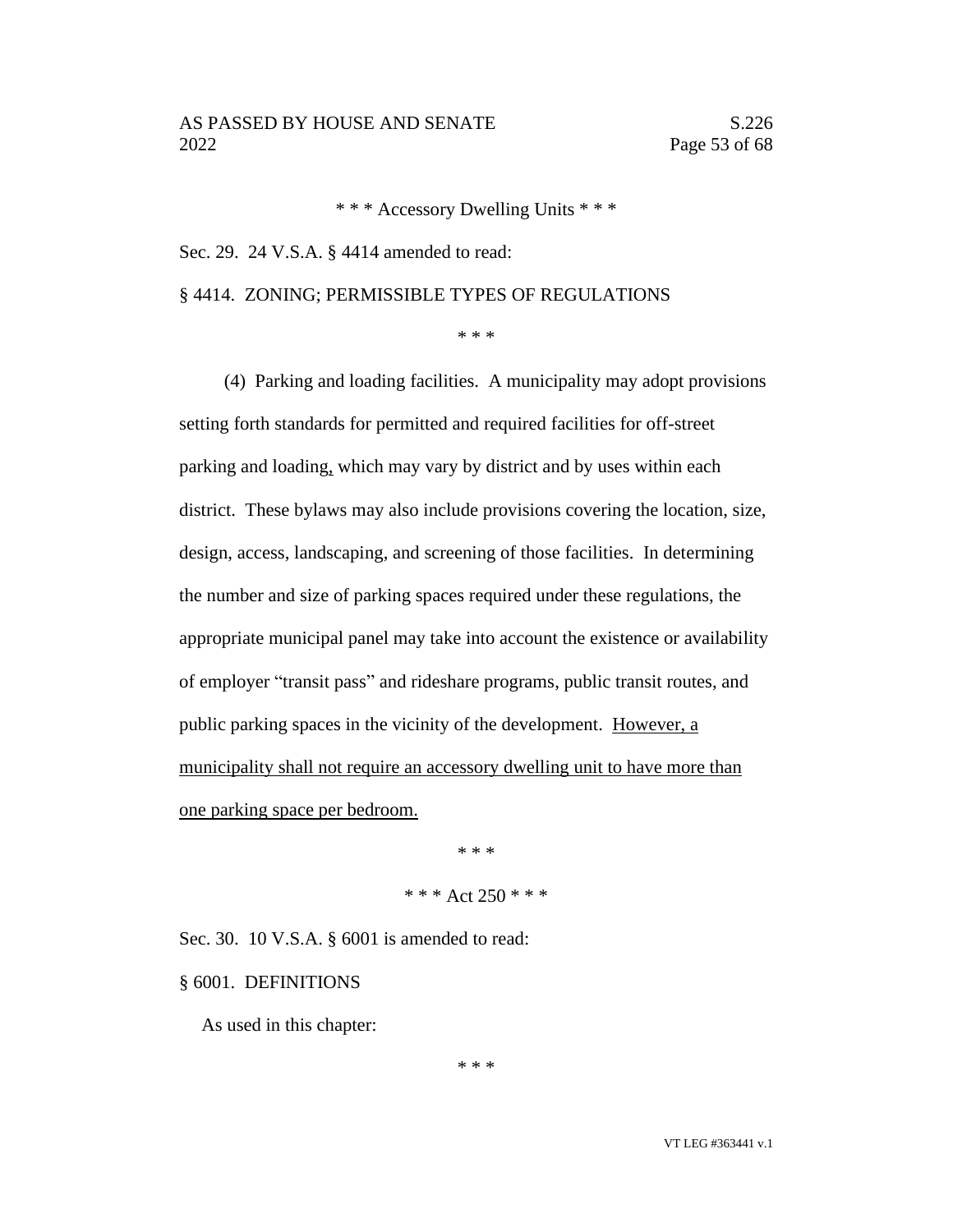(3)(A) "Development" means each of the following:

\* \* \*

(iv) The construction of housing projects such as cooperatives, condominiums, or dwellings, or construction or maintenance of mobile homes or mobile home parks, with 10 or more units, constructed or maintained on a tract or tracts of land, owned or controlled by a person, within a radius of five miles of any point on any involved land and within any continuous period of five years. However:

(I) A priority housing project shall constitute a development under this subdivision (iv) only if the number of housing units in the project is:

(aa) [Repealed.]

(bb) [Repealed.]

(cc) 75 or more, in a municipality with a population of 6,000 or more but less than 10,000.

(dd) 50 or more, in a municipality with a population of 3,000 or more but less than 6,000.

(ee) 25 or more, in a municipality with a population of less than 3,000. [Repealed.]

(ff) Notwithstanding subdivisions (cc) through (ee) of this subdivision  $(3)(A)(iv)(I)$ , 10 or more if the construction involves the demolition of one or more buildings that are listed on or eligible to be listed on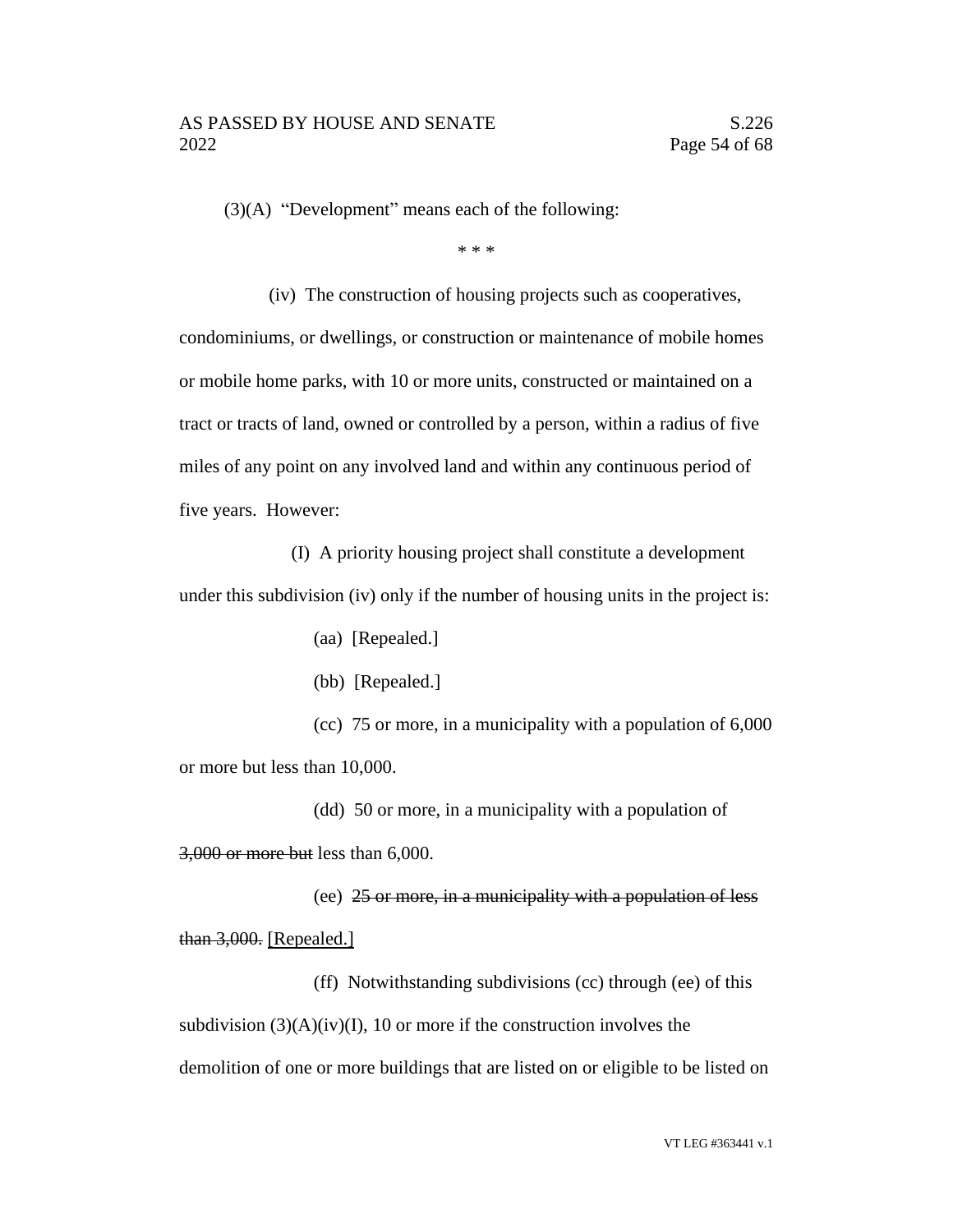the State or National Register of Historic Places. However, demolition shall not be considered to create jurisdiction under this subdivision (ff) if the Division for Historic Preservation has determined that the proposed demolition will have no adverse effect, will have no adverse effect if specified conditions are met, or will have an adverse effect that will be adequately mitigated. Any imposed conditions shall be enforceable through a grant condition, deed covenant, or other legally binding document.

\* \* \*

(6) "Floodway" means the channel of a watercourse that is expected to flood on an average of at least once every 100 years and the adjacent land areas that are required to carry and discharge the flood of the watercourse, as determined by the Secretary of Natural Resources with full consideration given to upstream impoundments and flood control projects "Flood hazard area" has the same meaning as under section 752 of this title.

(7) "Floodway fringe" means an area that is outside a floodway and is flooded with an average frequency of once or more in each 100 years, as determined by the Secretary of Natural Resources with full consideration given to upstream impoundments and flood control projects "River corridor" has the same meaning as under section 752 of this title.

\* \* \*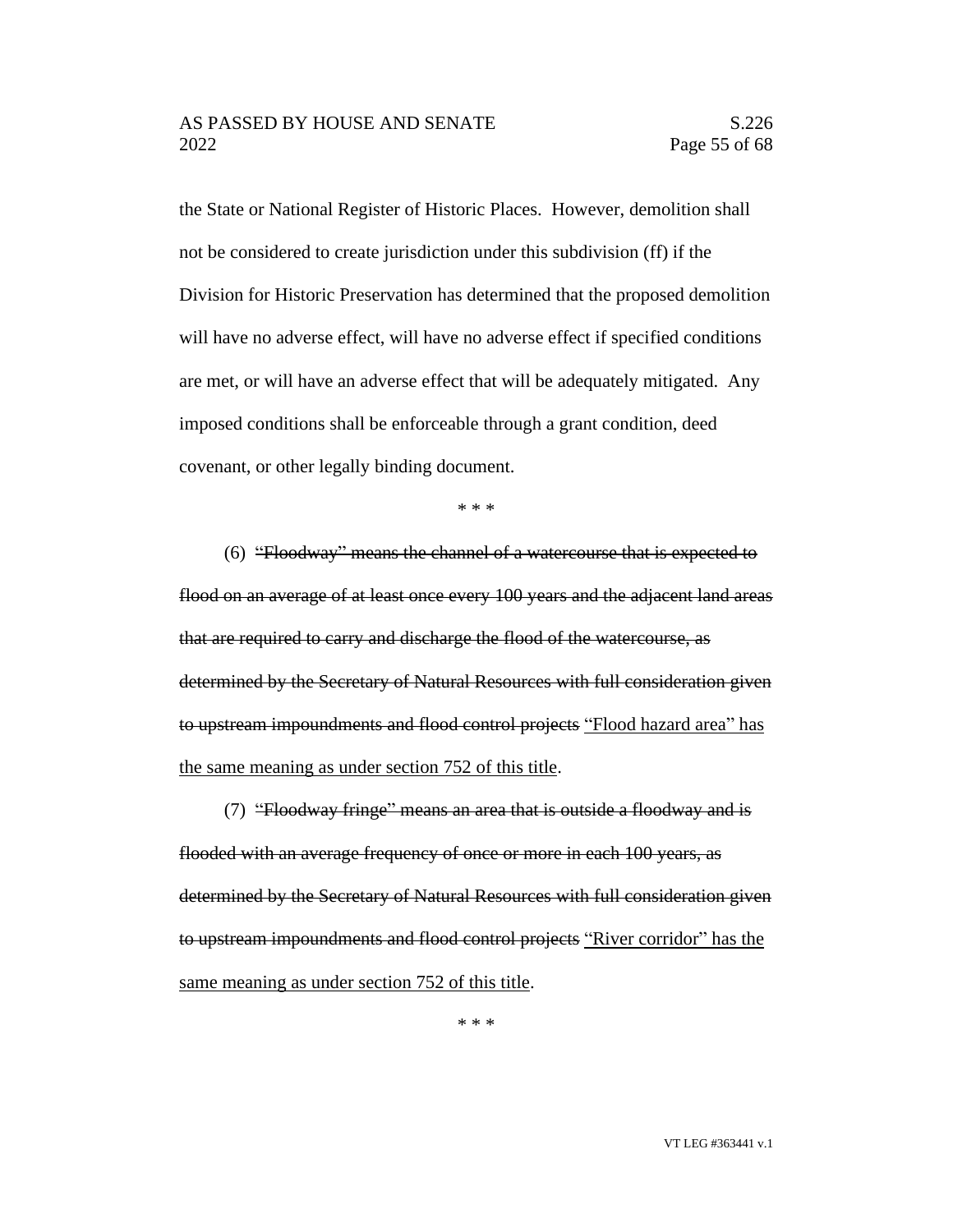(27) "Mixed income housing" means a housing project in which the following apply:

(A) Owner-occupied housing. At the option of the applicant, owneroccupied housing may be characterized by either of the following:

(i) at least 15 percent of the housing units have a purchase price that at the time of first sale does not exceed 85 percent of the new construction, targeted area purchase price limits established and published annually by the Vermont Housing Finance Agency; or

 $(ii)$  at least 20 percent of the housing units have a purchase price that at the time of first sale does not exceed 90 percent of the new construction, targeted area purchase price limits established and published annually by the Vermont Housing Finance Agency meet the requirements of affordable owneroccupied housing under subdivision (29)(A) of this section, adjusted for the number of bedrooms, as established and published annually by the Vermont Housing Finance Agency.

(B) Rental housing. At least 20 percent of the housing units that are rented constitute affordable housing and have a duration of affordability of For not less than 15 years following the date that rental housing is initially placed in service, at least 20 percent of the housing units meet the requirements of affordable rental housing under subdivision (29)(B) of this section, adjusted for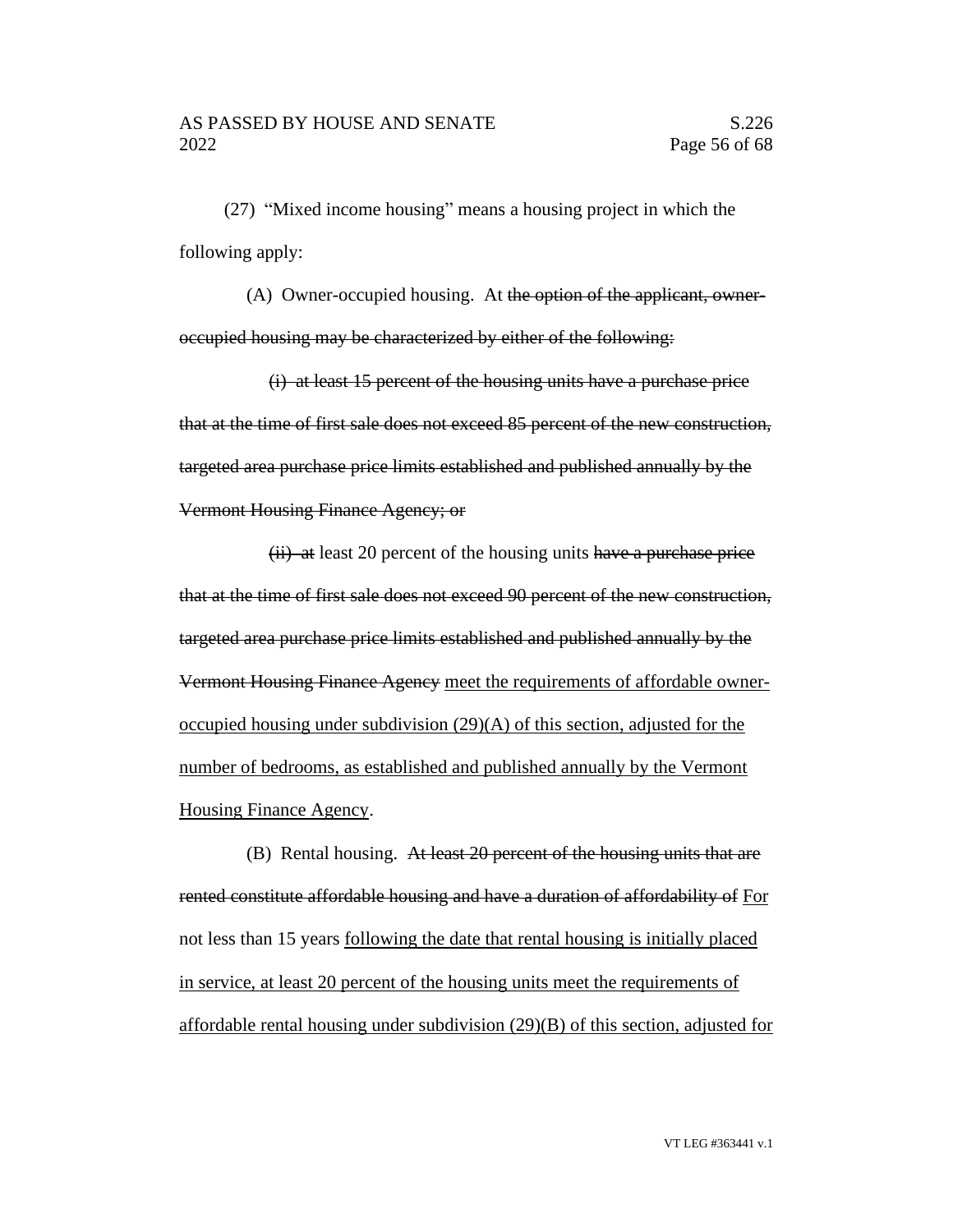the number of bedrooms, as established and published annually by the Vermont Housing Finance Agency.

\* \* \*

(35) "Priority housing project" means a discrete project located on a single tract or multiple contiguous tracts of land that consists exclusively of:

(A) mixed income housing or mixed use, or any combination thereof, and is located entirely within a designated downtown development district, designated new town center, designated growth center, or designated village center that is also a designated neighborhood development area under

24 V.S.A. chapter  $76A$ ; or

(B) mixed income housing and is located entirely within a designated Vermont neighborhood or designated neighborhood development area under 24 V.S.A. chapter 76A.

\* \* \*

Sec. 31. 10 V.S.A. § 6081(p) is amended to read:

 $(p)(1)$  No permit or permit amendment is required for any change to a project that is located entirely within a downtown development district designated pursuant to 24 V.S.A. § 2793, if the change consists exclusively of any combination of mixed use and mixed income housing, and the cumulative changes within any continuous period of five years, commencing on or after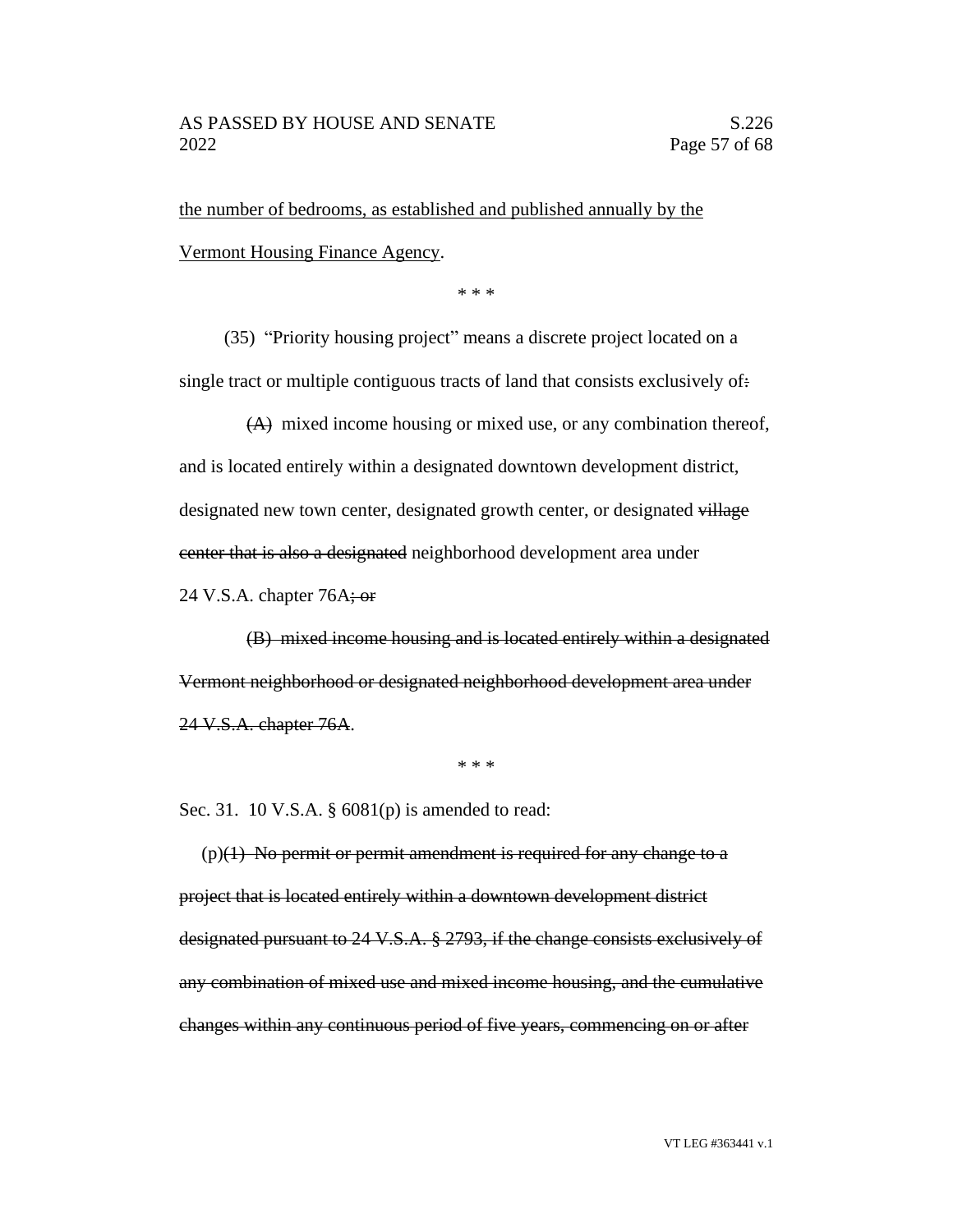May 28, 2002, remain below any applicable jurisdictional threshold specified in subdivision  $6001(3)(A)(iv)(I)$  of this title.

(2) No permit or permit amendment is required for a priority housing project in a designated center other than a downtown development district if the project remains below any applicable jurisdictional threshold specified in subdivision  $6001(3)(A)(iv)(I)$  of this title and will comply with all conditions of any existing permit or permit amendment issued under this chapter that applies to the tract or tracts on which the project will be located. If such a priority housing project will not comply with one or more of these conditions, an application may be filed pursuant to section 6084 of this title.

Sec. 32. 10 V.S.A. § 6084(f) is amended to read:

(f) This subsection concerns an application for a new permit amendment to change the conditions of an existing permit or existing permit amendment in order to authorize the construction of a priority housing project described in subdivision  $6081(p)(2)$  of this title.

(1) The District Commission may authorize a district coordinator to issue such an amendment, without notice and a hearing, if the applicant demonstrates that all parties to the existing permit or existing permit amendment, which contains the condition or conditions proposed to be changed, or their successors in interest have consented to the proposed changes to conditions relative to the criteria for which the party obtained party status.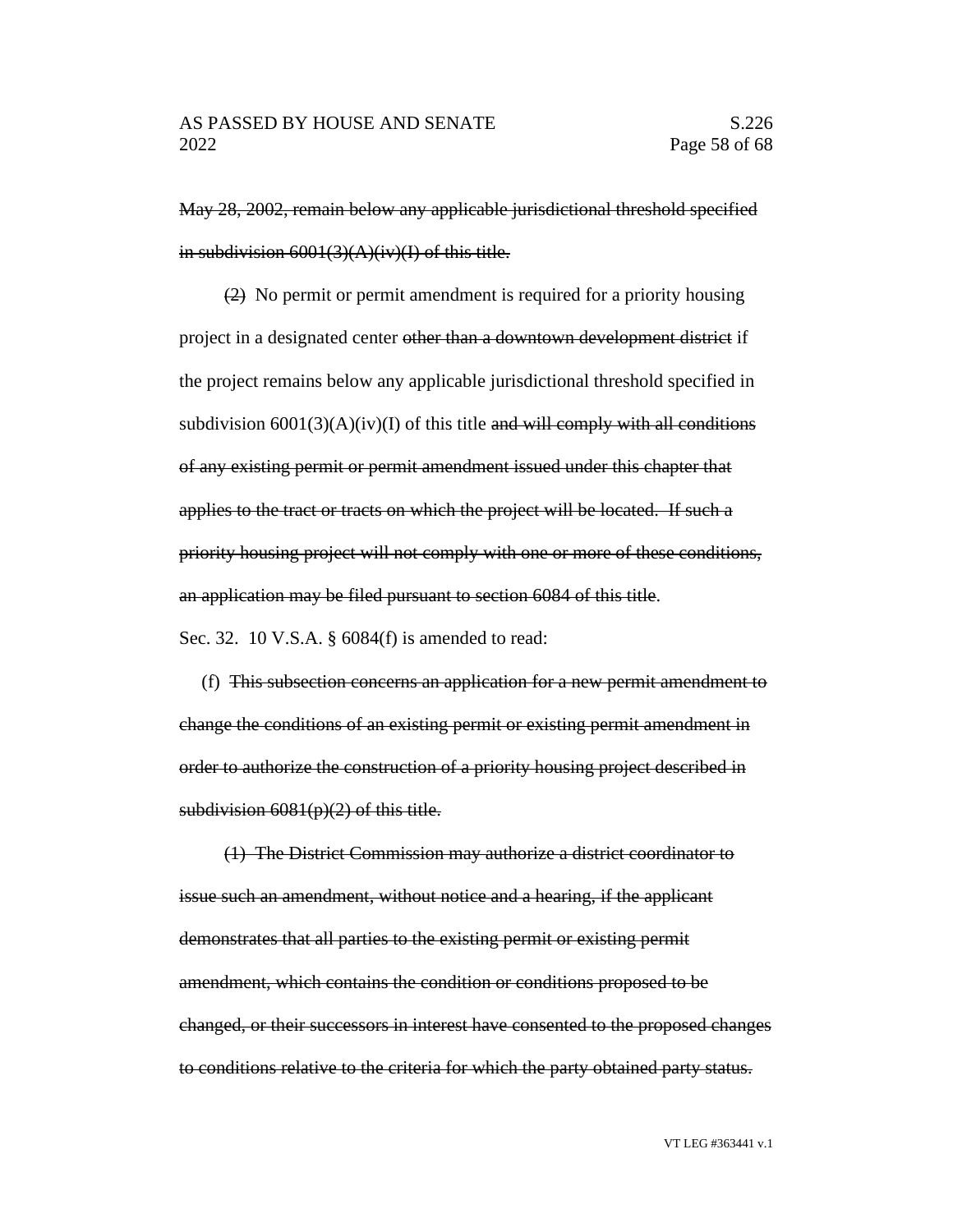(2) If the applicant is not able to obtain the consent of a party or parties or their successors in interest with respect to one or more of the conditions in the existing permit or permit amendment proposed to be changed, the applicant shall file a permit application pursuant to this section. However, review by the District Commission shall be limited to whether the changes to conditions not consented to by the party or parties or their successors in interest enable positive findings to be made under subsection 6086(a) and are authorized under subsection 6086(c) of this title. [Repealed.]

\* \* \* Criterion  $1(D)$  \* \* \*

Sec. 33. 10 V.S.A. § 6086 is amended to read:

§ 6086. ISSUANCE OF PERMIT; CONDITIONS AND CRITERIA

(a) Before granting a permit, the District Commission shall find that the subdivision or development:

\* \* \*

(D) Floodways Flood hazard areas; river corridors. A permit will be granted whenever it is demonstrated by the applicant that, in addition to all other applicable criteria:,

 $(i)$  the development or subdivision of lands within a floodway flood hazard area or river corridor will not restrict or divert the flow of flood waters, floodwaters; cause or contribute to fluvial erosion; and endanger the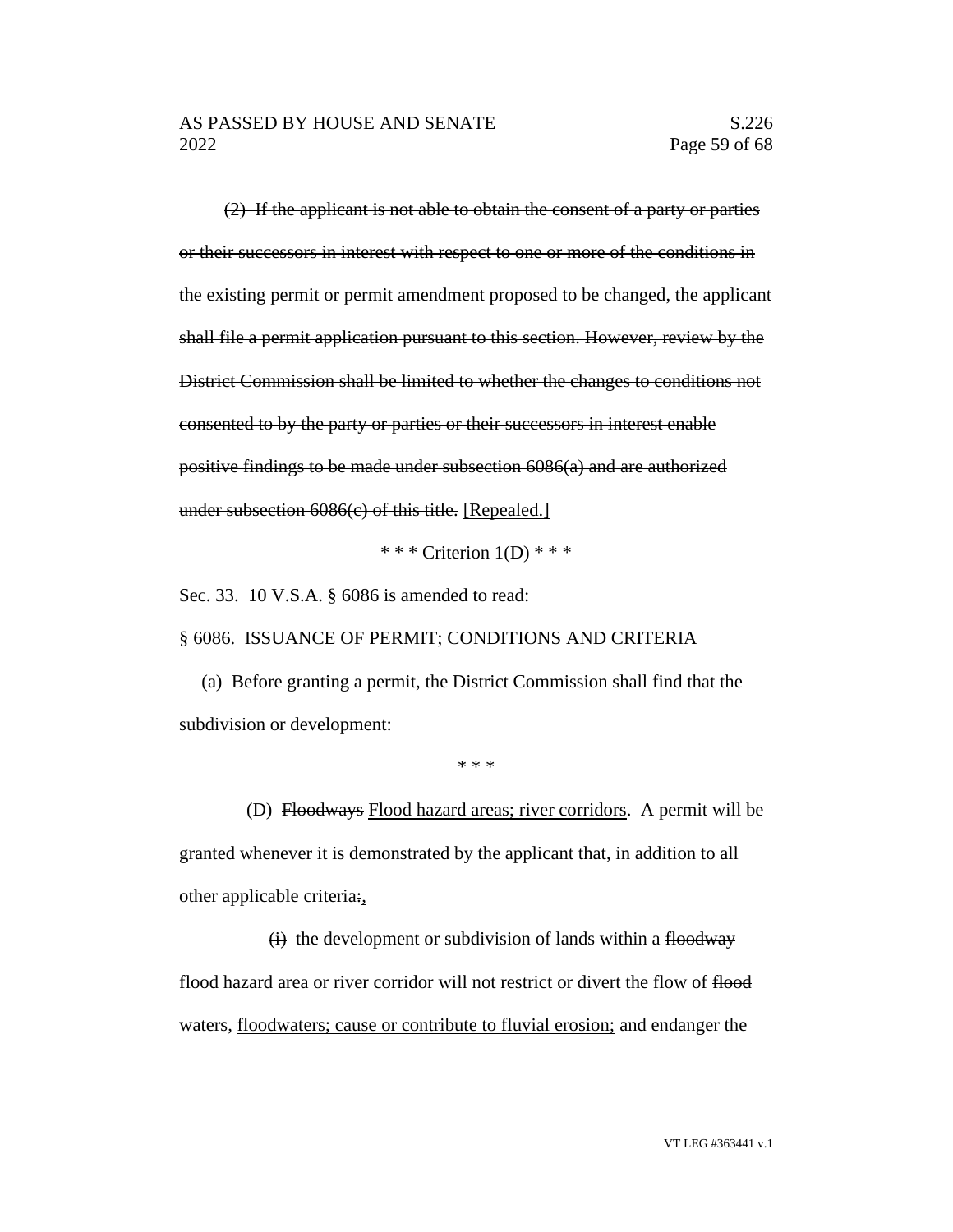health, safety, and welfare of the public or of riparian owners during flooding; and

(ii) the development or subdivision of lands within a floodway fringe will not significantly increase the peak discharge of the river or stream within or downstream from the area of development and endanger the health, safety, or welfare of the public or riparian owners during flooding.

\* \* \*

\* \* \* Municipal Response to Act 250 Requests \* \* \*

Sec. 34. 10 V.S.A. § 6086(g) is added to read:

(g) If a municipality fails to respond to a request by the applicant within 90 days as to the impacts related to subdivision (a)(6) or (7) of this section, the application will be presumed not to have an unreasonable burden on educational, municipal, or governmental services.

\* \* \* Wood Products Manufacturers \* \* \*

Sec. 35. 10 V.S.A. § 6001 is amended to read:

§ 6001. DEFINITIONS

\* \* \*

(43) "Wood product" means logs, pulpwood, veneer wood, bolt wood, wood chips, stud wood, poles, pilings, biomass, fuel wood, maple sap, and bark.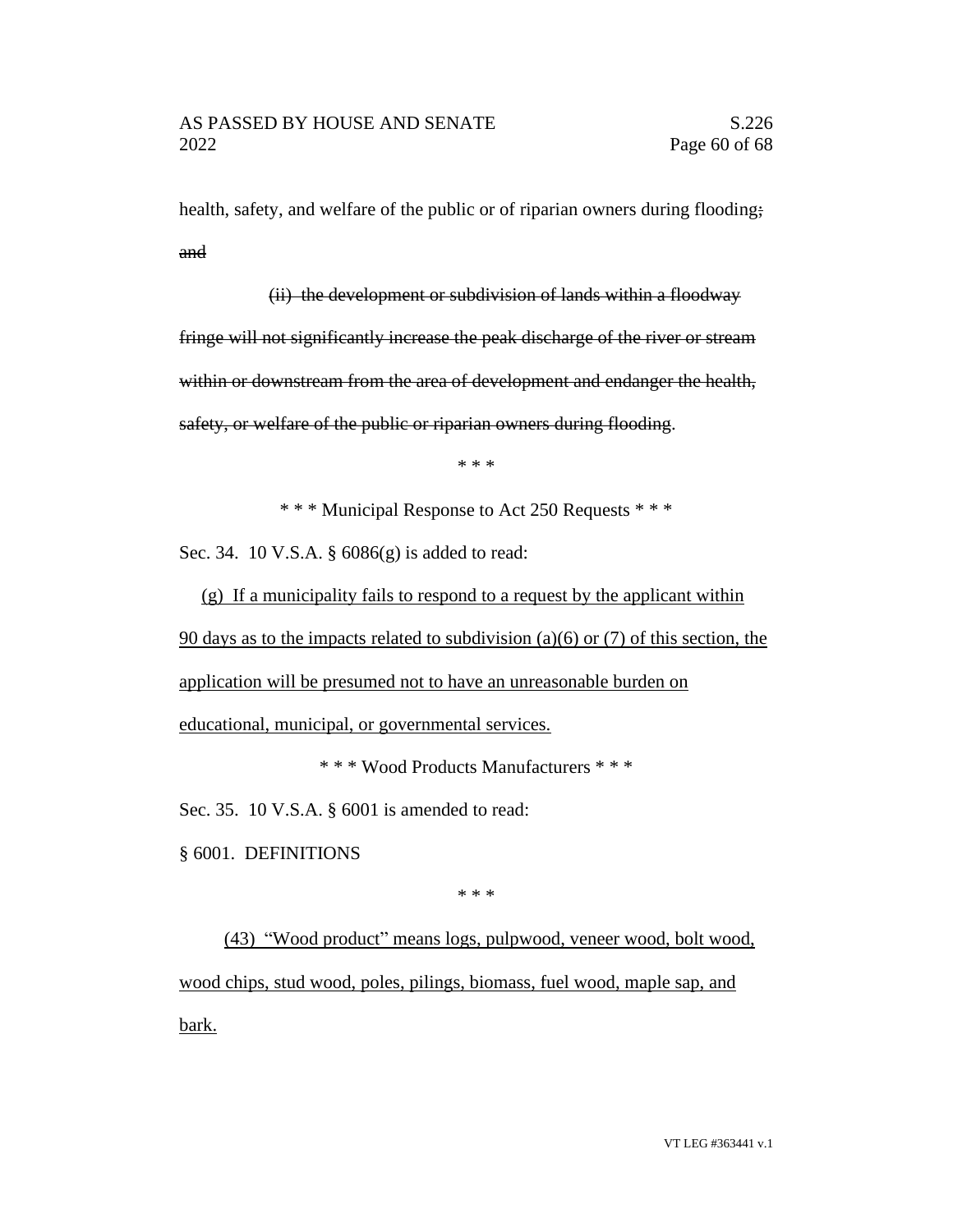(44) "Wood products manufacturer" means a manufacturer that aggregates wood products from forestry operations and adds value through processing or marketing in the wood products supply chain or directly to consumers through retail sales. "Wood products manufacturer" includes sawmills; veneer mills; pulp mills; pellet mills; producers of firewood, woodchips, mulch, and fuel wood; and log and pulp concentration yards. "Wood products manufacturer" does not include facilities that purchase, market, and resell finished goods, such as wood furniture, wood pellets, and milled lumber, without first receiving wood products from forestry operations. Sec. 36. 10 V.S.A. § 6086(c) is amended to read:

(c)(1) Permit conditions. A permit may contain such requirements and conditions as are allowable proper exercise of the police power and which that are appropriate within the respect to subdivisions  $(a)(1)$  through  $(10)$  of this section, including those set forth in 24 V.S.A. §§ 4414(4), 4424(a)(2),  $4414(1)(D)(i)$ ,  $4463(b)$ , and  $4464$ , the dedication of lands for public use, and the filing of bonds to ensure compliance. The requirements and conditions incorporated from Title 24 may be applied whether or not a local plan has been adopted. General requirements and conditions may be established by rule of the Natural Resources Board.

(2) Permit conditions on a wood products manufacturer.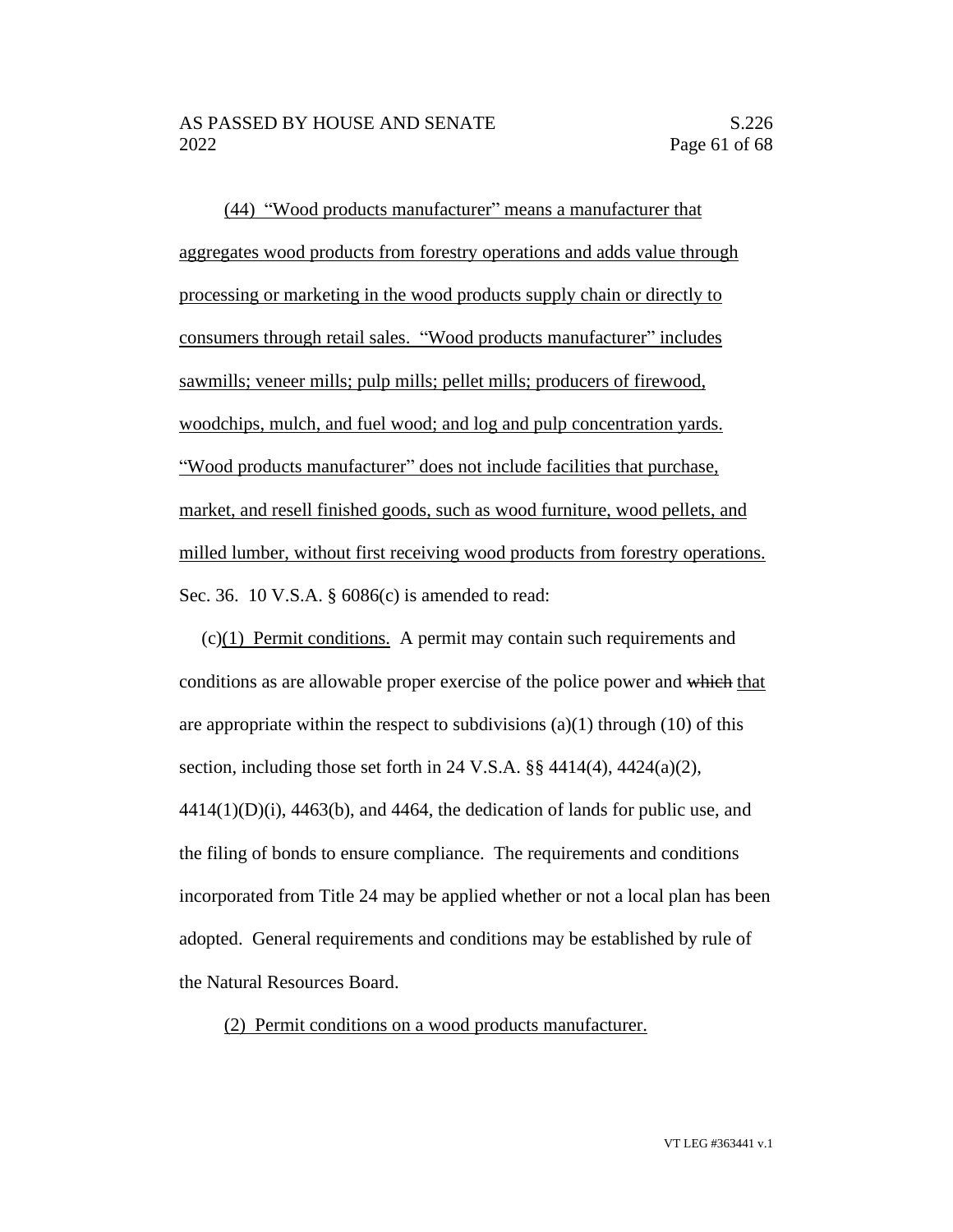(A) When issuing a permit with conditions on wood products manufacturing and delivery, the District Commission shall account for the seasonal, weather-dependent, land-dependent, and varied conditions unique to the industry.

(B) A permit condition that sets hours of operation for a wood products manufacturer shall only be imposed to mitigate an impact under subdivision (a)(1), (5), or (8) of this section. If an adverse impact would result, a permit with conditions shall allow the manufacturer to operate while allowing for flexible timing of deliveries of wood products from forestry operations to the manufacturer outside permitted hours of operation, including nights, weekends, and holidays, for the number of days demonstrated by the manufacturer as necessary to enable deliveries, not to exceed 90 days per year.

(C) Permit with conditions on the delivery of wood heat fuels. A permit with conditions issued to a wood products manufacturer that produces wood chips, pellets, cord wood, or other fuel wood used for heat shall allow for flexible delivery of that fuel wood from the manufacturer to the end user outside permitted hours of operation, including nights, weekends, and holidays, from October 1 through April 30 of each year. Permits with conditions shall mitigate the undue adverse impacts while enabling deliveries by the manufacturer.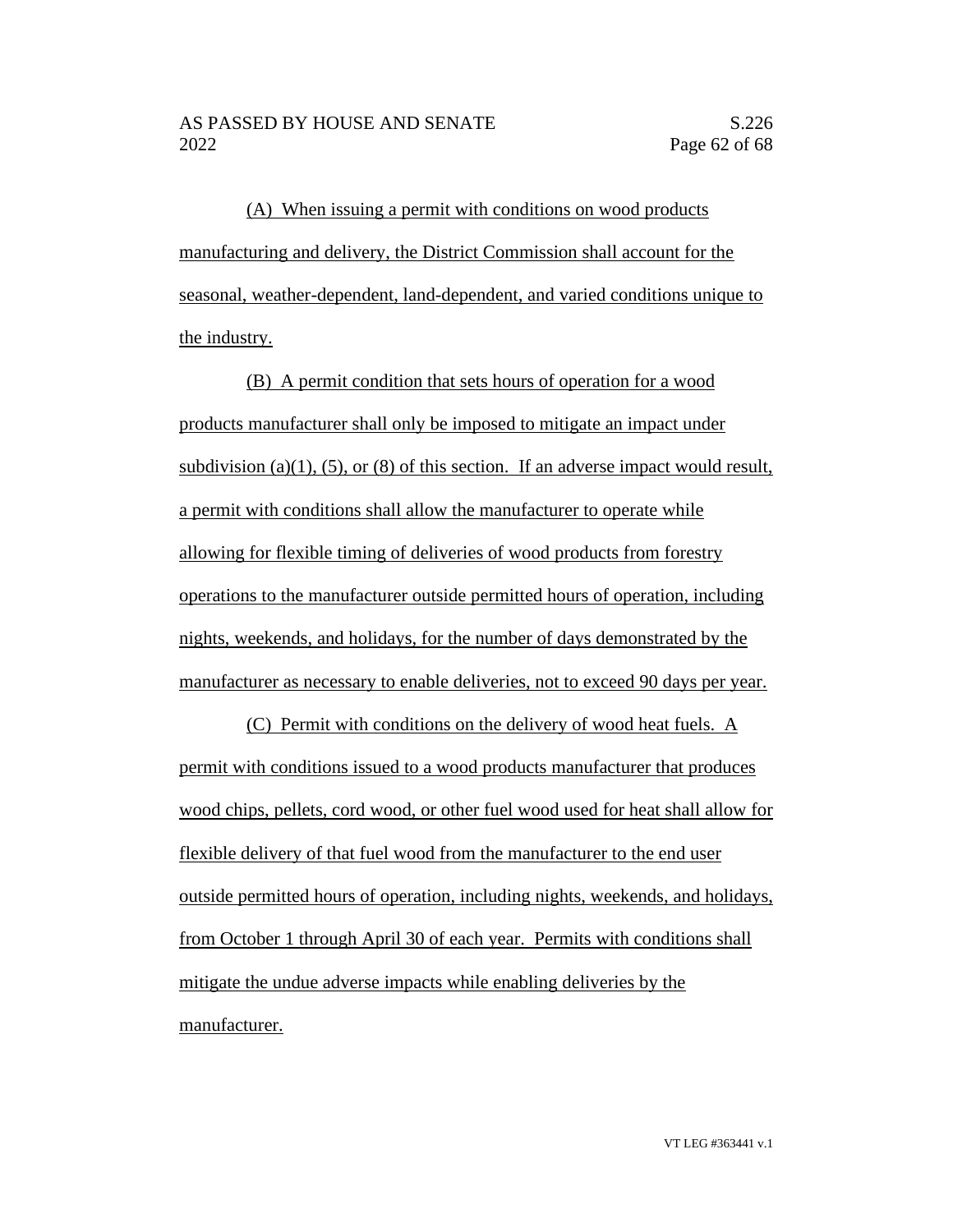(D) Permit amendments. A wood products manufacturer holding a permit may request an amendment to existing permit conditions related to hours of operation and seasonal restrictions to be consistent with subdivisions (B) and (C) of this subsection (c). Requests for condition amendments under this subsection shall not be subject to Act 250 Rule 34(E).

\* \* \* One-acre towns \* \* \*

Sec. 37. INTENT; AMENDMENT OF 10 V.S.A. § 6001(3)(A)(ii)

The General Assembly's intent in the amendments to 10 V.S.A. § 6001(3)(A)(ii) set forth in Sec. 38 of this act is to clarify the text to reflect the way jurisdiction over commercial and industrial development in towns without permanent zoning and subdivision bylaws has been determined since the passage of Act 250 in 1970. The General Assembly does not intend any provision of this act to be interpreted as a substantive change to determining jurisdiction under 10 V.S.A.  $\S$  6001(3)(A)(ii).

Sec. 38. 10 V.S.A. § 6001 is amended to read:

§ 6001. DEFINITIONS

\* \* \*

(3)(A) "Development" means each of the following:

(i) The construction of improvements on a tract or tracts of land, owned or controlled by a person, involving more than 10 acres of land within a radius of five miles of any point on any involved land, for commercial or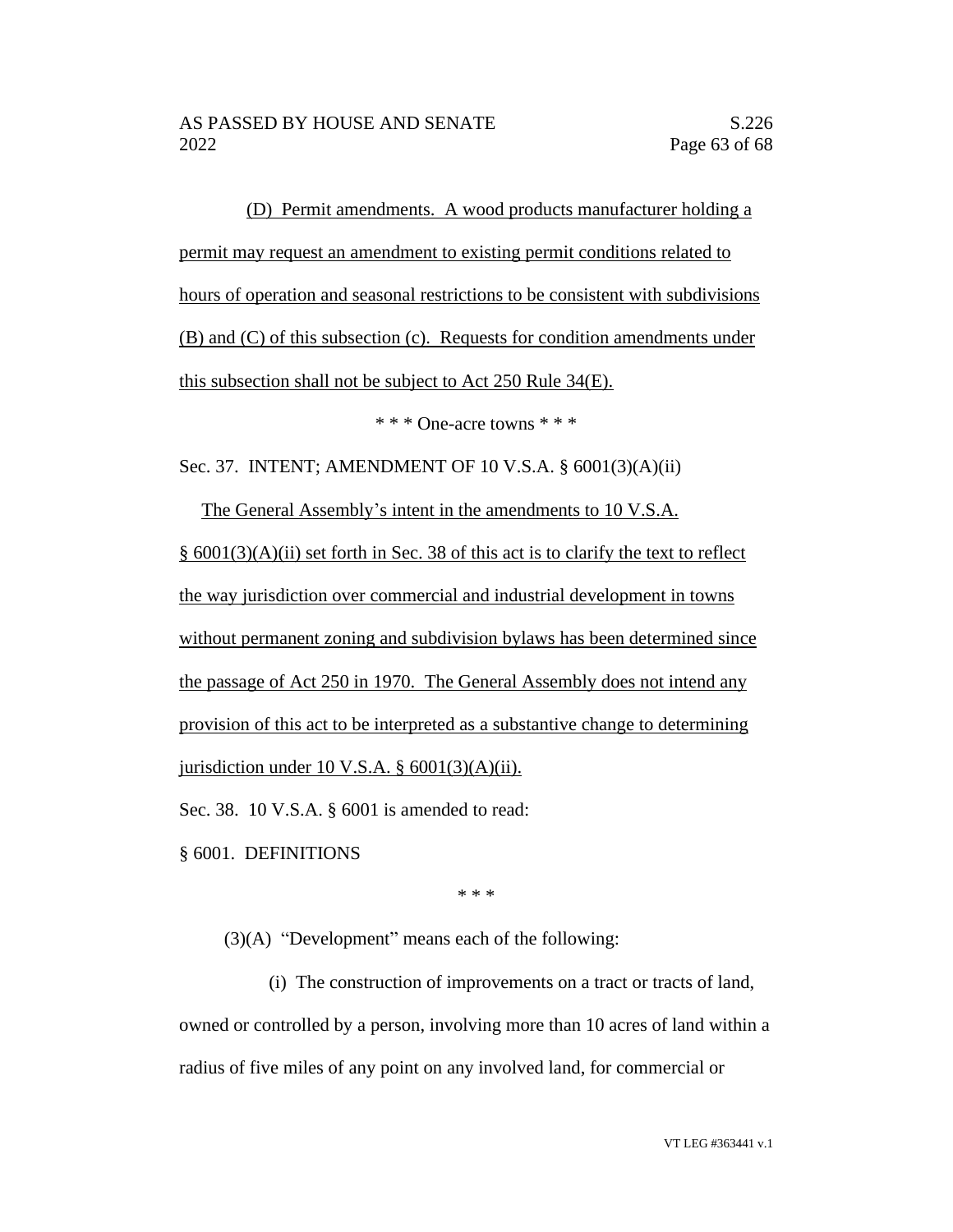industrial purposes in a municipality that has adopted permanent zoning and subdivision bylaws.

(ii) The construction of improvements on a tract or tracts of land, owned or controlled by a person, involving more than one acre of land within a radius of five miles of any point on any involved land, for commercial or industrial purposes on more than one acre of land within in a municipality that has not adopted permanent zoning and subdivision bylaws.

\* \* \*

\* \* \* Reports \* \* \*

Sec. 39. REPORT; ACT 250 JURISDICTION OVER AGRICULTURAL BUSINESSES

On or before January 15, 2023, the Natural Resources Board shall submit to the General Assembly a report with recommendations on how Act 250 jurisdiction should be applied to agricultural businesses, including those located on properties already operating as farms. The Board shall consult with the Agency of Agriculture, Food and Markets, the Vermont Planners Association, the regional planning commissions, and other interested stakeholders. The report shall include recommendations as to how to clarify what is and what is not an accessory on-farm business. The report shall address the current land use planning requirements for farms and farms with accessory on-farm businesses and whether different types of businesses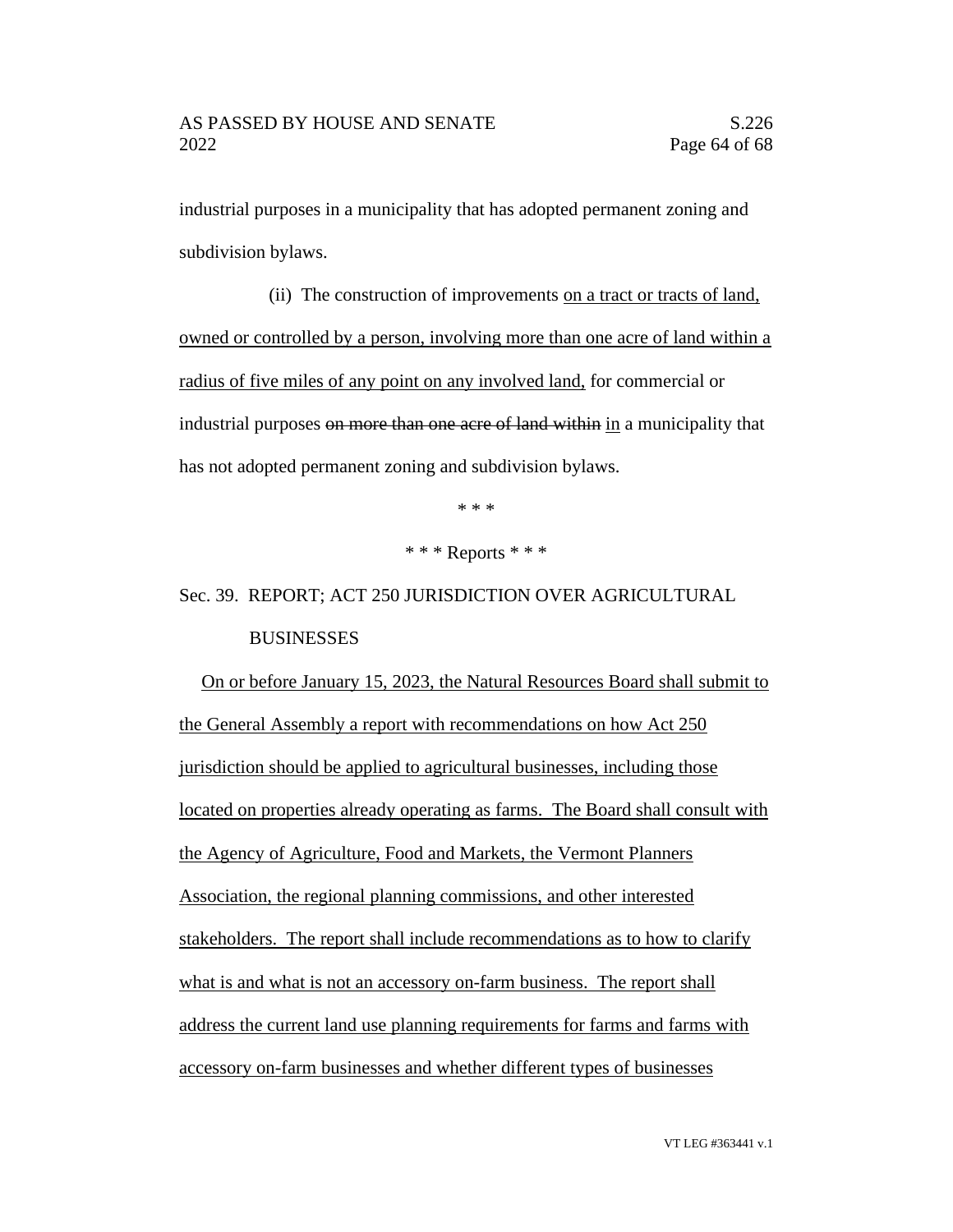associated with farms and farming require different levels of review. The report may consider whether or not the location of such businesses is relevant and may consider the designation or adoption of agricultural business innovation zones with different levels of review.

Sec. 40. DESIGNATED AREA REPORT; APPROPRIATION

(a) The sum of \$150,000.00 is appropriated from the General Fund to the Department of Housing and Community Development in fiscal year 2023 for the purpose of hiring a consultant to evaluate the State designation programs established in 24 V.S.A. chapter 76A pursuant to subsection (b) of this section.

(b)(1) The Department of Housing and Community Development shall hire an independent consultant to:

(A) review and assess the State designation programs and incentives established in 24 V.S.A. chapter 76A that recognize and invest in the vitality of Vermont's compact settlement areas; and

(B) conduct statewide stakeholder outreach to support the evaluation of and future improvements to the programs, including participation by State, regional, municipal, and advocacy and nongovernmental organizations.

(2) The consultant shall make recommendations on how to:

(A) objectively define and map existing compact settlements as a basis for broader recognition;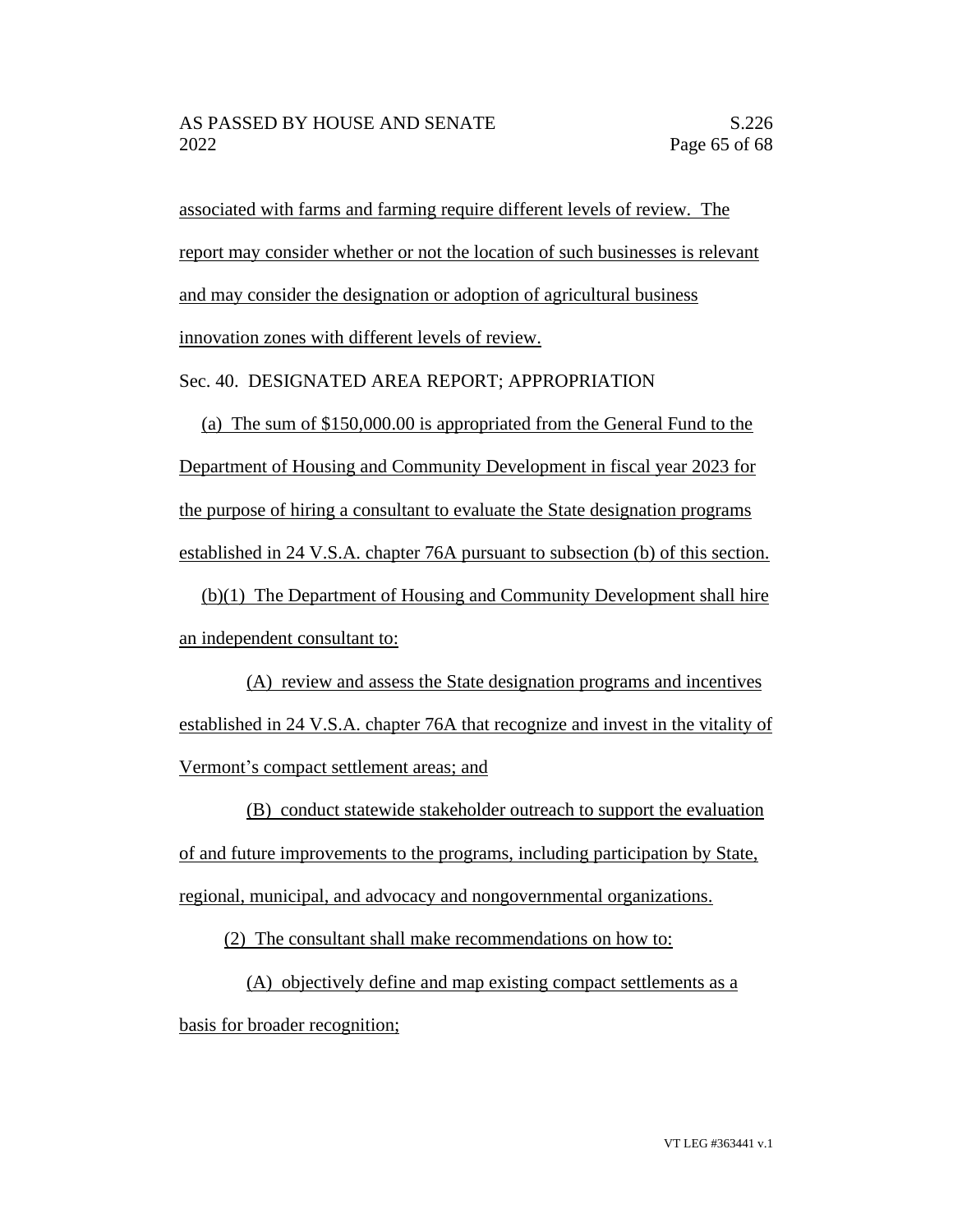(B) improve the consistency between and among regional plans and future land use maps;

(C) modernize these programs, including consideration of program reform or consolidation;

(D) make the designation programs and associated benefits more

accessible to municipalities;

(E) apply regulatory and nonregulatory benefits;

(F) strengthen designation and incentives as a platform for place-

based economic development, climate action, complete streets, and equity and efficiency of public investment and service delivery;

(G) implement the smart growth principles established by 24 V.S.A.

§ 2791; and

(H) achieve the goals established in 24 V.S.A. § 4302.

(3) On or before July 15, 2023, the consultant shall submit a written report to the General Assembly with its findings and any recommendations for legislative action.

Sec. 41. REPORT; NATURAL RESOURCES BOARD

(a) On or before December 31, 2023, the Chair of the Natural Resources Board shall report to the House Committees on Natural Resources, Fish, and Wildlife and on Ways and Means and the Senate Committees on Finance and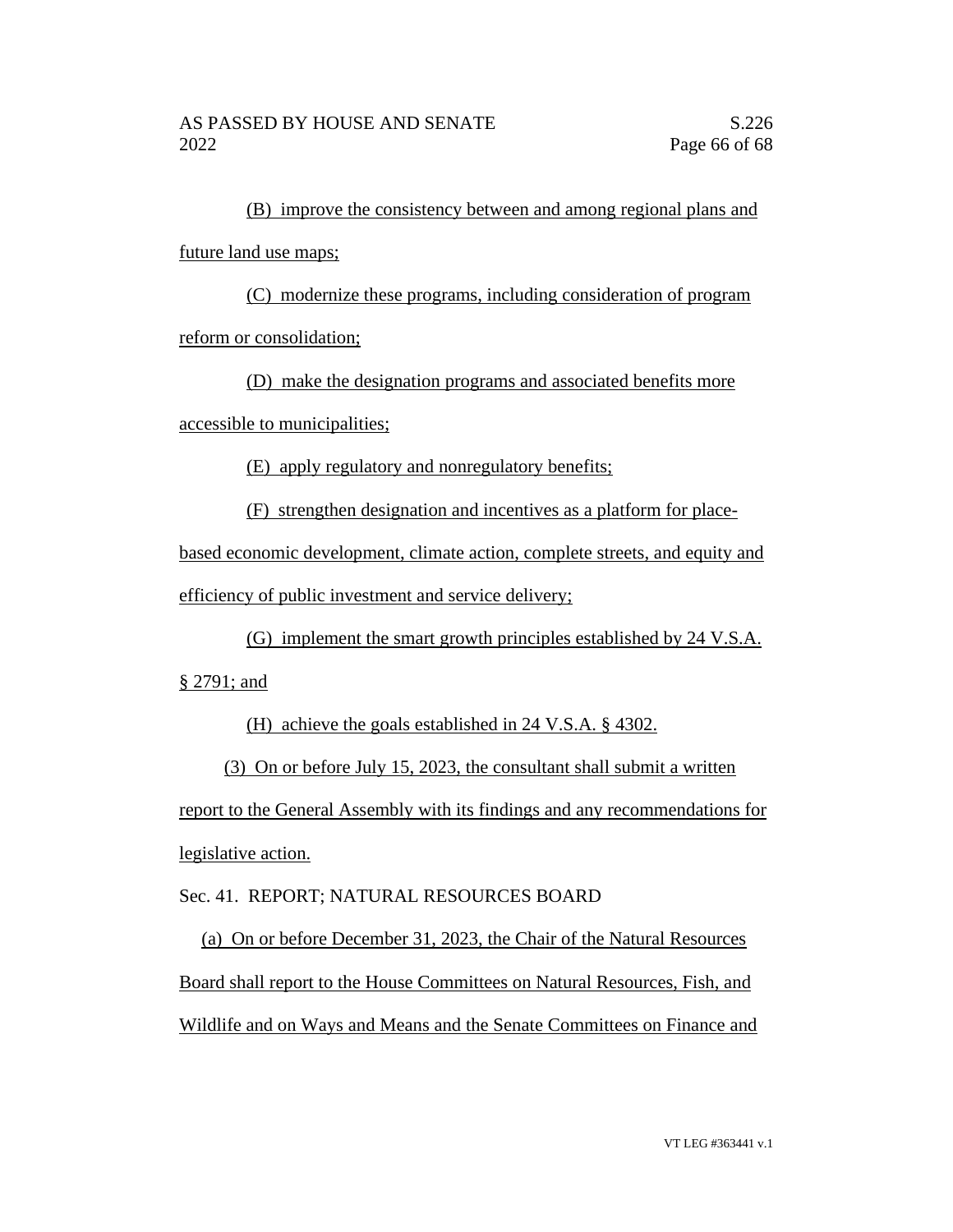on Natural Resources and Energy on necessary updates to the Act 250 program.

(b) The report shall include:

(1) How to transition to a system in which Act 250 jurisdiction is based on location, which shall encourage development in designated areas, the maintenance of intact rural working lands, and the protection of natural resources of statewide significance, including biodiversity. Location-based jurisdiction would adjust the threshold for Act 250 jurisdiction based on the characteristics of the location. This section of the report shall consider whether to develop thresholds and tiers of jurisdiction as recommended in the Commission on Act 250: the Next 50 Years Report.

(2) How to use the Capability and Development Plan to meet the statewide planning goals.

(3) An assessment of the current level of staffing of the Board and District Commissions, including whether there should be a district coordinator located in every district.

(4) Whether the permit fees are sufficient to cover the costs of the program and, if not, a recommendation for a source of revenue to supplement the fees.

(5) Whether the permit fees are effective in providing appropriate incentives.